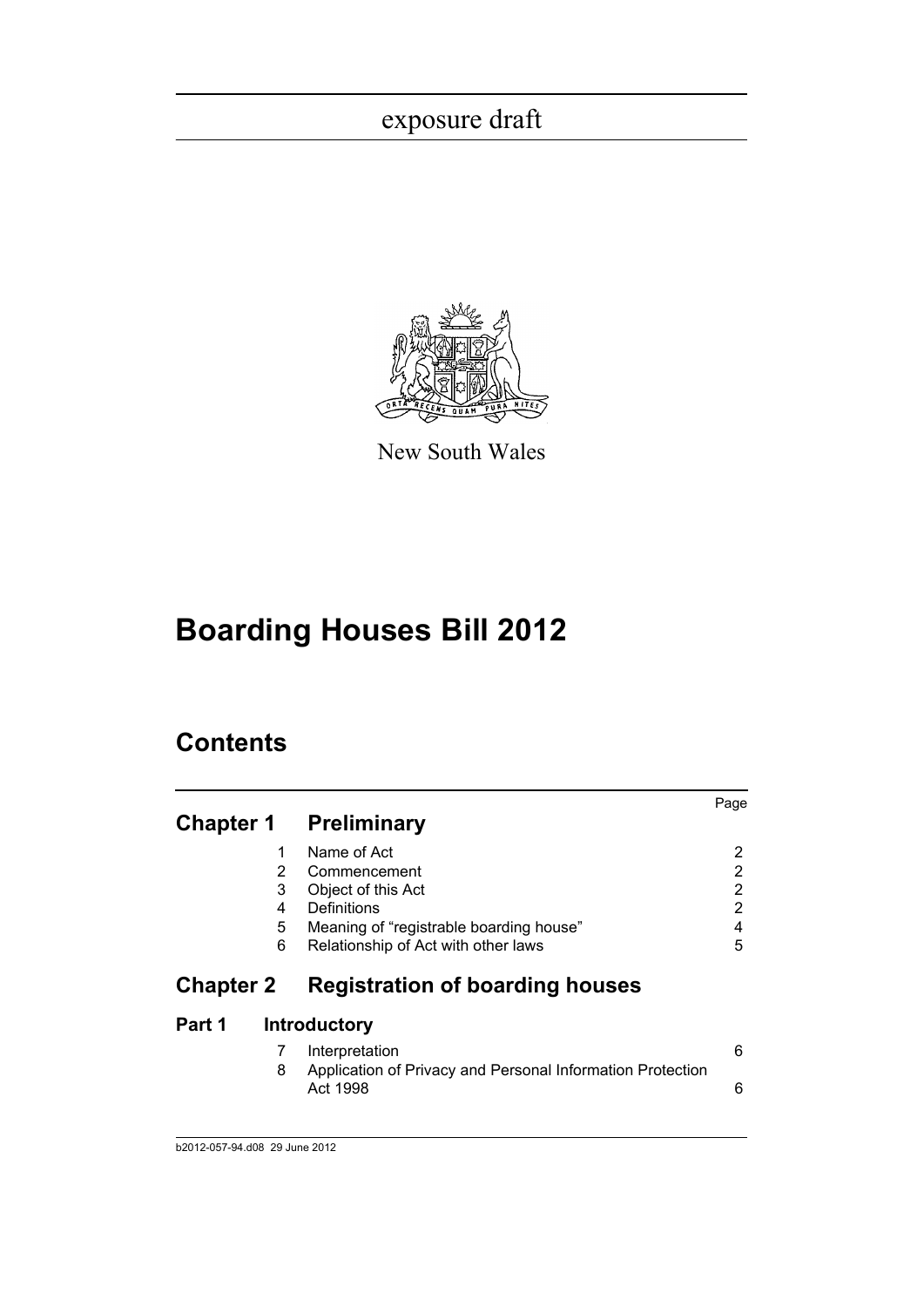Boarding Houses Bill 2012

Contents

|                  |                                                                |                                                                                                                                                                                                                                                                                                                                                                                                                                                | Page                                                           |
|------------------|----------------------------------------------------------------|------------------------------------------------------------------------------------------------------------------------------------------------------------------------------------------------------------------------------------------------------------------------------------------------------------------------------------------------------------------------------------------------------------------------------------------------|----------------------------------------------------------------|
| Part 2           | houses                                                         | Provision of information about registrable boarding                                                                                                                                                                                                                                                                                                                                                                                            |                                                                |
|                  | 9<br>10<br>11                                                  | Notification of particulars about registrable boarding house<br>Annual returns for registrable boarding house<br>Notice of cessation of use                                                                                                                                                                                                                                                                                                    | 6<br>8<br>8                                                    |
| Part 3           |                                                                | <b>Register</b>                                                                                                                                                                                                                                                                                                                                                                                                                                |                                                                |
|                  | 12<br>13<br>14<br>15                                           | Commissioner to keep Register of Boarding Houses<br>Information to be recorded on Register<br>Publication of certain information on Register for public<br>access<br>Evidential provisions concerning Register                                                                                                                                                                                                                                 | 8<br>9<br>9<br>9                                               |
| Part 4           |                                                                |                                                                                                                                                                                                                                                                                                                                                                                                                                                |                                                                |
|                  |                                                                | Initial compliance investigations for registered<br>boarding houses                                                                                                                                                                                                                                                                                                                                                                            |                                                                |
| <b>Chapter 3</b> | 16<br>17<br>18<br>19<br>20<br>21<br>22<br>23<br>24<br>25<br>26 | Requirement to inspect certain registered boarding houses<br>within 12 months of registration<br>Power of entry<br>Inspections and investigations<br>Notice of entry<br>Use of force<br>Notification of use of force or urgent entry<br>Care to be taken<br>Recovery of cost of entry and inspection<br>Compensation<br>Authority to enter premises<br>Relationship with other Acts<br>Occupancy principles for registrable<br>boarding houses | 10<br>11<br>11<br>11<br>12<br>12<br>12<br>13<br>13<br>13<br>14 |
| Part 1           |                                                                | <b>Introductory</b>                                                                                                                                                                                                                                                                                                                                                                                                                            |                                                                |
|                  | 27                                                             | Interpretation                                                                                                                                                                                                                                                                                                                                                                                                                                 | 15                                                             |
|                  | 28                                                             | Standard form occupancy agreements                                                                                                                                                                                                                                                                                                                                                                                                             | 15                                                             |
| Part 2           |                                                                | <b>Occupancy principles</b>                                                                                                                                                                                                                                                                                                                                                                                                                    |                                                                |
|                  | 29<br>30<br>31                                                 | Entitlement to accommodation complying with occupancy<br>principles<br>Occupancy principles<br>Applications to Consumer, Trader and Tenancy Tribunal<br>for dispute resolution                                                                                                                                                                                                                                                                 | 16<br>16<br>17                                                 |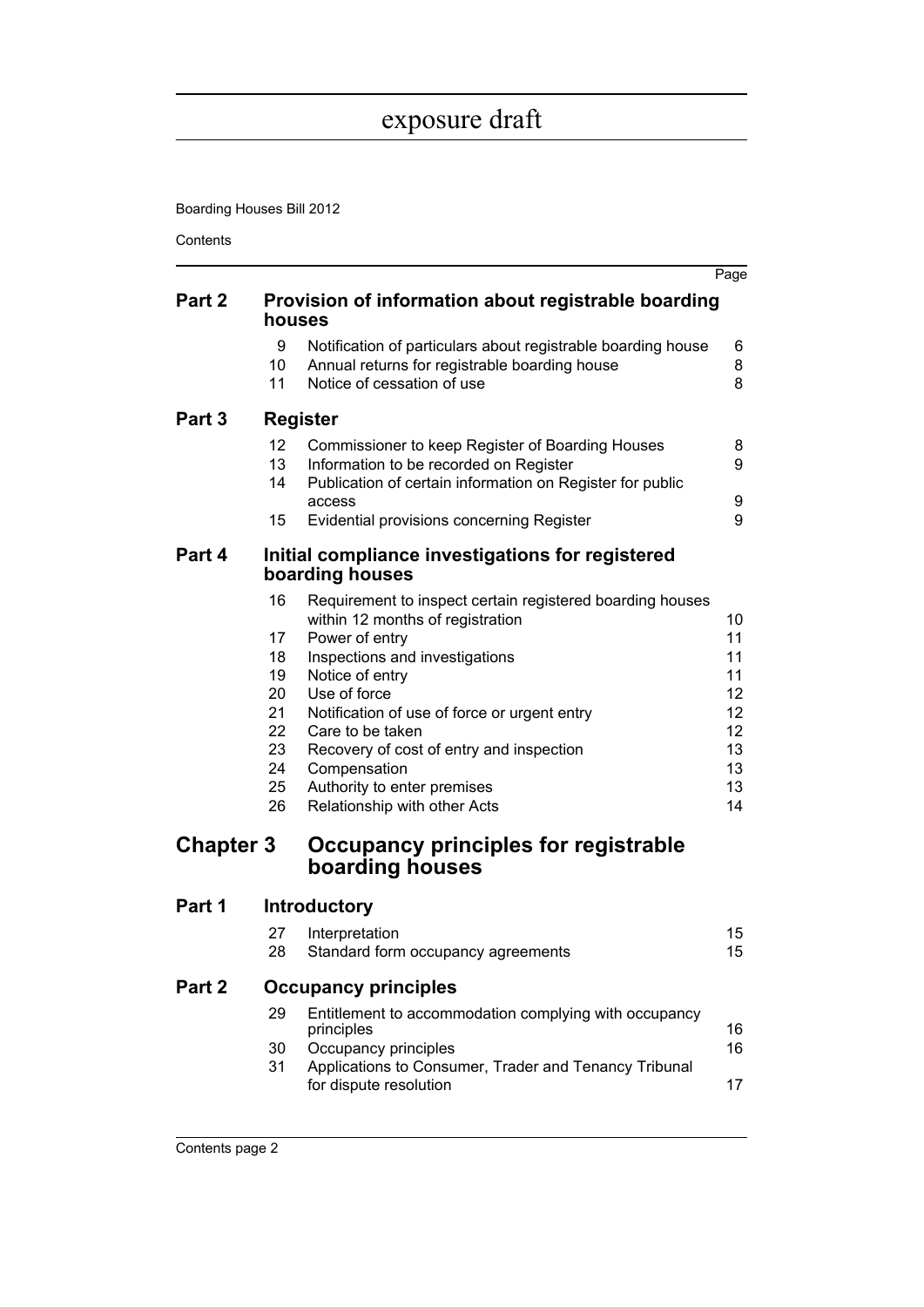Boarding Houses Bill 2012

**Contents** 

| <b>Chapter 4</b> | <b>Residential centres for vulnerable persons</b> |
|------------------|---------------------------------------------------|
|                  |                                                   |

### **[Part 1 Introductory](#page-22-1)**

|        | 32<br>33<br>34<br>35<br>36<br>37<br>38                   | Objects of Chapter<br><b>Definitions</b>                                                                                             | Meaning of "vulnerable person"<br>Meaning of "residential centre for vulnerable persons"<br>Meaning of "close associate"<br>Declaration of residential centres<br>Director-General may exempt premises and persons        | 18<br>18<br>20<br>20<br>22<br>23<br>23       |
|--------|----------------------------------------------------------|--------------------------------------------------------------------------------------------------------------------------------------|---------------------------------------------------------------------------------------------------------------------------------------------------------------------------------------------------------------------------|----------------------------------------------|
| Part 2 |                                                          |                                                                                                                                      | <b>Authorisation of residential centres</b>                                                                                                                                                                               |                                              |
|        | <b>Division 1</b>                                        |                                                                                                                                      | Requirement for residential centres to be<br>authorised                                                                                                                                                                   |                                              |
|        | 39<br>40                                                 |                                                                                                                                      | Residential centres for vulnerable persons to be authorised<br>Authority granted by residential centre licence and interim                                                                                                | 24                                           |
|        | 41                                                       | permits                                                                                                                              | Authorisation conditions-general provisions                                                                                                                                                                               | 25<br>26                                     |
|        | <b>Division 2</b>                                        |                                                                                                                                      | <b>Residential centre licences</b>                                                                                                                                                                                        |                                              |
|        | 42<br>43<br>44<br>45<br>46<br>47<br>48<br>49<br>50<br>51 | Licence applications<br>Variation of licence<br>Surrender of licence<br>Duration of licence<br>Form of licence<br>Display of licence | Investigations and inquiries in relation to licence applications 27<br>Decision of Director-General in relation to licence application 28<br>Appointment of substitute licensee<br>Suspension or cancellation of licences | 26<br>29<br>29<br>30<br>30<br>31<br>31<br>31 |
|        | Division 3                                               |                                                                                                                                      | Interim permits                                                                                                                                                                                                           |                                              |
|        | 52<br>53<br>54<br>55<br>56                               |                                                                                                                                      | When interim permits may be granted<br>Duration of interim permit<br>Variation of interim permit<br>Revocation of interim permit<br>Surrender of interim permit                                                           | 32<br>33<br>33<br>33<br>34                   |
|        | Division 4                                               |                                                                                                                                      | Approval of managers of residential centres                                                                                                                                                                               |                                              |
|        | 57                                                       |                                                                                                                                      | Residential centre to be managed by approved manager                                                                                                                                                                      |                                              |
|        | 58                                                       | in certain cases<br>Manager approvals                                                                                                |                                                                                                                                                                                                                           | 34<br>35                                     |

Page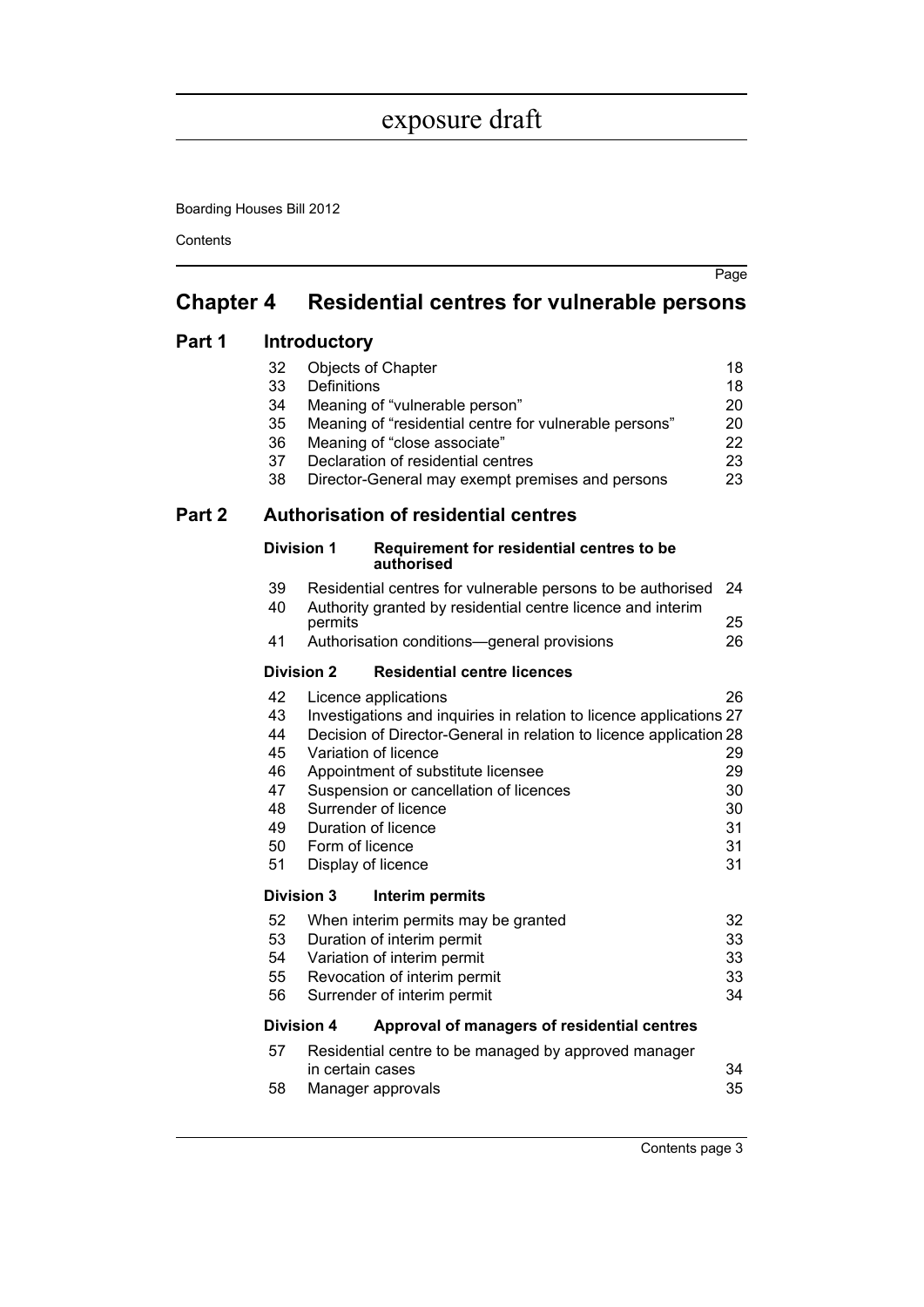Boarding Houses Bill 2012

Contents

|        |          |                    |                                                                                  | Page     |
|--------|----------|--------------------|----------------------------------------------------------------------------------|----------|
|        | 59       |                    | Decision of Director-General in relation to applications for<br>manager approval | 35       |
|        | 60       |                    | Duration of approval                                                             | 35       |
|        | 61       |                    | Conditions of approvals                                                          | 36       |
|        | 62       |                    | Variation of approval                                                            | 36       |
|        | 63       |                    | Suspension or revocation of approval                                             | 36       |
|        |          | <b>Division 5</b>  | Review of authorisation and approval decisions                                   |          |
|        | 64       | Tribunal           | Applications for reviews by the Administrative Decisions                         |          |
|        |          |                    |                                                                                  | 37       |
| Part 3 |          |                    | <b>Compliance and enforcement</b>                                                |          |
|        |          | <b>Division 1</b>  | <b>Enforcement officers</b>                                                      |          |
|        | 65       |                    | Appointment of enforcement officers                                              | 38       |
|        | 66       |                    | Identification card                                                              | 38       |
|        | 67       |                    | Obstruction of enforcement officer                                               | 38       |
|        |          | <b>Division 2</b>  | <b>Investigation powers</b>                                                      |          |
|        | 68       |                    | Definition-person involved in management of authorised                           |          |
|        |          | residential centre |                                                                                  | 39       |
|        | 69<br>70 |                    | Power to require provision of documents<br>Power to require answers to questions | 40<br>40 |
|        | 71       |                    | Functions may be exercised outside this State                                    | 41       |
|        | 72       |                    | Failure to comply with requirement to provide documents or                       |          |
|        |          |                    | information or answer questions                                                  | 41       |
|        | 73       |                    | Provisions relating to requirements to provide documents or                      |          |
|        |          |                    | information or answer questions                                                  | 42       |
|        | 74       |                    | Effect on other functions                                                        | 42       |
|        |          | <b>Division 3</b>  | <b>Powers of entry</b>                                                           |          |
|        | 75       |                    | Powers of entry and inspection by enforcement officers                           |          |
|        |          |                    | without consent or warrant                                                       | 43       |
|        | 76       |                    | Powers of entry by authorised service providers without                          |          |
|        |          |                    | consent or warrant                                                               | 44       |
|        | 77       |                    | Entry and inspection under search warrant                                        | 45       |
|        |          | <b>Division 4</b>  | <b>Compliance notices</b>                                                        |          |
|        | 78       |                    | Issue of compliance notices by Director-General                                  | 46       |
|        | 79       |                    | Failure to comply with compliance notice                                         | 46       |
|        | 80       |                    | Proceedings for offences not affected by compliance notices 46                   |          |
|        |          | <b>Division 5</b>  | Operation of residential centres for vulnerable<br>persons                       |          |
|        | 81       | Records            |                                                                                  | 47       |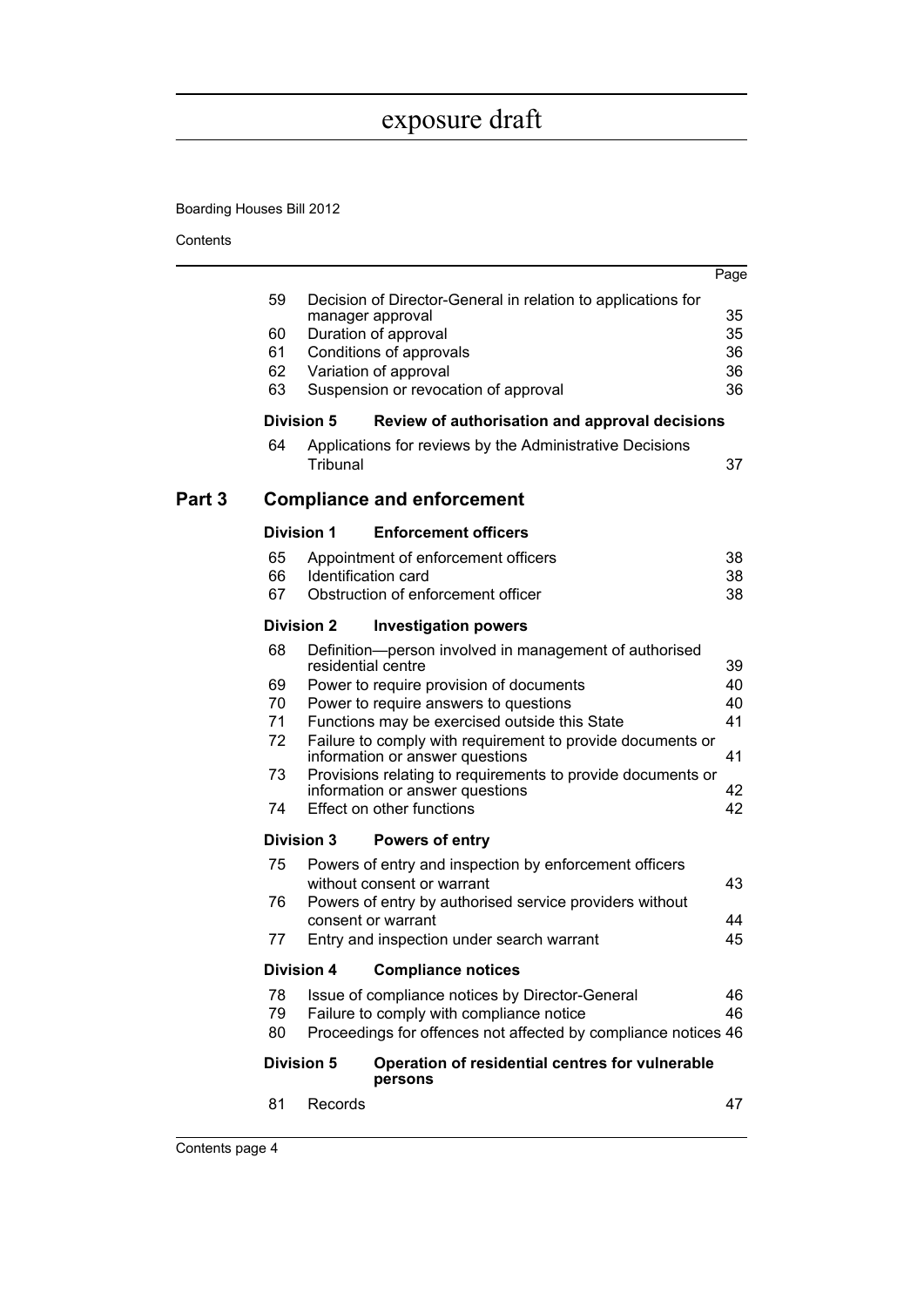Boarding Houses Bill 2012

Contents

| 82<br>Notification of deaths, sexual assaults and absences in or<br>from authorised residential centres<br>47<br>83<br>Probity checks on staff members of authorised residential<br>47<br>centres<br><b>Division 6</b><br>Removal of vulnerable persons from unauthorised<br>residential centres<br>84<br>Removal of young residents from unauthorised residential<br>48<br>centres<br>85<br>Assessment of certain removal expenses resulting from<br>unauthorised residential centres<br>49<br><b>Division 7</b><br>Other enforcement provisions<br>86<br>49<br>Certificate evidence concerning residential centres<br>General<br>Part 4<br>87<br>Director-General may require further information for<br>50<br>applications<br>51<br>88<br>General provisions relating to notices under this Chapter<br>89<br>Regulations relating to residential centres for vulnerable<br>52<br>persons<br><b>Miscellaneous</b><br><b>Chapter 5</b><br>56<br>90<br>Act to bind Crown<br>91<br>Delegations<br>56<br>92<br>56<br>Exchange of information<br>93<br>False and misleading information<br>57<br>94<br>Enforcement of provisions of this Act and regulations<br>57<br>95<br>Continuing offences<br>57<br>96<br>Penalty notices<br>58<br>97<br>59<br>Nature of proceedings for offences<br>98<br>59<br>Evidence of use of boarding premises as residential centre<br>99<br>Giving or service of documents<br>60<br>Provision of documents to Act administrator<br>100<br>61<br>101<br>61<br>Regulations<br>Repeal of Youth and Community Services Act 1973 No 90<br>102<br>and related legislation<br>61<br>Review of Act<br>103<br>61<br><b>Schedule 1</b><br>Savings, transitional and other provisions<br>63 | <b>Schedule 2</b> |  | <b>Amendment of legislation</b> | 68   |
|-------------------------------------------------------------------------------------------------------------------------------------------------------------------------------------------------------------------------------------------------------------------------------------------------------------------------------------------------------------------------------------------------------------------------------------------------------------------------------------------------------------------------------------------------------------------------------------------------------------------------------------------------------------------------------------------------------------------------------------------------------------------------------------------------------------------------------------------------------------------------------------------------------------------------------------------------------------------------------------------------------------------------------------------------------------------------------------------------------------------------------------------------------------------------------------------------------------------------------------------------------------------------------------------------------------------------------------------------------------------------------------------------------------------------------------------------------------------------------------------------------------------------------------------------------------------------------------------------------------------------------------------------------------------------------------------------------------|-------------------|--|---------------------------------|------|
|                                                                                                                                                                                                                                                                                                                                                                                                                                                                                                                                                                                                                                                                                                                                                                                                                                                                                                                                                                                                                                                                                                                                                                                                                                                                                                                                                                                                                                                                                                                                                                                                                                                                                                             |                   |  |                                 |      |
|                                                                                                                                                                                                                                                                                                                                                                                                                                                                                                                                                                                                                                                                                                                                                                                                                                                                                                                                                                                                                                                                                                                                                                                                                                                                                                                                                                                                                                                                                                                                                                                                                                                                                                             |                   |  |                                 |      |
|                                                                                                                                                                                                                                                                                                                                                                                                                                                                                                                                                                                                                                                                                                                                                                                                                                                                                                                                                                                                                                                                                                                                                                                                                                                                                                                                                                                                                                                                                                                                                                                                                                                                                                             |                   |  |                                 |      |
|                                                                                                                                                                                                                                                                                                                                                                                                                                                                                                                                                                                                                                                                                                                                                                                                                                                                                                                                                                                                                                                                                                                                                                                                                                                                                                                                                                                                                                                                                                                                                                                                                                                                                                             |                   |  |                                 |      |
|                                                                                                                                                                                                                                                                                                                                                                                                                                                                                                                                                                                                                                                                                                                                                                                                                                                                                                                                                                                                                                                                                                                                                                                                                                                                                                                                                                                                                                                                                                                                                                                                                                                                                                             |                   |  |                                 |      |
|                                                                                                                                                                                                                                                                                                                                                                                                                                                                                                                                                                                                                                                                                                                                                                                                                                                                                                                                                                                                                                                                                                                                                                                                                                                                                                                                                                                                                                                                                                                                                                                                                                                                                                             |                   |  |                                 |      |
|                                                                                                                                                                                                                                                                                                                                                                                                                                                                                                                                                                                                                                                                                                                                                                                                                                                                                                                                                                                                                                                                                                                                                                                                                                                                                                                                                                                                                                                                                                                                                                                                                                                                                                             |                   |  |                                 |      |
|                                                                                                                                                                                                                                                                                                                                                                                                                                                                                                                                                                                                                                                                                                                                                                                                                                                                                                                                                                                                                                                                                                                                                                                                                                                                                                                                                                                                                                                                                                                                                                                                                                                                                                             |                   |  |                                 |      |
|                                                                                                                                                                                                                                                                                                                                                                                                                                                                                                                                                                                                                                                                                                                                                                                                                                                                                                                                                                                                                                                                                                                                                                                                                                                                                                                                                                                                                                                                                                                                                                                                                                                                                                             |                   |  |                                 |      |
|                                                                                                                                                                                                                                                                                                                                                                                                                                                                                                                                                                                                                                                                                                                                                                                                                                                                                                                                                                                                                                                                                                                                                                                                                                                                                                                                                                                                                                                                                                                                                                                                                                                                                                             |                   |  |                                 |      |
|                                                                                                                                                                                                                                                                                                                                                                                                                                                                                                                                                                                                                                                                                                                                                                                                                                                                                                                                                                                                                                                                                                                                                                                                                                                                                                                                                                                                                                                                                                                                                                                                                                                                                                             |                   |  |                                 |      |
|                                                                                                                                                                                                                                                                                                                                                                                                                                                                                                                                                                                                                                                                                                                                                                                                                                                                                                                                                                                                                                                                                                                                                                                                                                                                                                                                                                                                                                                                                                                                                                                                                                                                                                             |                   |  |                                 |      |
|                                                                                                                                                                                                                                                                                                                                                                                                                                                                                                                                                                                                                                                                                                                                                                                                                                                                                                                                                                                                                                                                                                                                                                                                                                                                                                                                                                                                                                                                                                                                                                                                                                                                                                             |                   |  |                                 |      |
|                                                                                                                                                                                                                                                                                                                                                                                                                                                                                                                                                                                                                                                                                                                                                                                                                                                                                                                                                                                                                                                                                                                                                                                                                                                                                                                                                                                                                                                                                                                                                                                                                                                                                                             |                   |  |                                 |      |
|                                                                                                                                                                                                                                                                                                                                                                                                                                                                                                                                                                                                                                                                                                                                                                                                                                                                                                                                                                                                                                                                                                                                                                                                                                                                                                                                                                                                                                                                                                                                                                                                                                                                                                             |                   |  |                                 |      |
|                                                                                                                                                                                                                                                                                                                                                                                                                                                                                                                                                                                                                                                                                                                                                                                                                                                                                                                                                                                                                                                                                                                                                                                                                                                                                                                                                                                                                                                                                                                                                                                                                                                                                                             |                   |  |                                 |      |
|                                                                                                                                                                                                                                                                                                                                                                                                                                                                                                                                                                                                                                                                                                                                                                                                                                                                                                                                                                                                                                                                                                                                                                                                                                                                                                                                                                                                                                                                                                                                                                                                                                                                                                             |                   |  |                                 |      |
|                                                                                                                                                                                                                                                                                                                                                                                                                                                                                                                                                                                                                                                                                                                                                                                                                                                                                                                                                                                                                                                                                                                                                                                                                                                                                                                                                                                                                                                                                                                                                                                                                                                                                                             |                   |  |                                 |      |
|                                                                                                                                                                                                                                                                                                                                                                                                                                                                                                                                                                                                                                                                                                                                                                                                                                                                                                                                                                                                                                                                                                                                                                                                                                                                                                                                                                                                                                                                                                                                                                                                                                                                                                             |                   |  |                                 |      |
|                                                                                                                                                                                                                                                                                                                                                                                                                                                                                                                                                                                                                                                                                                                                                                                                                                                                                                                                                                                                                                                                                                                                                                                                                                                                                                                                                                                                                                                                                                                                                                                                                                                                                                             |                   |  |                                 |      |
|                                                                                                                                                                                                                                                                                                                                                                                                                                                                                                                                                                                                                                                                                                                                                                                                                                                                                                                                                                                                                                                                                                                                                                                                                                                                                                                                                                                                                                                                                                                                                                                                                                                                                                             |                   |  |                                 |      |
|                                                                                                                                                                                                                                                                                                                                                                                                                                                                                                                                                                                                                                                                                                                                                                                                                                                                                                                                                                                                                                                                                                                                                                                                                                                                                                                                                                                                                                                                                                                                                                                                                                                                                                             |                   |  |                                 |      |
|                                                                                                                                                                                                                                                                                                                                                                                                                                                                                                                                                                                                                                                                                                                                                                                                                                                                                                                                                                                                                                                                                                                                                                                                                                                                                                                                                                                                                                                                                                                                                                                                                                                                                                             |                   |  |                                 |      |
|                                                                                                                                                                                                                                                                                                                                                                                                                                                                                                                                                                                                                                                                                                                                                                                                                                                                                                                                                                                                                                                                                                                                                                                                                                                                                                                                                                                                                                                                                                                                                                                                                                                                                                             |                   |  |                                 |      |
|                                                                                                                                                                                                                                                                                                                                                                                                                                                                                                                                                                                                                                                                                                                                                                                                                                                                                                                                                                                                                                                                                                                                                                                                                                                                                                                                                                                                                                                                                                                                                                                                                                                                                                             |                   |  |                                 |      |
|                                                                                                                                                                                                                                                                                                                                                                                                                                                                                                                                                                                                                                                                                                                                                                                                                                                                                                                                                                                                                                                                                                                                                                                                                                                                                                                                                                                                                                                                                                                                                                                                                                                                                                             |                   |  |                                 |      |
|                                                                                                                                                                                                                                                                                                                                                                                                                                                                                                                                                                                                                                                                                                                                                                                                                                                                                                                                                                                                                                                                                                                                                                                                                                                                                                                                                                                                                                                                                                                                                                                                                                                                                                             |                   |  |                                 |      |
|                                                                                                                                                                                                                                                                                                                                                                                                                                                                                                                                                                                                                                                                                                                                                                                                                                                                                                                                                                                                                                                                                                                                                                                                                                                                                                                                                                                                                                                                                                                                                                                                                                                                                                             |                   |  |                                 |      |
|                                                                                                                                                                                                                                                                                                                                                                                                                                                                                                                                                                                                                                                                                                                                                                                                                                                                                                                                                                                                                                                                                                                                                                                                                                                                                                                                                                                                                                                                                                                                                                                                                                                                                                             |                   |  |                                 | Page |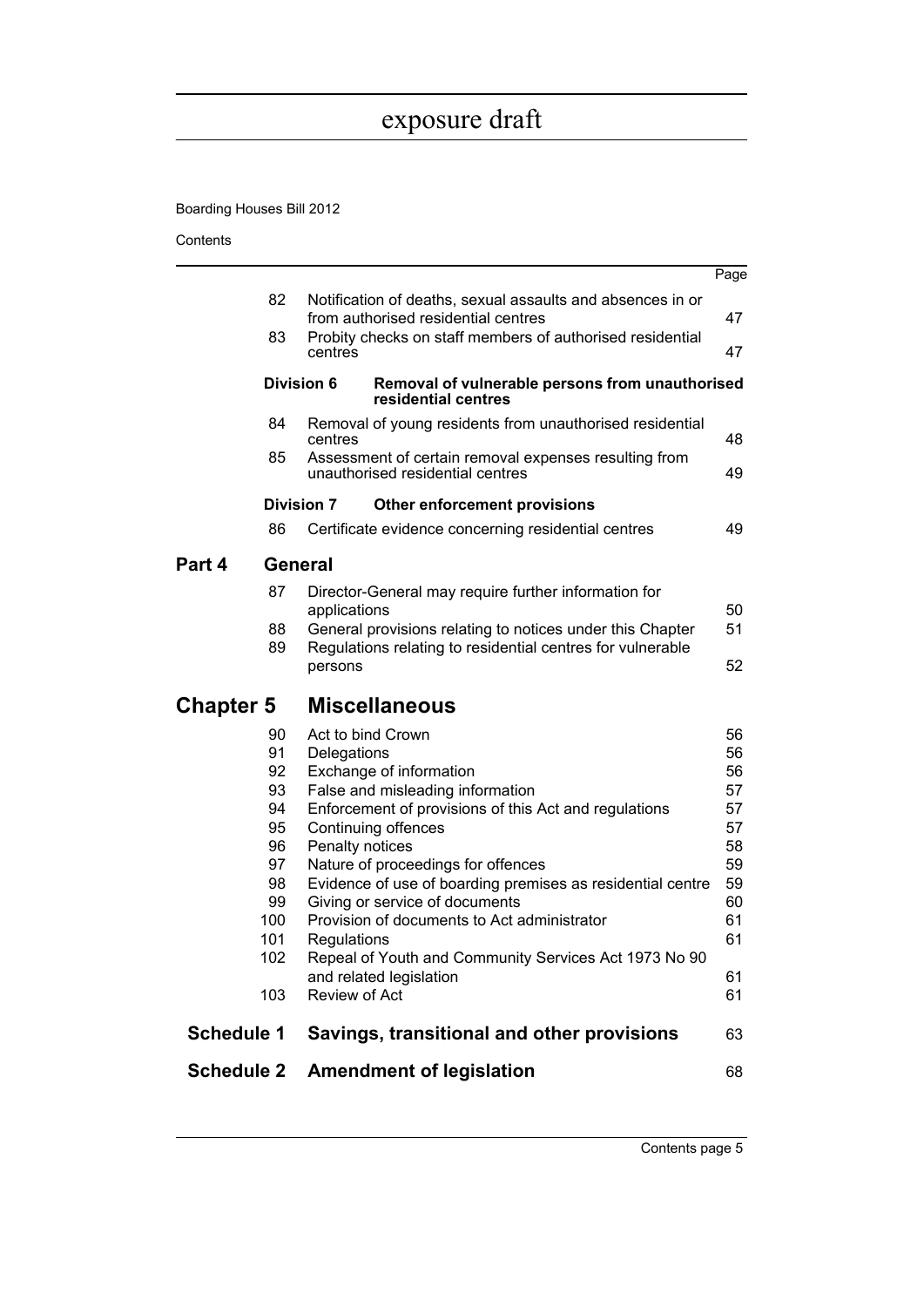

New South Wales

# **Boarding Houses Bill 2012**

No , 2012

### **A Bill for**

An Act to provide for the regulation and registration of certain boarding houses and the licensing and regulation of residential centres for vulnerable persons.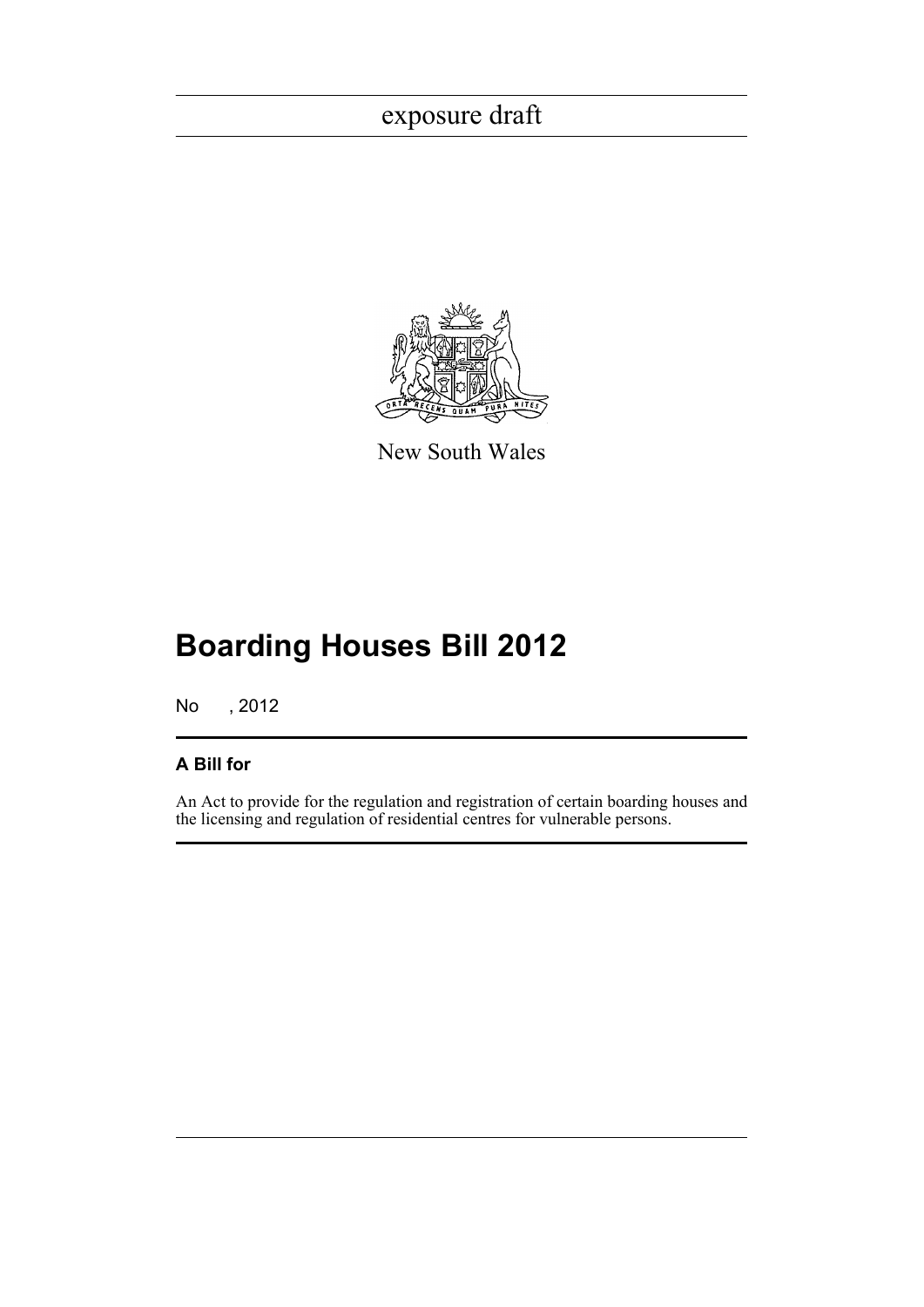Boarding Houses Bill 2012 Clause 1 Preliminary **Chapter 1** 

**The Legislature of New South Wales enacts:**

### <span id="page-6-1"></span><span id="page-6-0"></span>**Chapter 1 Preliminary**

#### **1 Name of Act**

This Act is the *Boarding Houses Act 2012*.

#### <span id="page-6-2"></span>**2 Commencement**

This Act commences on a day or days to be appointed by proclamation.

#### <span id="page-6-3"></span>**3 Object of this Act**

The object of this Act is to establish an appropriate regulatory framework for the delivery of quality services to residents of registrable boarding houses by:

- (a) providing for a registration system for registrable boarding houses, and
- (b) providing for certain occupancy principles to be observed with respect to the provision of accommodation to residents of registrable boarding houses and for appropriate mechanisms for the enforcement of those principles, and
- (c) providing for the licensing and regulation of residential centres for vulnerable persons and their staff (including providing for service and accommodation standards at such centres), and
- (d) promoting the sustainability of, and continuous improvements in, the provision of services at registrable boarding houses.

#### <span id="page-6-4"></span>**4 Definitions**

(1) In this Act:

*Act administrator* means any of the following:

- (a) a Minister administering the whole or any part of this Act (whether jointly or otherwise),
- (b) the Director-General,
- (c) the Commissioner.

*boarding premises* means a boarding house, rooming or common lodgings house, house let in lodgings, hostel or any other premises at which residents are entitled to occupy one or more rooms (but not the whole of the house, hostel or other premises) as their principal place of residence.

*Commissioner* means: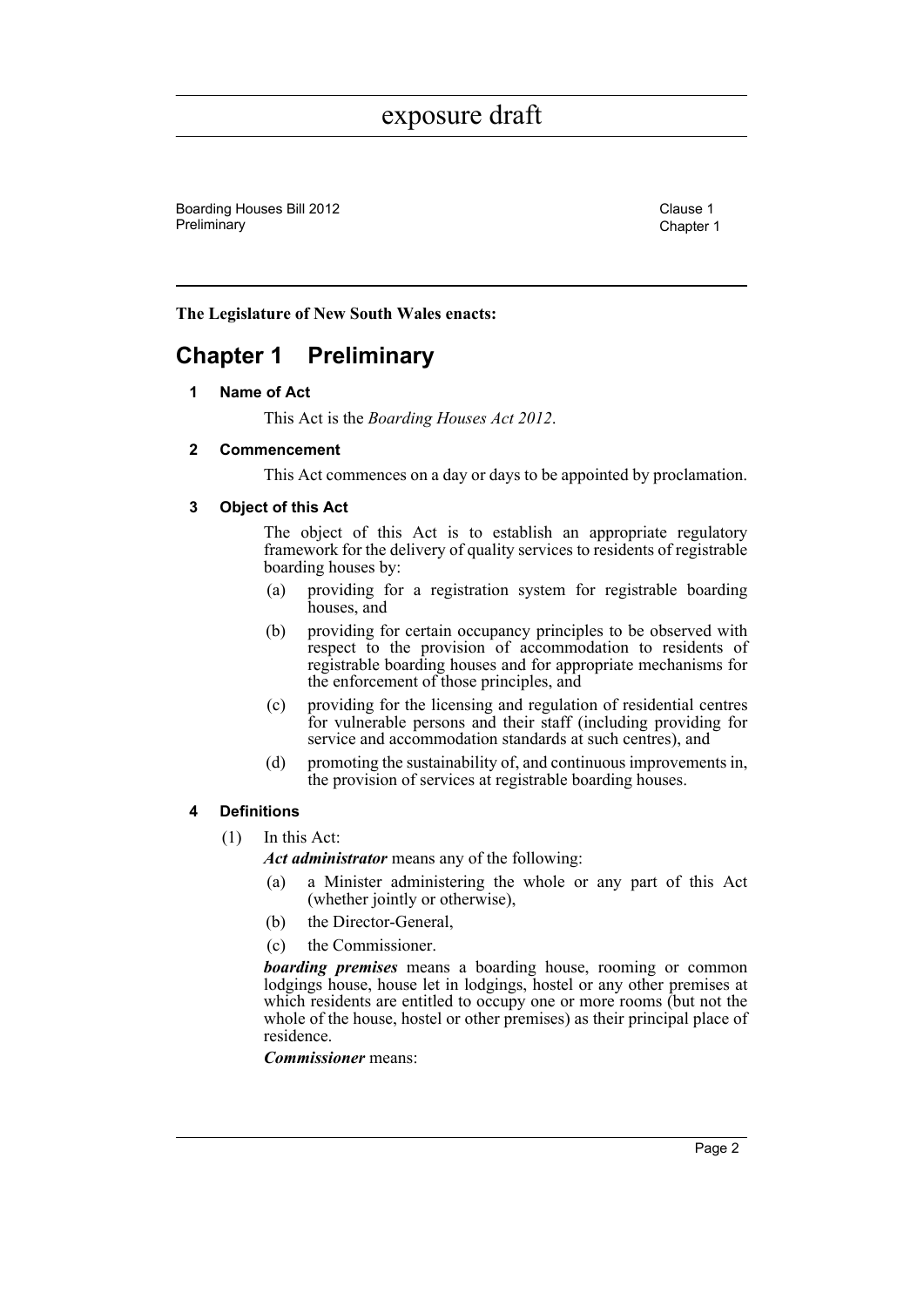Clause 4 Boarding Houses Bill 2012 Chapter 1 Preliminary

- (a) the Commissioner for Fair Trading, Department of Finance and Services, or
- (b) if no such position exists—the Director-General of the Department of Finance and Services.

*council* means a council within the meaning of the *Local Government Act 1993*.

*Director-General* means the Director-General of the Department of Family and Community Services.

*enforcement officer* means a person appointed as an enforcement officer under section \*65.

*function* includes a power, authority or duty, and *exercise* a function includes perform a duty.

*Government Department* means a Department within the meaning of the *Public Sector Employment and Management Act 2002*.

*manager*, in relation to premises, means an individual who is responsible for the day to day running of the premises.

*premises* includes:

- (a) a building or structure, or
- (b) land or a place (whether built on or not), or
- (c) a vehicle, vessel or aircraft.

*proprietor*, in relation to premises, means:

- (a) in the case of premises that are leased—a tenant or sub-tenant who is entitled to immediate possession of the premises, or
- (b) in any other case—an owner of the premises.

#### *registrable boarding house*—see section \*5.

*relative*, in relation to a person, means any of the following:

- (a) another person who is the spouse or de facto partner of the person,
- (b) another person who is a parent, step-parent, son, daughter, step-son, step-daughter, grandparent, grandchild, brother, sister, step-brother, step-sister, uncle, aunt, niece or nephew (whether by blood, marriage, affinity or adoption) of the person,
- (c) another person who is a guardian of the person,
- (d) another person in whose care or custody the person has been placed in accordance with the provisions of the *Adoption Act 2000*,
- (e) in the case of an Aboriginal person or a Torres Strait Islander another person who is, or has been, part of the extended family or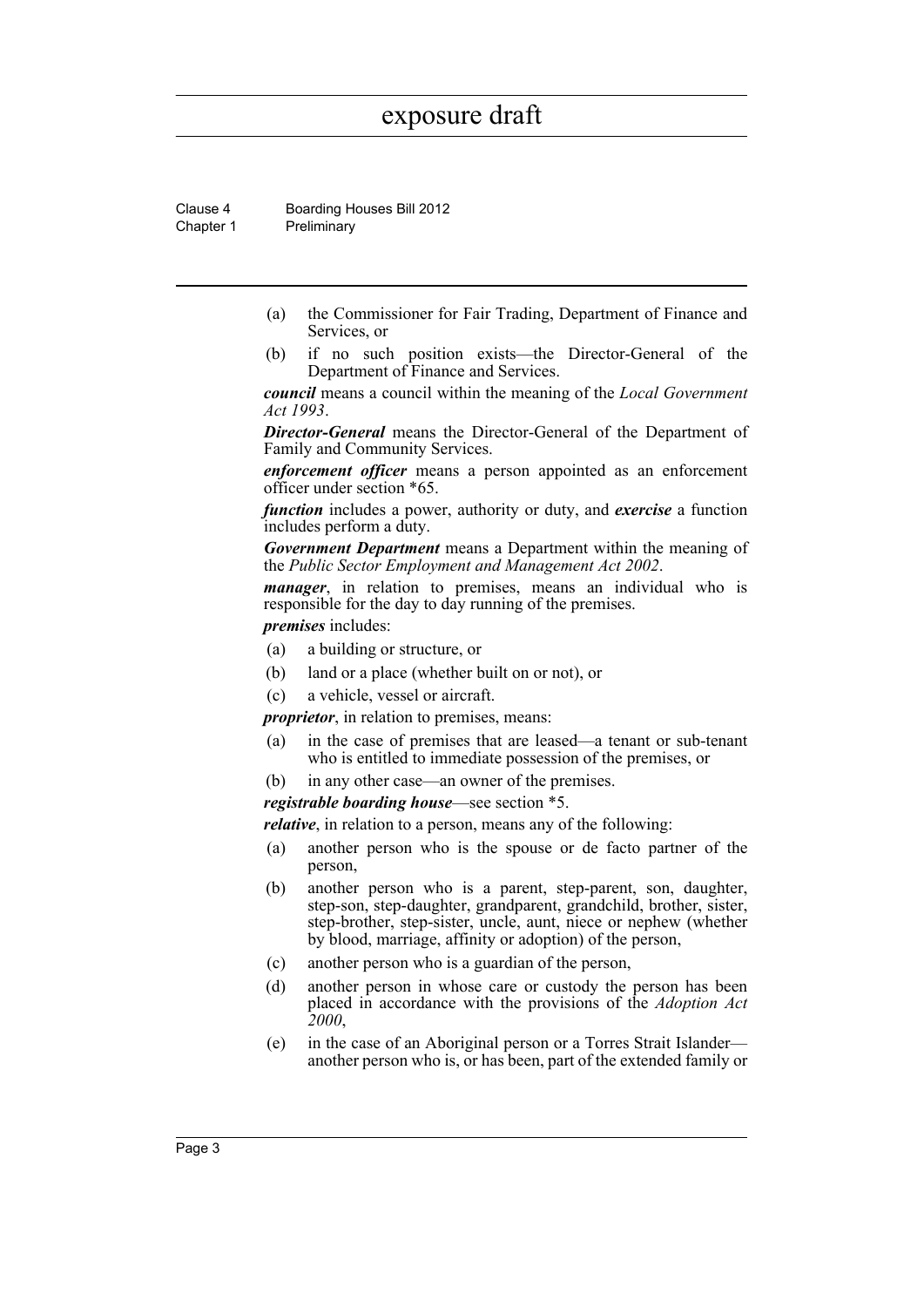Boarding Houses Bill 2012 Clause 5 Preliminary **Chapter 1** 

kin of the person according to the Indigenous kinship system of the person's culture.

**Note.** "De facto partner" is defined in section 21C of the *Interpretation Act 1987*. *residential centre for vulnerable persons*—see section \*35. *Tier 1 boarding house*—see section \*5 (2) and (3). *Tier 2 boarding house*—see section \*5 (1) (b). *vulnerable person*—see section \*34.

- (2) A reference in this Act to a regulation made for Chapter \*4 is a reference to a regulation that is made for the purposes of a provision of that Chapter.
- (3) Notes included in this Act do not form part of this Act. **Note.** For the purposes of comparison, a number of provisions of this Act contain bracketed notes in headings drawing attention ("cf") to equivalent or comparable (though not necessarily identical) provisions of the *Youth and Community Services Act 1973* as in force immediately before its repeal by this Act. The Act is referred to in the notes by the abbreviation "YCS Act".

#### <span id="page-8-0"></span>**5 Meaning of "registrable boarding house"**

- (1) For the purposes of this Act, a *registrable boarding house* means:
	- (a) a Tier 1 boarding house, or
	- (b) a residential centre for vulnerable persons that is required to be authorised under Chapter \*4 for it to be lawfully used as such under that Chapter (a *Tier 2 boarding house*).
- (2) Boarding premises are a *Tier 1 boarding house* if the premises provide beds, for a fee or reward, for use by 5 or more residents (not counting any residents who are proprietors or managers of the premises or relatives of the proprietors or managers).
- (3) However, a *Tier 1 boarding house* does not include any of the following:
	- (a) a Tier 2 boarding house,
	- (b) premises that are the subject of a residential tenancy agreement within the meaning of the *Residential Tenancies Act 2010* or to which the *Landlord and Tenant (Amendment) Act 1948* applies,
	- (c) premises that are used as a hotel, motel or bed and breakfast accommodation,
	- (d) premises that are used as a backpackers hostel,
	- (e) a serviced apartment (being a building or part of a building that is used to provide self-contained tourist or visitor accommodation that is regularly cleaned by or on behalf of the proprietor or manager),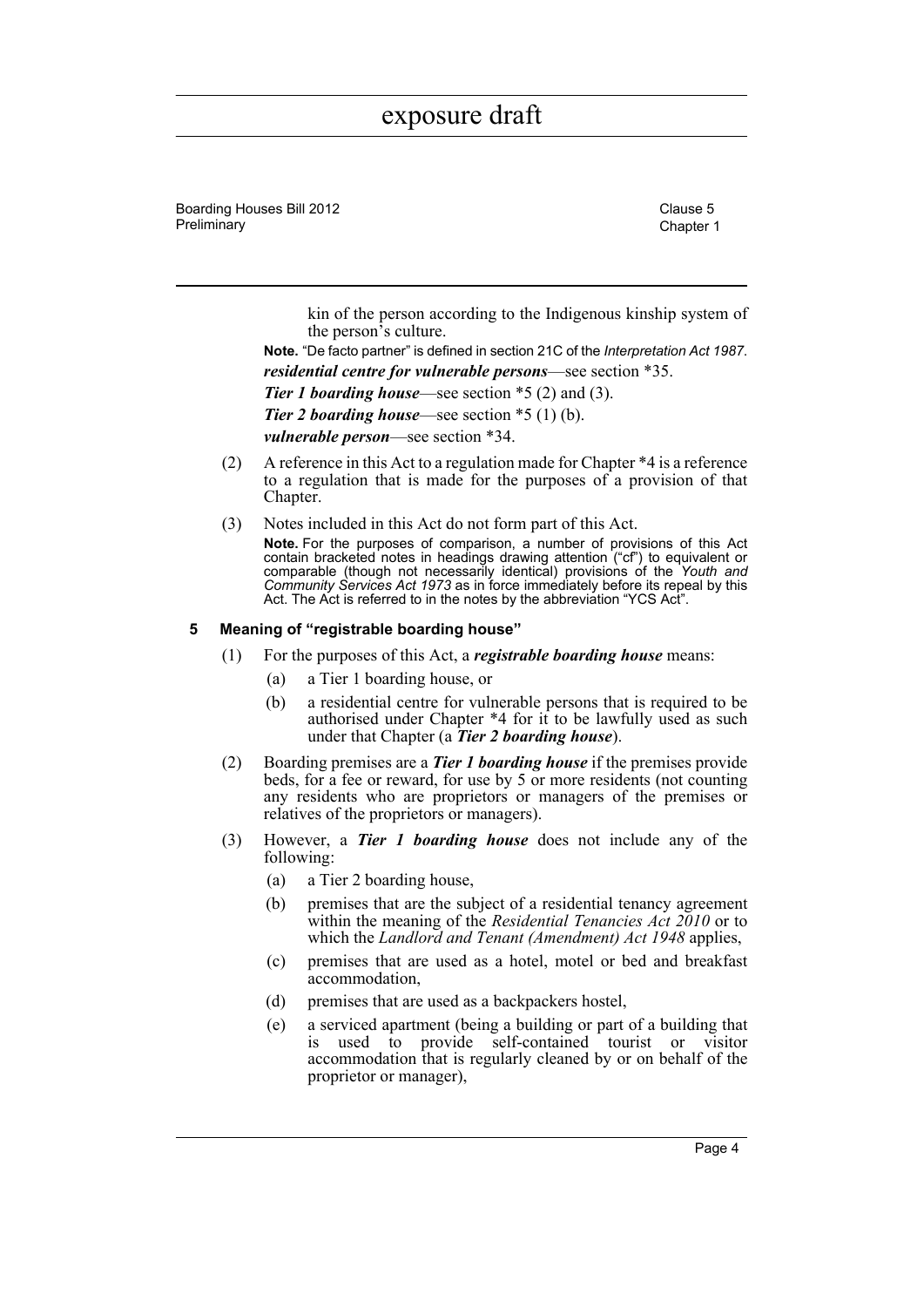Clause 6 Boarding Houses Bill 2012 Chapter 1 Preliminary

- (f) premises that are used for refuge or crisis accommodation,
- (g) premises that are used to provide accommodation for workers or employees in connection with their work or employment,
- (h) a government school or registered non-government school within the meaning of the *Education Act 1990* or any other premises that are used by an educational body to provide accommodation for its students,
- (i) a private health facility licensed under the *Private Health Facilities Act 2007*,
- (j) a nursing home within the meaning of the *Public Health Act 2010*,
- (k) a mental health facility within the meaning of the *Mental Health Act 2007*,
- (l) a public hospital within the meaning of the *Health Services Act 1997*,
- (m) a residential care facility under the *Aged Care Act 1997* of the Commonwealth operated by an approved provider under that Act,
- (n) a retirement village under the *Retirement Villages Act 1999*,
- (o) premises that are the subject of a residential tenancy agreement to which the *Residential Parks Act 1998* applies,
- (p) premises that are the subject of an occupation agreement to which the *Holiday Parks (Long-term Casual Occupation) Act 2002* applies,
- (q) any permanent or temporary accommodation for vulnerable persons that is operated or directly funded by Ageing, Disability and Home Care, Department of Family and Community Services,
- (r) premises (or premises of a kind) prescribed by the regulations.

#### <span id="page-9-0"></span>**6 Relationship of Act with other laws**

Nothing in this Act limits any requirement imposed by or under the *Environmental Planning and Assessment Act 1979*, the *Food Act 2003*, the *Local Government Act 1993*, the *Public Health Act 2010* or any other Act or law with respect to the use, or the provision of services to residents, of boarding premises.

**Note.** The Acts that are specifically referred to in this section also make provision with respect to building and accommodation standards or service standards (or both) in relation to boarding premises.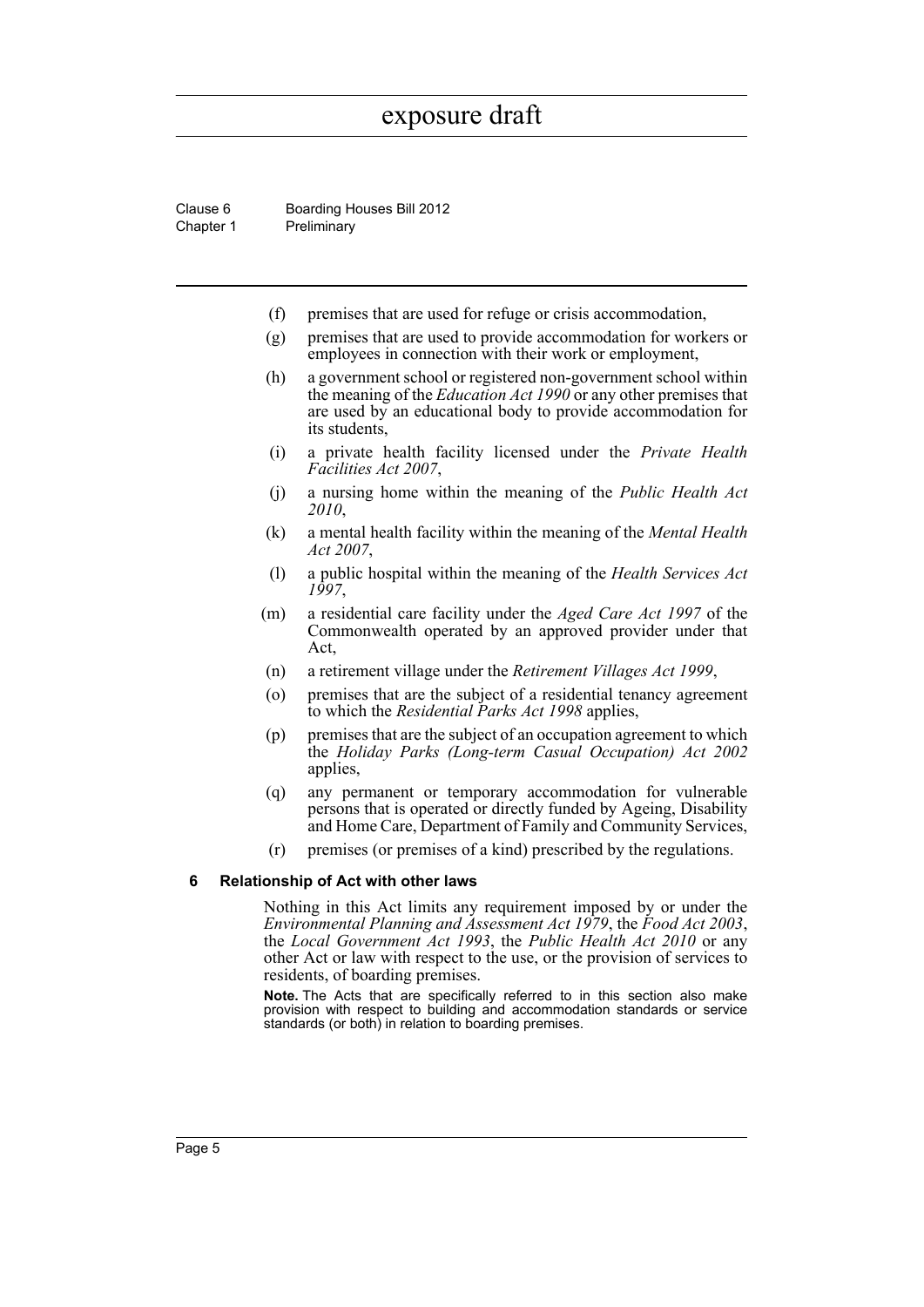Boarding Houses Bill 2012 Clause 7 No. 2014 Registration of boarding houses Introductory

Chapter 2 Part 1

## <span id="page-10-0"></span>**Chapter 2 Registration of boarding houses**

### <span id="page-10-2"></span><span id="page-10-1"></span>**Part 1 Introductory**

#### **7 Interpretation**

- (1) In this Chapter: *initial compliance investigation*—see section \*16 (2). *Register* means the Register of Boarding Houses kept by the Commissioner under this Chapter.
- (2) A registrable boarding house is *registered* for the purposes of this Chapter if the particulars of the boarding house are currently included in the Register.
- (3) Any notification given to the Commissioner under this Chapter is to be in the form approved by the Commissioner from time to time.
- (4) Any matter approved (or any revocation or amendment of an approved matter) by the Commissioner for the purposes of a provision of this Chapter that authorises the Commissioner to approve the matter does not have effect until it is published on the website of the Department of Finance and Services.

#### <span id="page-10-3"></span>**8 Application of Privacy and Personal Information Protection Act 1998**

This Chapter has effect despite anything to the contrary in the *Privacy and Personal Information Protection Act 1998*.

### <span id="page-10-4"></span>**Part 2 Provision of information about registrable boarding houses**

#### <span id="page-10-5"></span>**9 Notification of particulars about registrable boarding house**

- (1) A proprietor of boarding premises that are used as a registrable boarding house must notify the Commissioner, in accordance with this section, of the following particulars so as to enable the Commissioner to include information about the boarding house in the Register:
	- (a) the name and address of the proprietor,
	- (b) the name (if any) and the address of the registrable boarding house,
	- (c) whether the boarding house is a Tier 1 or Tier 2 boarding house,
	- (d) whether development consent is required under the *Environmental Planning and Assessment Act 1979* (or approval under Part 3A or Part 5.1 of that Act is required) to use the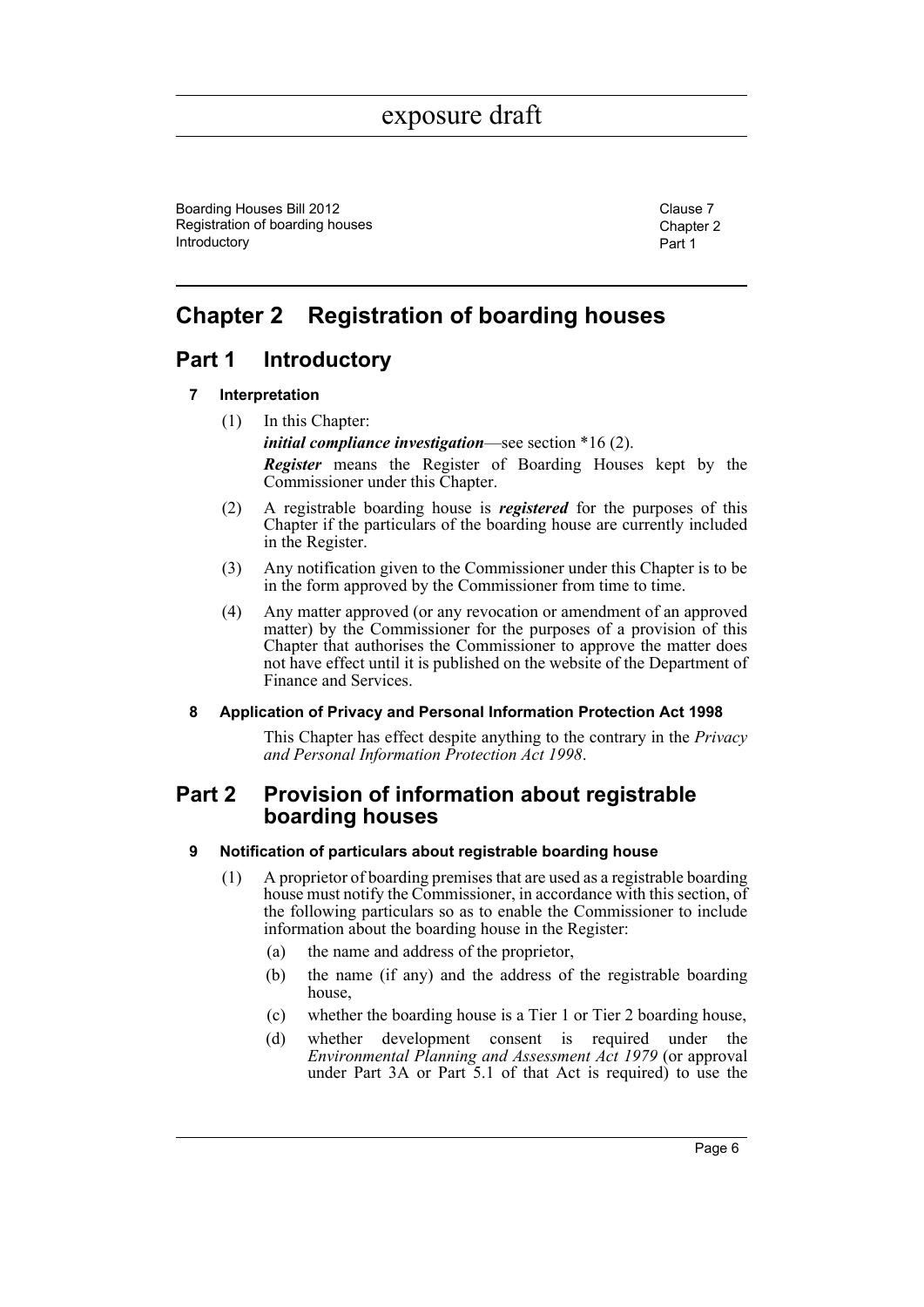| Clause 9<br>Chapter 2<br>Part 2 | Boarding Houses Bill 2012<br>Registration of boarding houses<br>Provision of information about registrable boarding houses                                                                                                                                                                            |  |  |  |
|---------------------------------|-------------------------------------------------------------------------------------------------------------------------------------------------------------------------------------------------------------------------------------------------------------------------------------------------------|--|--|--|
|                                 | boarding house and, if so, whether such consent or approval has<br>been granted,                                                                                                                                                                                                                      |  |  |  |
|                                 | the number of residents of the registrable boarding house,<br>(e)                                                                                                                                                                                                                                     |  |  |  |
|                                 | (f)<br>the name of the manager (if any) of the registrable boarding<br>house,                                                                                                                                                                                                                         |  |  |  |
|                                 | the total<br>provided<br>number of bedrooms<br>sleeping<br>(g)<br>as<br>accommodation for the residents,                                                                                                                                                                                              |  |  |  |
|                                 | (h)<br>such other particulars as may be approved by the Commissioner<br>or prescribed by the regulations.                                                                                                                                                                                             |  |  |  |
| (2)                             | The proprietor must notify the Commissioner of the particulars referred<br>to in subsection $(1)$ :                                                                                                                                                                                                   |  |  |  |
|                                 | in the case of boarding premises that are a registrable boarding<br>(a)<br>house on the commencement of this section—within 6 months<br>after that commencement, or                                                                                                                                   |  |  |  |
|                                 | in the case boarding premises that become a registrable boarding<br>(b)<br>house after the commencement of this section—within 28 days<br>after the premises become a registrable boarding house, or                                                                                                  |  |  |  |
|                                 | in the case of a person who becomes a new proprietor of a<br>(c)<br>registrable boarding house after the commencement of this<br>section—within 28 days after the person becomes the proprietor<br>of the boarding house.                                                                             |  |  |  |
| (3)                             | A notification under this section must be accompanied by a registration<br>fee of \$100 or such other registration fee as may be prescribed by the<br>regulations.                                                                                                                                    |  |  |  |
| (4)                             | The Commissioner may waive, reduce or postpone payment of a<br>registration fee in accordance with the regulations.                                                                                                                                                                                   |  |  |  |
| (5)                             | A proprietor of a registrable boarding house who contravenes this<br>section is guilty of an offence.<br>Maximum penalty:                                                                                                                                                                             |  |  |  |
|                                 | in the case of a corporation—100 penalty units, and<br>(a)                                                                                                                                                                                                                                            |  |  |  |
|                                 | in any other case—50 penalty units.<br>(b)                                                                                                                                                                                                                                                            |  |  |  |
| (6)                             | A proprietor of a registrable boarding house is not excused from a<br>requirement under this section to notify particulars concerning the<br>boarding house on the ground that the notification of those particulars<br>may incriminate the proprietor or make the proprietor liable to a<br>penalty. |  |  |  |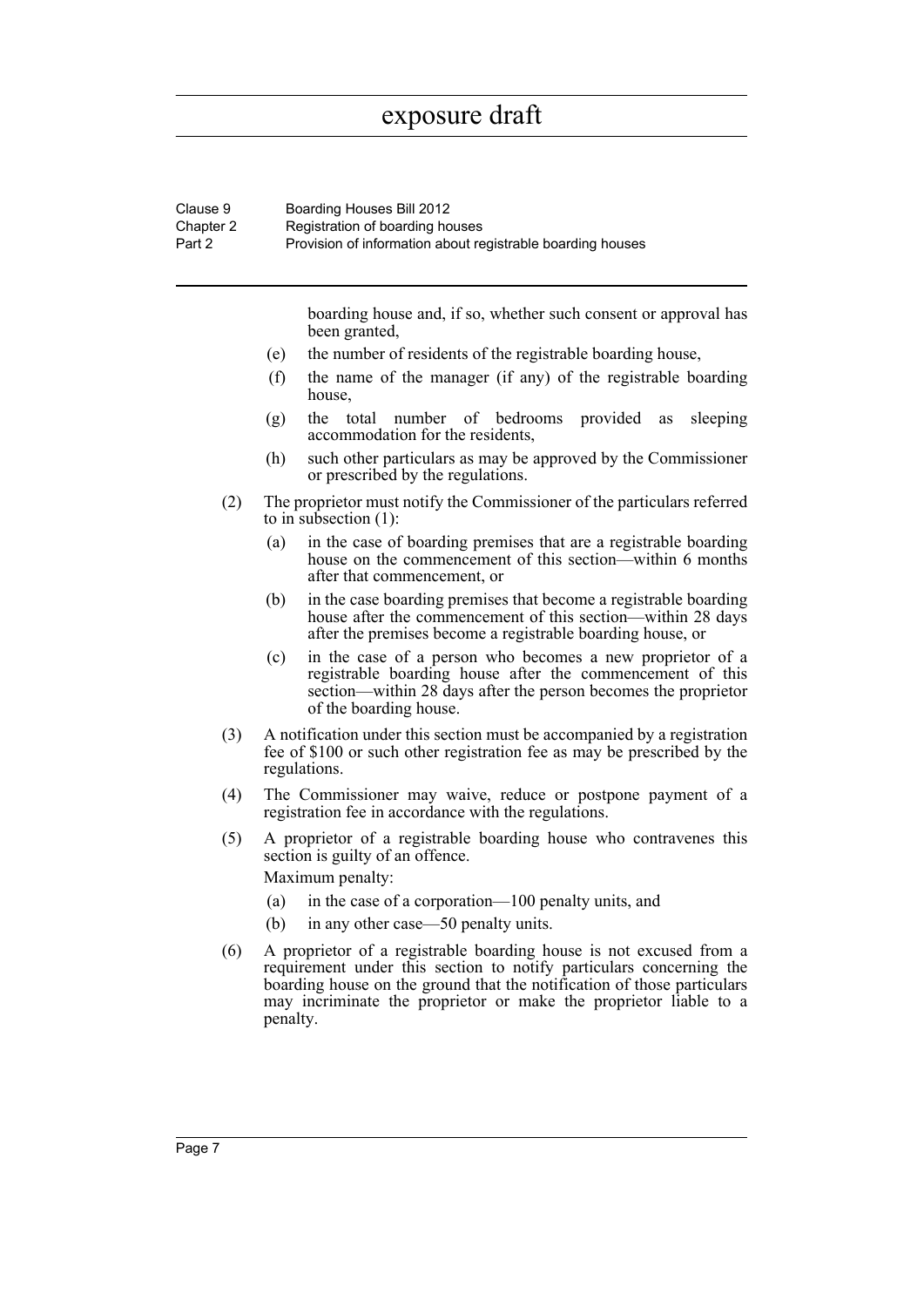Boarding Houses Bill 2012 Clause 10 Registration of boarding houses Register

Chapter 2 Part 3

#### <span id="page-12-0"></span>**10 Annual returns for registrable boarding house**

(1) A proprietor of a registrable boarding house must, within 28 days after the end of the annual return period for the boarding house, notify the Commissioner of any changes as at the end date for the period in the particulars referred to in section \*9 (1).

Maximum penalty:

- (a) in the case of a corporation—20 penalty units, and
- (b) in any other case—10 penalty units.
- (2) The annual return period for a registrable boarding house is:
	- (a) if the last time particulars were provided to the Commissioner was for the purposes of a notification under section \*9—the period of 12 months commencing on the date on which the Commissioner was notified of the previous particulars under that section, or
	- (b) if the last time particulars were provided to the Commissioner was for the purposes of a notification under this section—the period of 12 months commencing on the date on which the Commissioner was notified of the previous particulars under this section.
- (3) Nothing in this section prevents any condition from being imposed on a residential centre authorisation (within the meaning of Chapter \*4) that requires the furnishing of particulars to the Commissioner for the purposes of this Chapter on a more frequent basis than annually.

#### <span id="page-12-1"></span>**11 Notice of cessation of use**

If any premises cease to be a registrable boarding house, the person who was the proprietor of the boarding house immediately before that cessation must notify the Commissioner of that cessation and the date on which it occurred within 28 days of the cessation.

Maximum penalty:

- (a) in the case of a corporation—20 penalty units, and
- (b) in any other case—10 penalty units.

### <span id="page-12-2"></span>**Part 3 Register**

#### <span id="page-12-3"></span>**12 Commissioner to keep Register of Boarding Houses**

- (1) The Commissioner is to keep a Register of Boarding Houses.
- (2) The Register may be kept in such form as the Commissioner considers appropriate.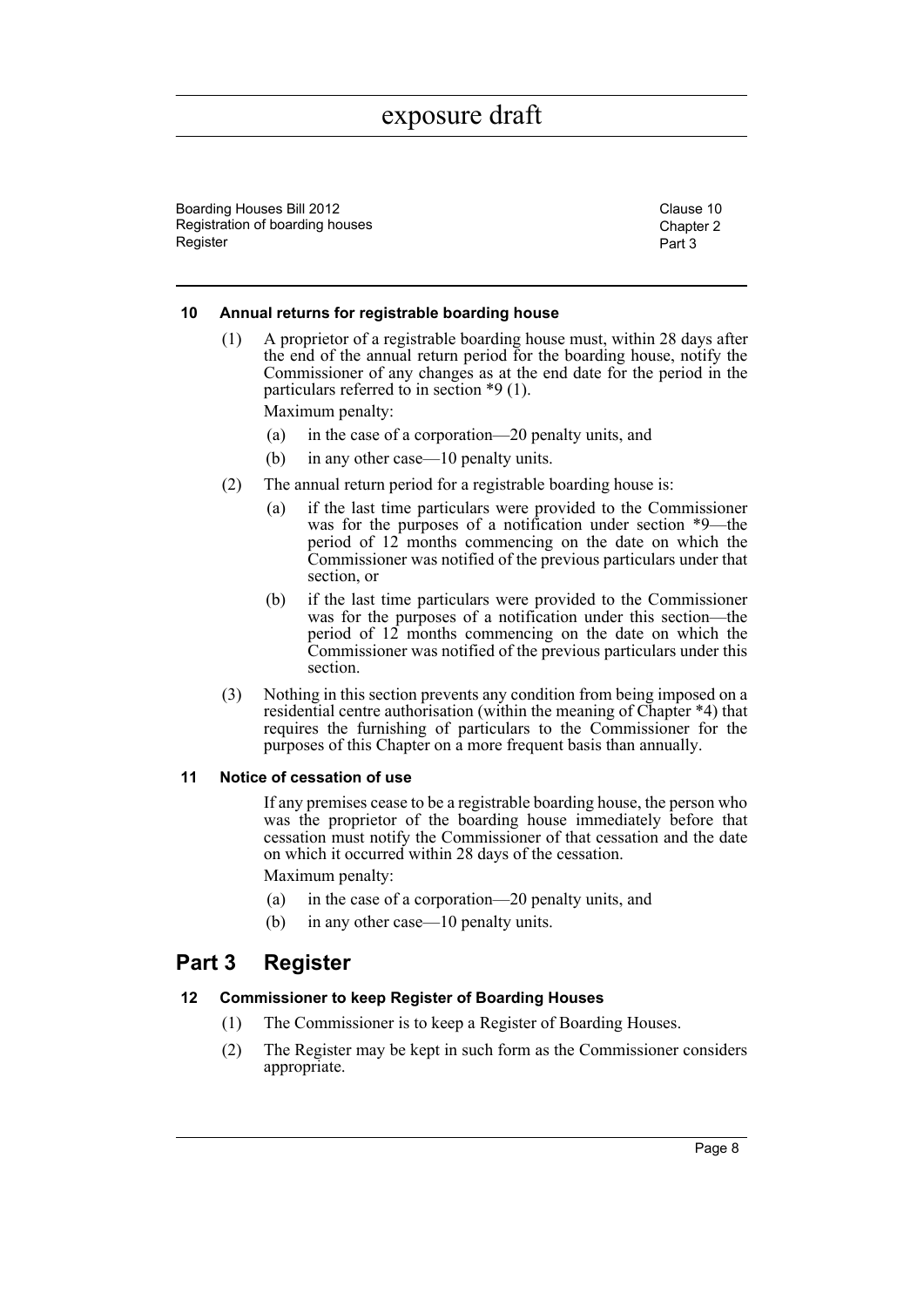| Clause 13 | Boarding Houses Bill 2012       |
|-----------|---------------------------------|
| Chapter 2 | Registration of boarding houses |
| Part 3    | Register                        |

- (3) The Commissioner is to ensure that information on the Register is kept up to date.
- (4) The Commissioner may correct any error in or omission from the Register.

#### <span id="page-13-0"></span>**13 Information to be recorded on Register**

- (1) The Commissioner is to record in the Register in relation to each registrable boarding house the particulars notified to the Commissioner under this Chapter and Chapter \*4 about the boarding house.
- (2) The Commissioner may also record in the Register in relation to a registrable boarding house:
	- (a) particulars of any enforcement action taken in respect of the boarding house, its proprietor or any of its staff (including any action taken under Chapter \*4 in the case of a Tier 2 boarding house), and
	- (b) any other particulars or information that the Commissioner considers appropriate or that may be prescribed by the regulations.

#### <span id="page-13-1"></span>**14 Publication of certain information on Register for public access**

- (1) The Commissioner is to arrange for the following information contained in the Register about registrable boarding houses to be published on the Internet for public access:
	- (a) the name (if any) and the address of each registrable boarding house that is registered,
	- (b) whether the boarding house is a Tier 1 or Tier 2 boarding house,
	- (c) such other information as may prescribed by the regulations.
- (2) No other information contained in the Register may be made available to the public.
- (3) The information referred to in subsection (1) may also be provided to members of the public in any other manner approved by the Commissioner.

**Note.** See also section \*92 relating to the exchange of information with other government agencies.

#### <span id="page-13-2"></span>**15 Evidential provisions concerning Register**

- (1) The Register is evidence of any particulars or information recorded in it.
- (2) A certificate signed or purporting to be signed by the Commissioner, or an officer or employee of the Department of Finance and Services authorised in writing by the Commissioner, and stating: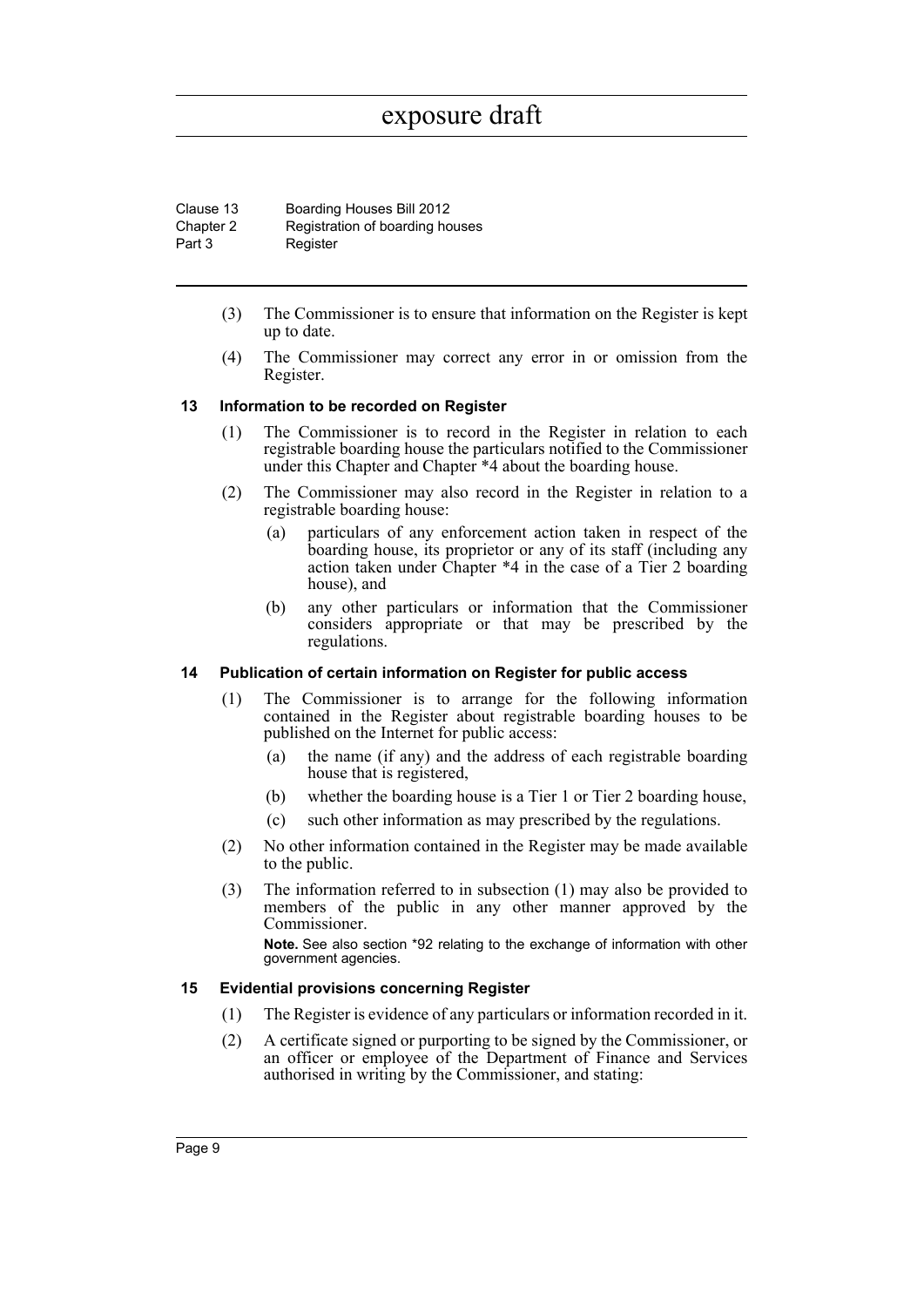| Boarding Houses Bill 2012                                        | Clause 16 |
|------------------------------------------------------------------|-----------|
| Registration of boarding houses                                  | Chapter 2 |
| Initial compliance investigations for registered boarding houses | Part 4    |

- (a) that premises named in the certificate were or were not registered at a specified time, or
- (b) that the premises named in the certificate were or were not registered as a Tier 1 or Tier 2 boarding house at a specified time, or
- (c) any other particulars or information recorded in the Register at a specified time,

is admissible in any legal proceedings and is evidence of the matters stated in the certificate.

### <span id="page-14-0"></span>**Part 4 Initial compliance investigations for registered boarding houses**

#### <span id="page-14-1"></span>**16 Requirement to inspect certain registered boarding houses within 12 months of registration**

- (1) A council is to arrange for an initial compliance investigation to be conducted under this Part for each registered boarding house located in its area:
	- (a) if the house has never been registered—within the period of 12 months after the house is first registered, or
	- (b) if the house has been re-registered following a period of not having been registered—within the period of 12 months after the house is re-registered, or
	- (c) if the proprietor of the house has changed since it was registered or re-registered—within the period of 2 months after the new proprietor's name is recorded in the Register.
- (2) An *initial compliance investigation* is an investigation into whether a registered boarding house complies with requirements imposed by or under the *Local Government Act 1993* and the *Environmental Planning and Assessment Act 1979* with respect to the use of the house, including (but not limited to):
	- (a) requirements in relation to building and fire safety, and
	- (b) relevant standards or requirements for places of shared accommodation for the purposes of Order No 5 (d) in the Table to section 124 of the *Local Government Act 1993*.
- (3) A council is not required to arrange for an initial compliance investigation of a registered boarding house if the premises of the boarding house were inspected under the *Local Government Act 1993* or this Part at any time in the period of 12 months immediately before the date on which the boarding house was registered or re-registered or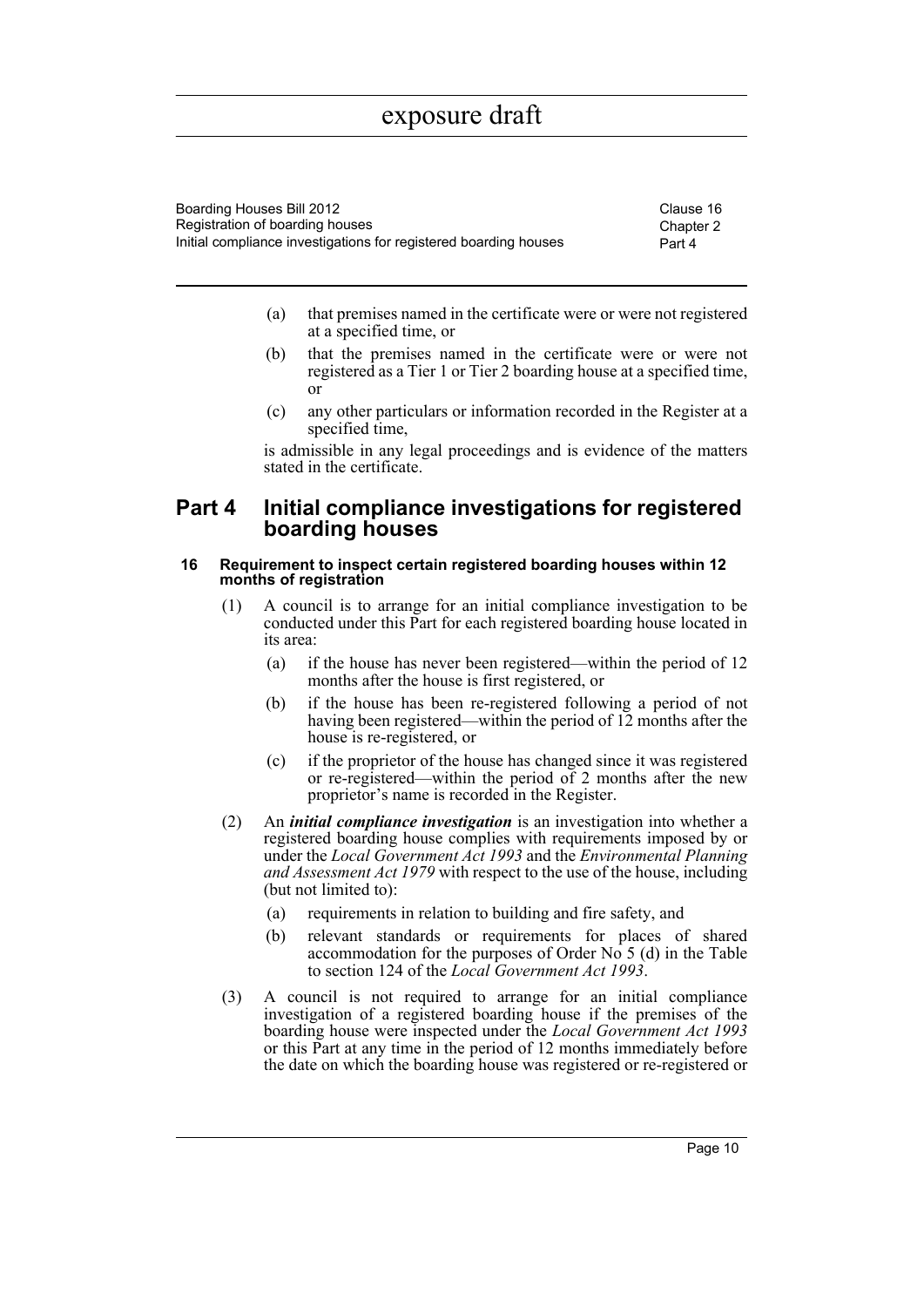| Clause 17 | Boarding Houses Bill 2012                                        |
|-----------|------------------------------------------------------------------|
| Chapter 2 | Registration of boarding houses                                  |
| Part 4    | Initial compliance investigations for registered boarding houses |

the proprietor's name was recorded in the Register (as the case requires).

#### <span id="page-15-0"></span>**17 Power of entry**

- (1) For the purpose of conducting an initial compliance investigation, a council employee (or other person) authorised by a council may enter the premises of a registered boarding house, including any part of the premises used for residential purposes.
- (2) Entry may only be made at any reasonable hour in the daytime or at any hour during which business is in progress or is usually carried on at the premises.

#### <span id="page-15-1"></span>**18 Inspections and investigations**

For the purpose of conducting an initial compliance investigation, a person authorised to enter premises under this Part may:

- (a) inspect the premises and any food, vehicle, article, matter or thing on the premises, and
- (b) for the purpose of an inspection:
	- (i) open any ground and remove any flooring and take such measures as may be necessary to ascertain the character and condition of the premises and of any pipe, sewer, drain, wire or fitting, and
	- (ii) require the opening, cutting into or pulling down of any work if the person authorised has reason to believe or suspect that anything on the premises has been done in contravention of the *Local Government Act 1993* or the *Environmental Planning and Assessment Act 1979* (or the regulations or other instruments under those Acts), and
- (c) take measurements, make surveys and take levels and, for those purposes, dig trenches, break up the soil and set up any posts, stakes or marks, and
- (d) require any person at those premises to answer questions or otherwise furnish information in relation to the matter the subject of the inspection or investigation, and
- (e) take samples or photographs in connection with any inspection.

#### <span id="page-15-2"></span>**19 Notice of entry**

(1) Before a person authorised to enter premises under this Part does so, the council must give the proprietor or manager of the premises written notice of the intention to enter the premises.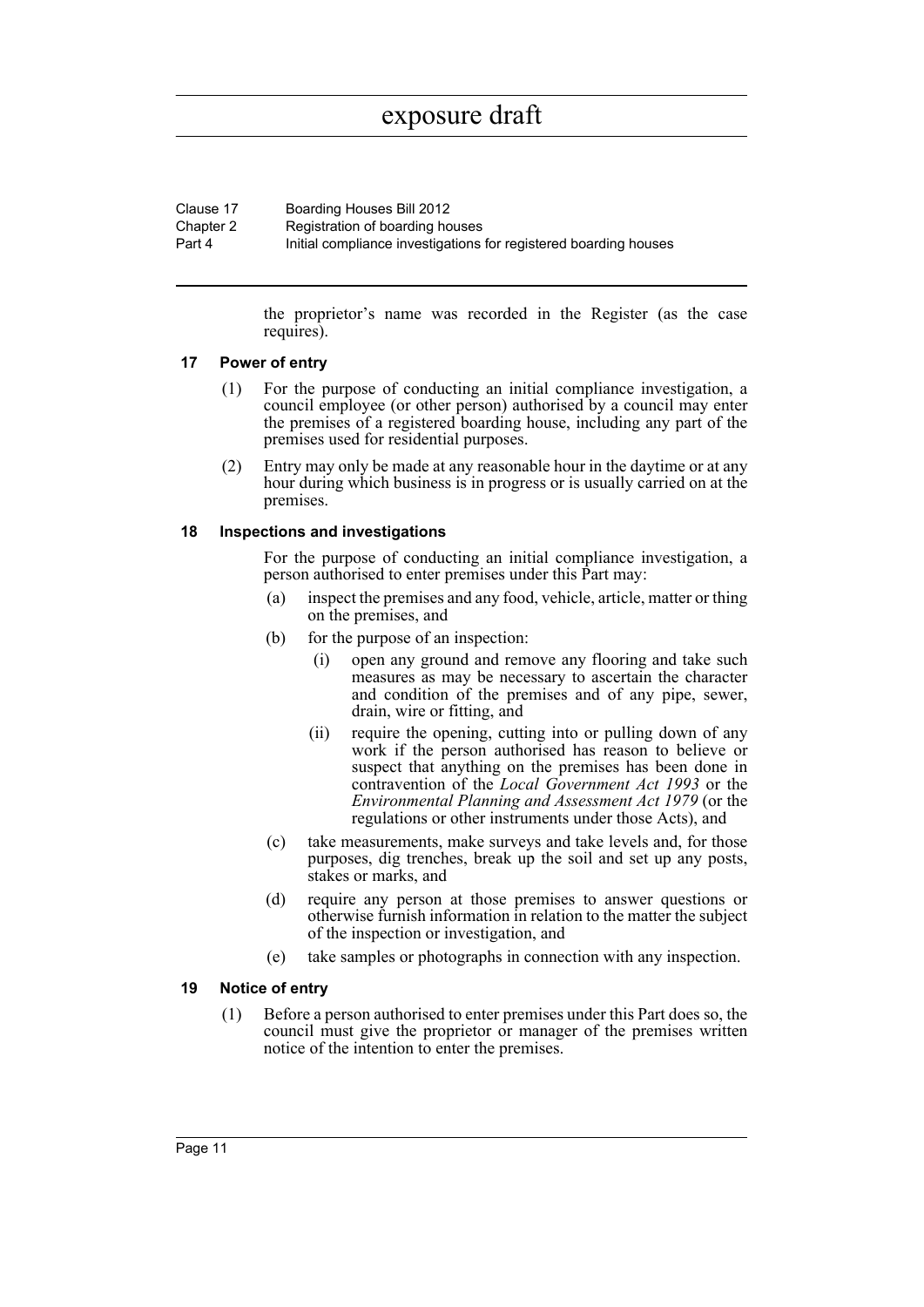Boarding Houses Bill 2012 Clause 20 Registration of boarding houses Initial compliance investigations for registered boarding houses

Chapter 2 Part 4

- (2) The notice must specify the day on which the person intends to enter the premises and must be given before that day.
- (3) This section does not require notice to be given:
	- (a) if entry to the premises is made with the consent of the proprietor or manager of the premises, or
	- (b) if entry to the premises is required because of the existence or reasonable likelihood of a serious risk to health or safety, or
	- (c) if entry is required urgently and the case is one in which the general manager of the council has authorised in writing (either generally or in the particular case) entry without notice.

#### <span id="page-16-0"></span>**20 Use of force**

- (1) Reasonable force may be used for the purpose of gaining entry to any premises under a power conferred by this Part, but only if authorised by the council in accordance with this section.
- (2) The authority of the council:
	- (a) must be in writing, and
	- (b) must be given in respect of the particular entry concerned, and
	- (c) must specify the circumstances which are required to exist before force may be used.

#### <span id="page-16-1"></span>**21 Notification of use of force or urgent entry**

- (1) A person authorised to enter premises under this Part who:
	- (a) uses force for the purpose of gaining entry to the premises, or
	- (b) enters the premises in an emergency without giving written notice to the proprietor or manager,

must promptly advise the council.

(2) The council must give notice of the entry to such persons or authorities as appear to the council to be appropriate in the circumstances.

#### <span id="page-16-2"></span>**22 Care to be taken**

- (1) In the exercise of a function under this Part, a person authorised to enter premises must do as little damage as possible. The council must provide, if necessary, other means of access in place of any taken away or interrupted by a person authorised by it.
- (2) As far as practicable, entry on to fenced land is to be made through an existing opening in the enclosing fence. If entry by that means is not practicable, a new opening may be made in the enclosing fence, but the fence is to be fully restored when the need for entry ceases.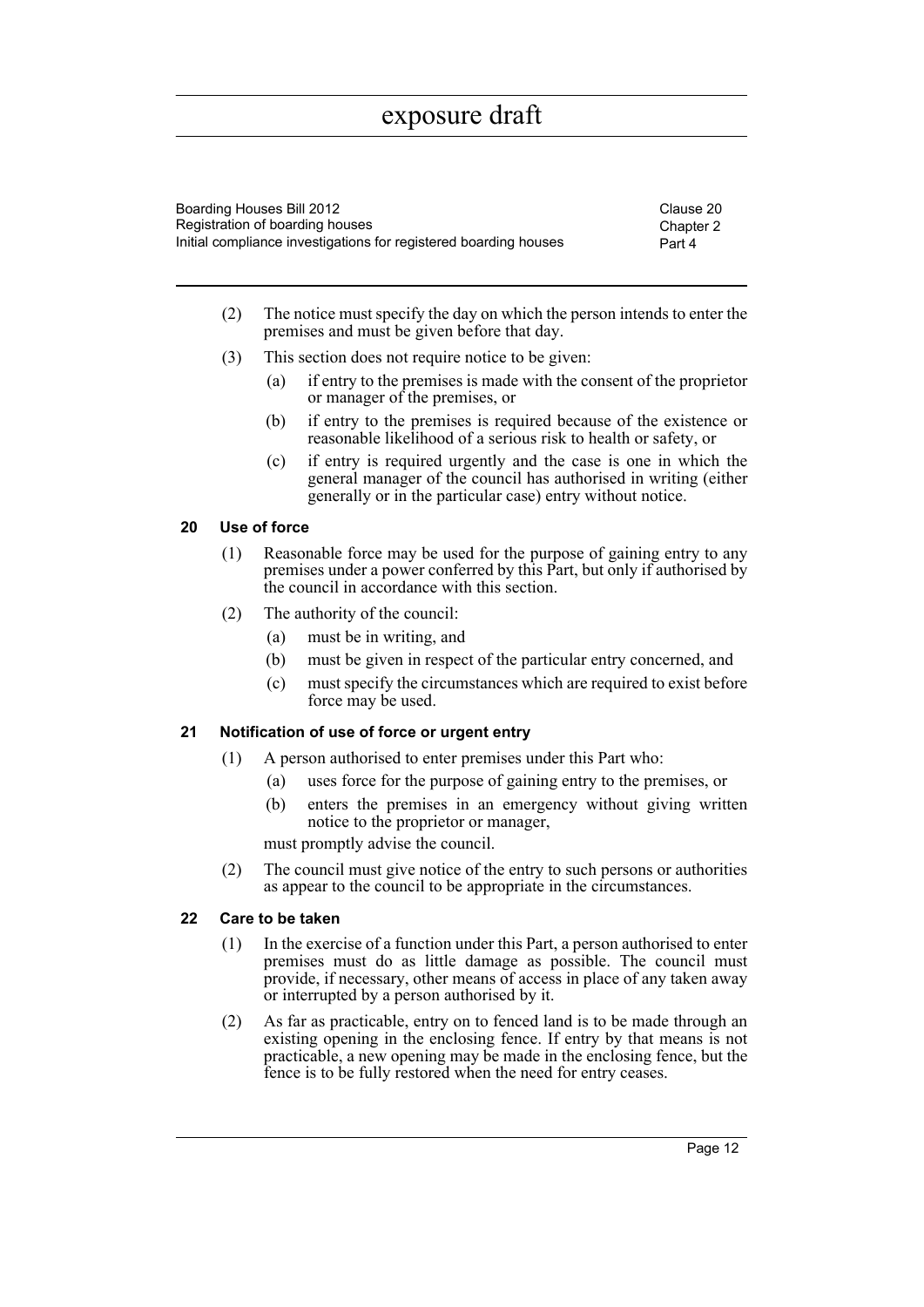| Clause 23 | Boarding Houses Bill 2012                                        |
|-----------|------------------------------------------------------------------|
| Chapter 2 | Registration of boarding houses                                  |
| Part 4    | Initial compliance investigations for registered boarding houses |

- (3) If, in the exercise of a function under this Part, any pit, trench, hole or bore is made, the council must, if the proprietor or manager of the premises so requires:
	- (a) fence it and keep it securely fenced so long as it remains open or not sufficiently sloped down, and
	- (b) without unnecessary delay, fill it up or level it or sufficiently slope it down.

#### <span id="page-17-0"></span>**23 Recovery of cost of entry and inspection**

If a person authorised by a council enters any premises under this Part for the purpose of making an inspection and as a result of that inspection, under a power conferred on the council, the council requires any work to be carried out on or in the premises, the council may recover the reasonable costs of the entry and inspection from the proprietor or manager of the premises.

#### <span id="page-17-1"></span>**24 Compensation**

- (1) A council must pay compensation for any damage caused by any person authorised by the council under this Part to enter premises, other than damage arising from work done for the purpose of an inspection which reveals that there has been a contravention of this or any other Act.
- (2) Section 730 of the *Local Government Act 1993* applies to the resolution of claims for compensation under this section in the same way as it applies to the resolution of claims for compensation under section 198 of that Act.

#### <span id="page-17-2"></span>**25 Authority to enter premises**

- (1) A power conferred by this Part to enter premises, or to make an inspection or take other action on premises, may not be exercised unless the person proposing to exercise the power is in possession of an authority and produces the authority if required to do so by the proprietor or manager of the premises.
- (2) The authority must be a written authority which is issued by the council and which:
	- (a) states that it is issued under this Act, and
	- (b) gives the name of the person to whom it is issued, and
	- (c) describes the nature of the powers conferred and the source of the powers, and
	- (d) states the date (if any) on which it expires, and
	- (e) describes the kind of premises to which the power extends, and
	- (f) bears the signature of the general manager.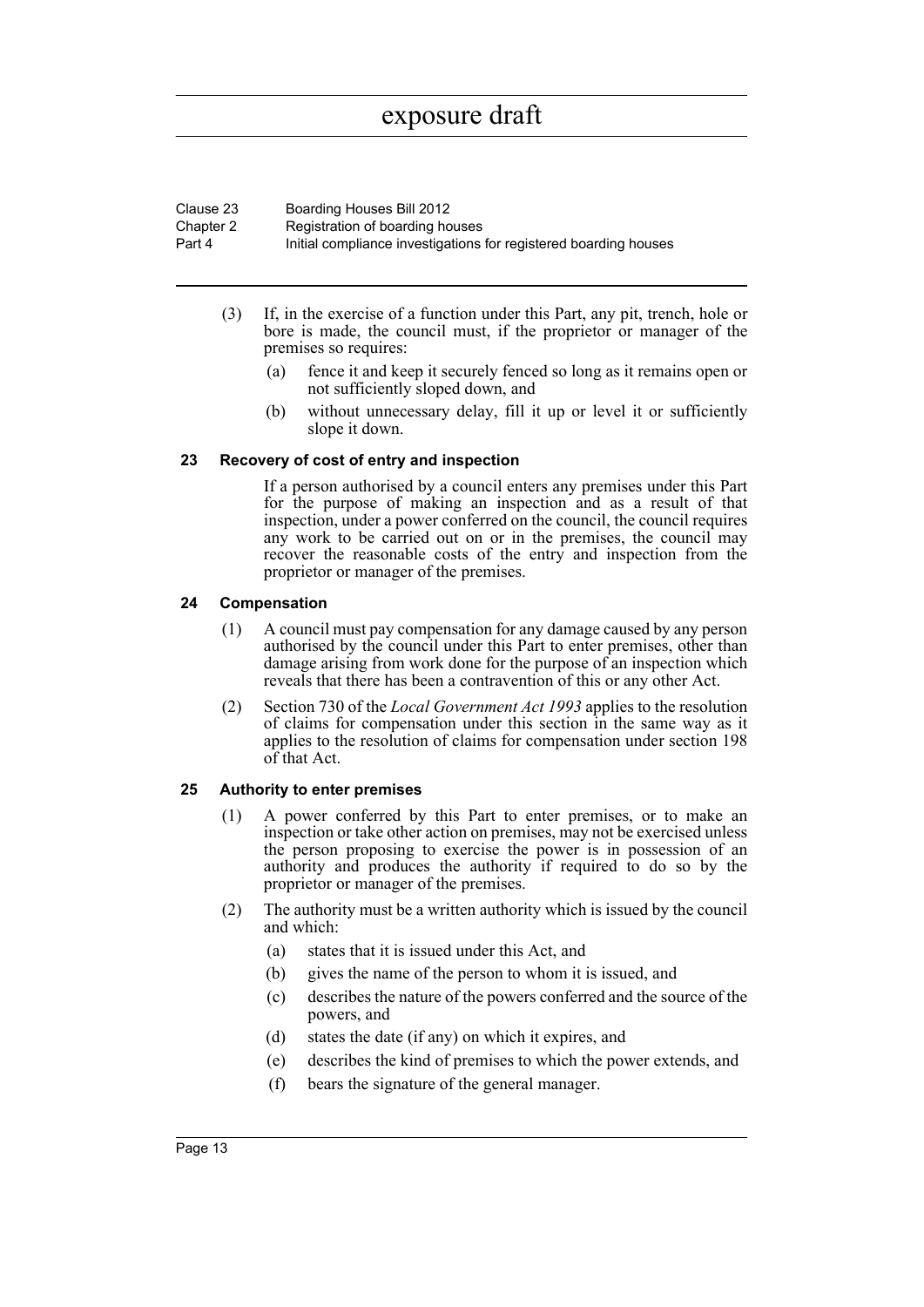| Boarding Houses Bill 2012                                        | Clause 26 |
|------------------------------------------------------------------|-----------|
| Registration of boarding houses                                  | Chapter 2 |
| Initial compliance investigations for registered boarding houses | Part 4    |

(3) This section does not apply to a power conferred by a search warrant.

#### <span id="page-18-0"></span>**26 Relationship with other Acts**

Nothing in Part limits the exercise of powers or other functions by councils under the *Local Government Act 1993* or any other Act.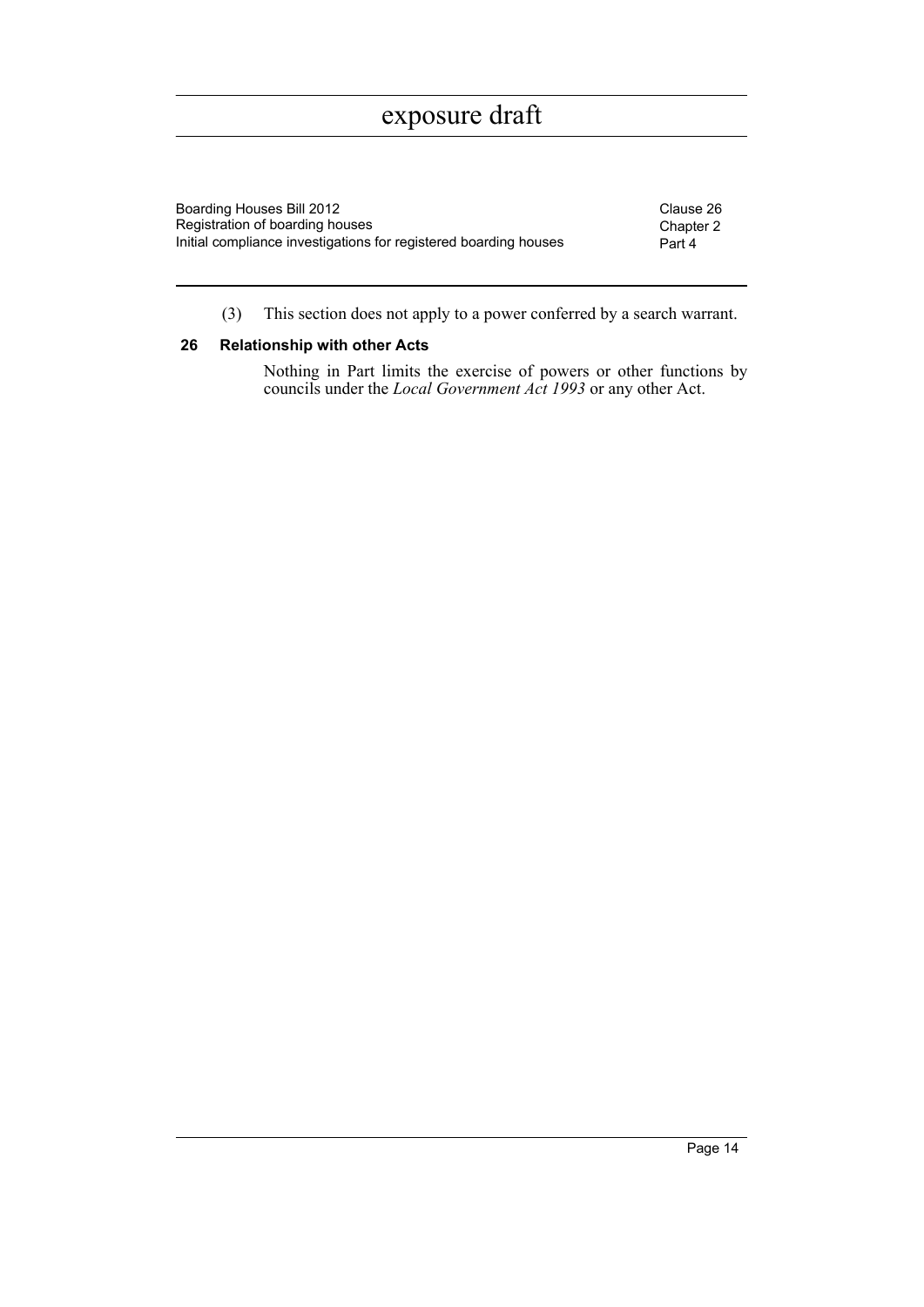Clause 27 Boarding Houses Bill 2012 Chapter 3 Part 1 Occupancy principles for registrable boarding houses Introductory

### <span id="page-19-0"></span>**Chapter 3 Occupancy principles for registrable boarding houses**

### <span id="page-19-1"></span>**Part 1 Introductory**

#### <span id="page-19-2"></span>**27 Interpretation**

(1) In this Chapter:

*occupancy agreement* means a written or unwritten agreement between the proprietor of a registrable boarding house (or a person acting on behalf of the proprietor) and a resident of the house (or a person acting on behalf of the resident) under which the resident is granted the right to occupy, for a fee or reward, one or more rooms in the house as a resident of the house.

**Note.** Any premises (or any part of premises) that is the subject of a residential tenancy agreement within the meaning of the *Residential Tenancies Act 2010* is not a registrable boarding house and can therefore not be the subject of an occupancy agreement for the purposes of this Chapter. See sections \*5 (3) (b) and  $*35(2)(5)$ .

*occupancy principles*—see section \*30.

- (2) The regulations may make provision for or with respect to:
	- (a) what constitutes, or what does not constitute, compliance with the occupancy principles for the purposes of this Chapter, and
	- (b) the issuing of guidelines for that purpose.
- (3) Any matter approved (or any revocation or amendment of an approved matter) by the Commissioner for the purposes of a provision of this Chapter that authorises the Commissioner to approve the matter does not have effect until it is published on the website of the Department of Finance and Services.

#### <span id="page-19-3"></span>**28 Standard form occupancy agreements**

- (1) The Commissioner may, by order, approve a standard form of occupancy agreement.
- (2) In approving a standard form of occupancy agreement, the Commissioner is to be satisfied that the form of agreement gives effect to the occupancy principles.
- (3) Unless the regulations provide otherwise, the use of the standard form of occupancy agreement is not mandatory and, accordingly, a failure to use the standard form of agreement does not affect the validity or enforceability of an occupancy agreement.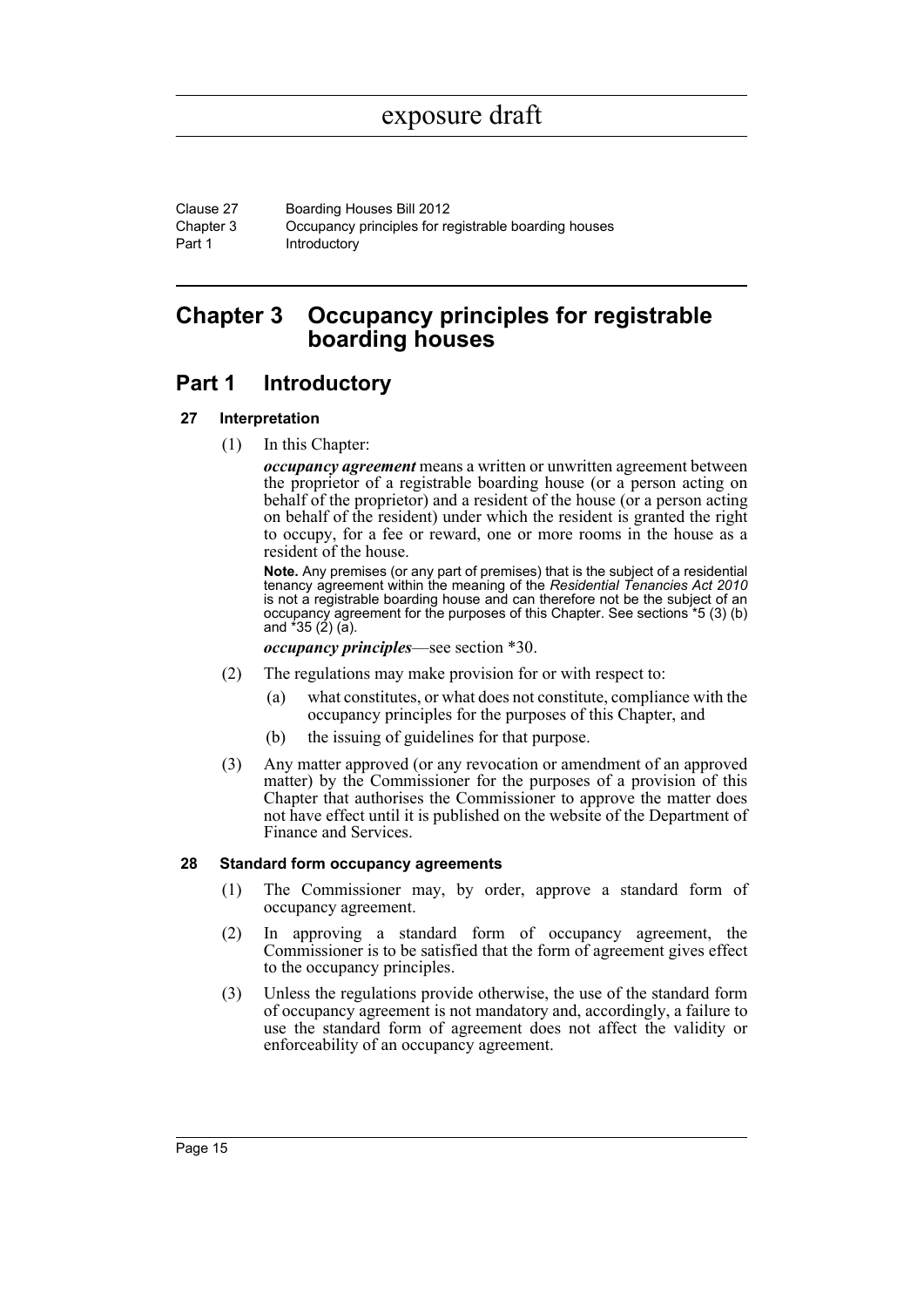Boarding Houses Bill 2012 Clause 29 Occupancy principles for registrable boarding houses Occupancy principles

Chapter 3 Part 2

### <span id="page-20-0"></span>**Part 2 Occupancy principles**

#### <span id="page-20-1"></span>**29 Entitlement to accommodation complying with occupancy principles**

- (1) A resident of a registrable boarding house is entitled to be provided with accommodation in compliance with the occupancy principles.
- (2) A resident is entitled to be provided with accommodation in compliance with the occupancy principles despite the terms of any occupancy or other agreement (whether written or unwritten) to the contrary. Accordingly, any such agreement has no effect to the extent of any inconsistency with the occupation principles to which the resident is entitled.
- (3) If a resident is a vulnerable person for whom a relative is responsible, any notice, receipt or other information to be given to the resident under the occupancy principles is also to be given to the relative.
- (4) The provisions of this Chapter are in addition to, and do not derogate from, the provisions of Chapter \*4 in their application to authorised residential centres within the meaning of that Chapter. **Note.** Chapter \*4 provides for the authorisation (including licensing) of residential centres for vulnerable persons. There are additional requirements (including by way of licence conditions) concerning service and accommodation standards for residents of such centres that must be complied with.
- (5) The occupancy principles may only be enforced under the provisions of this Chapter, except as provided by subsection (6) and section \*94.
- (6) Subsection (5) does not prevent a contravention of an occupancy principle that is included in an occupancy agreement from being enforced as a breach of that agreement.

#### <span id="page-20-2"></span>**30 Occupancy principles**

- (1) The occupancy principles are those set out in this section.
- (2) A resident is entitled to live in premises that are:
	- (a) reasonably clean, and
	- (b) in a reasonable state of repair, and
	- (c) reasonably secure.
- (3) A resident is entitled to know the rules of the premises before moving in to the premises.
- (4) A resident is entitled to the certainty of a written occupancy agreement if his or her residency continues for longer than 6 weeks.
- (5) A resident is entitled to quiet enjoyment of the premises.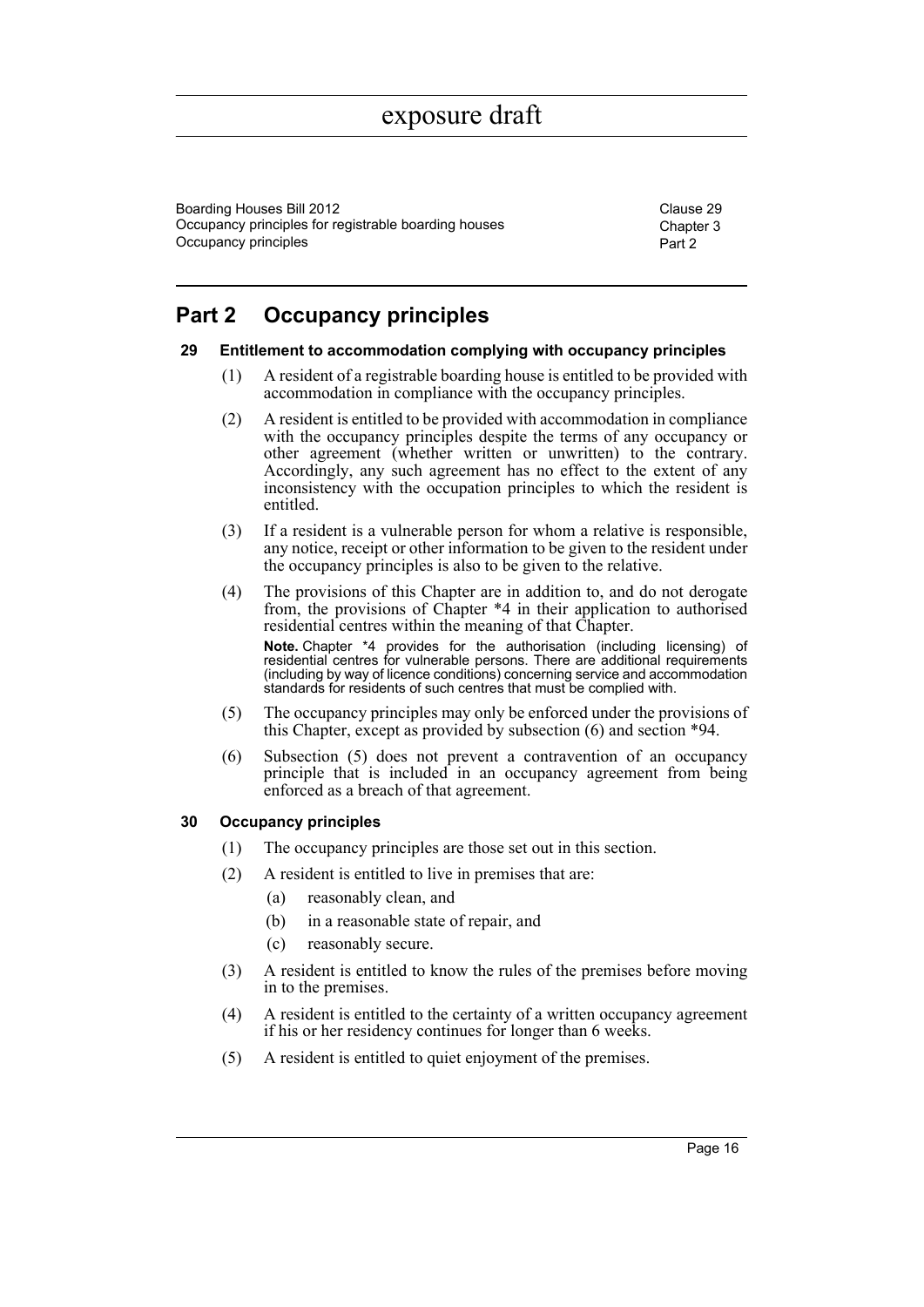| Clause 31 | Boarding Houses Bill 2012                            |
|-----------|------------------------------------------------------|
| Chapter 3 | Occupancy principles for registrable boarding houses |
| Part 2    | Occupancy principles                                 |

- (6) A proprietor is entitled to enter the premises at a reasonable time on reasonable grounds to carry out inspections or repairs and for other reasonable purposes.
- (7) A resident is entitled to 8 weeks notice before the proprietor increases the amount to be paid for the right to occupy the premises.
- (8) A resident is entitled to know why and how the occupancy may be terminated, including how much notice will be given before eviction.
- (9) A resident must not be evicted without reasonable notice.
- (10) A proprietor and resident should try to resolve disputes using reasonable dispute resolution processes.
- (11) A resident must be given a written receipt for any money paid to the proprietor or a person on behalf of the proprietor.

#### <span id="page-21-0"></span>**31 Applications to Consumer, Trader and Tenancy Tribunal for dispute resolution**

- (1) A relevant party may apply to the Consumer, Trader and Tenancy Tribunal for the resolution of an occupancy principles dispute.
- (2) A *relevant party* is:
	- (a) a resident of a registrable boarding house (or a relative who is responsible for such a resident), or
	- (b) a proprietor of a registrable boarding house.
- (3) An *occupancy principles dispute* is a dispute between relevant parties about the application of the occupancy principles in relation to a resident of a registrable boarding house.
- (4) On an application under this section, the Tribunal may:
	- (a) dismiss the application if it considers that the occupancy principles have not been contravened, or
	- (b) make such orders as it considers appropriate to remedy or restrain a contravention of the occupancy principles.
- (5) Nothing in this section authorises the Tribunal to order the payment of damages or other compensation as a remedy for a contravention of the occupancy principles.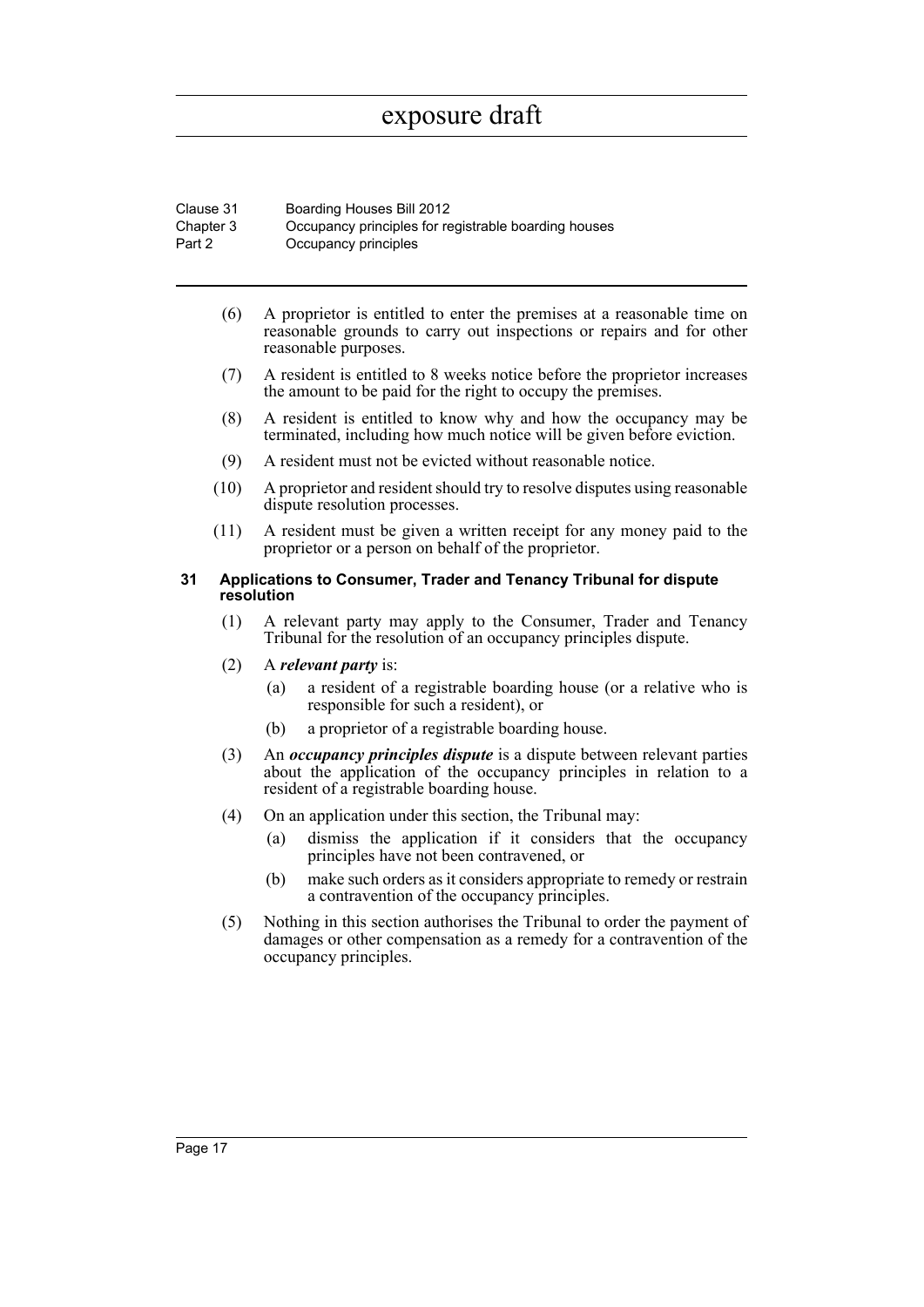Boarding Houses Bill 2012 Clause 32 Residential centres for vulnerable persons Introductory

Chapter 4 Part 1

### <span id="page-22-0"></span>**Chapter 4 Residential centres for vulnerable persons**

### <span id="page-22-1"></span>**Part 1 Introductory**

#### <span id="page-22-2"></span>**32 Objects of Chapter**

- (1) The objects of this Chapter are:
	- (a) to ensure that vulnerable persons who reside at certain boarding premises are provided with accommodation and support services of an appropriate standard, and
	- (b) to enact provisions for this purpose that are consistent (to the extent that is reasonably practicable) with the purposes and principles expressed in Articles 5, 9, 12, 14, 15, 16, 19, 21, 22, 25, 26 and 28 of the *United Nations Convention on the Rights of Persons with Disabilities*.
- (2) This Chapter aims to achieve these objects by creating a licensing and regulatory scheme for boarding premises that operate as residential centres for vulnerable persons.
- (3) A court or tribunal that, or person who, exercises any power conferred by or under this Chapter in relation to residential centres for vulnerable persons must be guided in the exercise of that power by the objects referred to in this section.
- (4) However, nothing in this section is intended to create or confer any legally enforceable obligations, rights or entitlements.
- <span id="page-22-3"></span>**33 Definitions** (cf YCS Act, s 3)
	- (1) In this Chapter:

*application probity check*—see section \*43.

*approved* means approved by the Director-General from time to time.

*approved manager* means a person who has been granted a manager approval with respect to a residential centre for vulnerable persons.

*authorised operator* of an authorised residential centre means:

- (a) if the centre is a licensed residential centre—the licensee, and
- (b) if an interim permit is in force with respect to the centre—the interim permit holder.

*authorised residential centre* means a residential centre for vulnerable persons with respect to which a residential centre authorisation is in force.

*close associate*—see section \*36.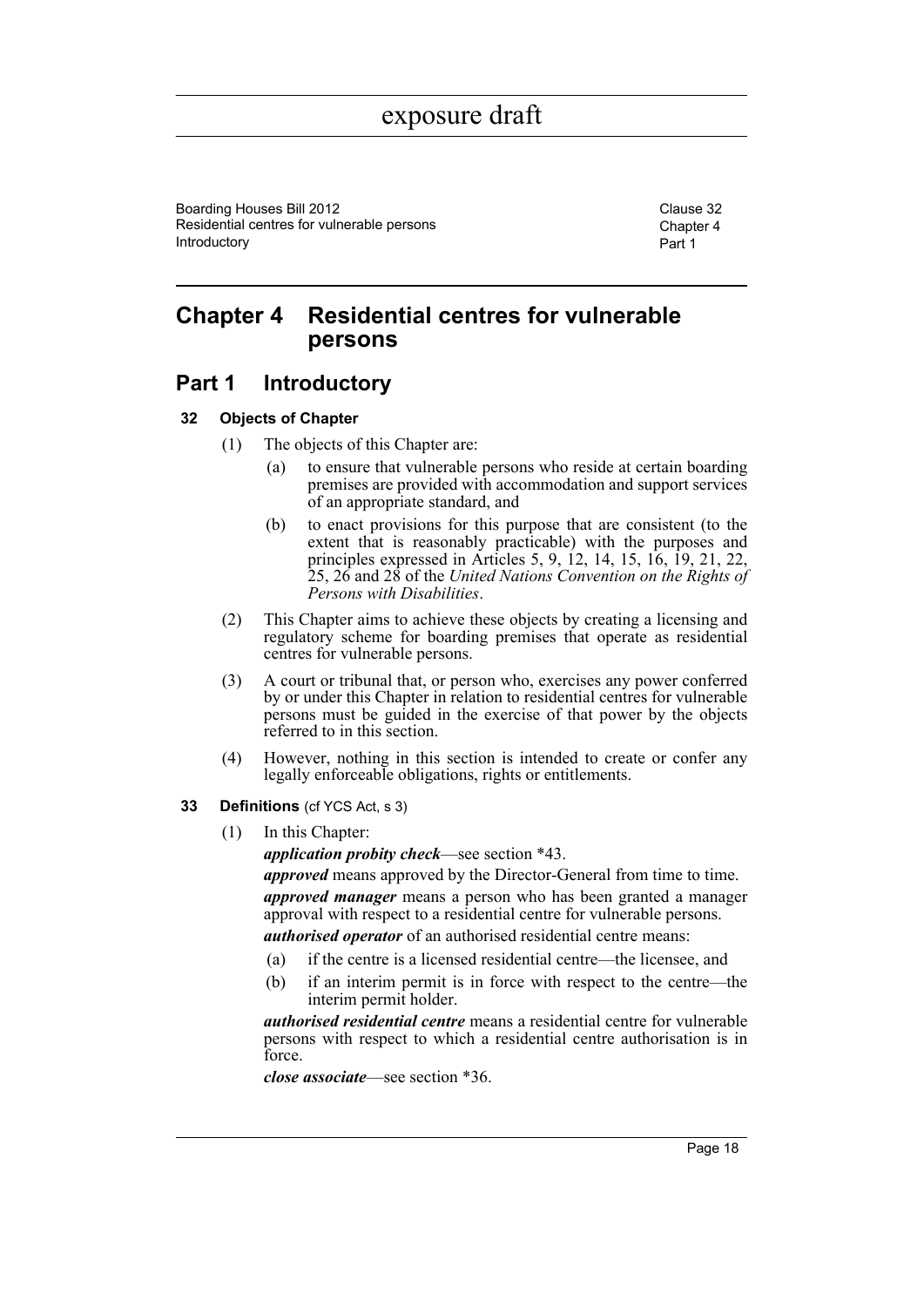Clause 33 Boarding Houses Bill 2012 Chapter 4 Part 1 Residential centres for vulnerable persons Introductory

*competent relative* of a person means a relative of the person who is:

- (a) 18 years old or older, and
- (b) not a vulnerable person.

*interim permit*—see section \*52.

*interim permit holder* means a person to whom an interim permit has been granted.

*licensed residential centre* means the premises to which a residential centre licence relates.

*licensee* means the holder of a residential centre licence.

*manager approval*—see section \*58.

*relevant operator* of premises means any of the following:

- (a) a proprietor of the premises,
- (b) the person apparently in charge of the premises.

*residential centre authorisation* means a residential centre licence or interim permit.

*residential centre licence*—see Division \*2 of Part \*2.

*serious criminal offence* means any of the following offences:

- (a) murder,
- (b) a prescribed sexual offence (within the meaning of the *Criminal Procedure Act 1986*),
- (c) any other assault under Part 3 of the *Crimes Act 1900* for which the offender has been sentenced to imprisonment,

and includes an offence committed outside of New South Wales that, if it had been committed in New South Wales, would have constituted an offence of the kind referred to in paragraph (a), (b) or (c).

*staff member* of a residential centre for vulnerable persons means a person who works at the centre (whether as an employee, contractor or volunteer), including a manager of the centre.

*unauthorised residential centre* means a residential centre for vulnerable persons for which there is no residential centre authorisation in force.

*unincorporated body* means a partnership or other unincorporated association of persons.

(2) Any matter approved (or any revocation or amendment of an approved matter) by the Director-General for the purposes of a provision of this Chapter (other than Division \*4 of Part \*2) that authorises the Director-General to approve the matter does not have effect until it is published on the website of the Department of Family and Community Services.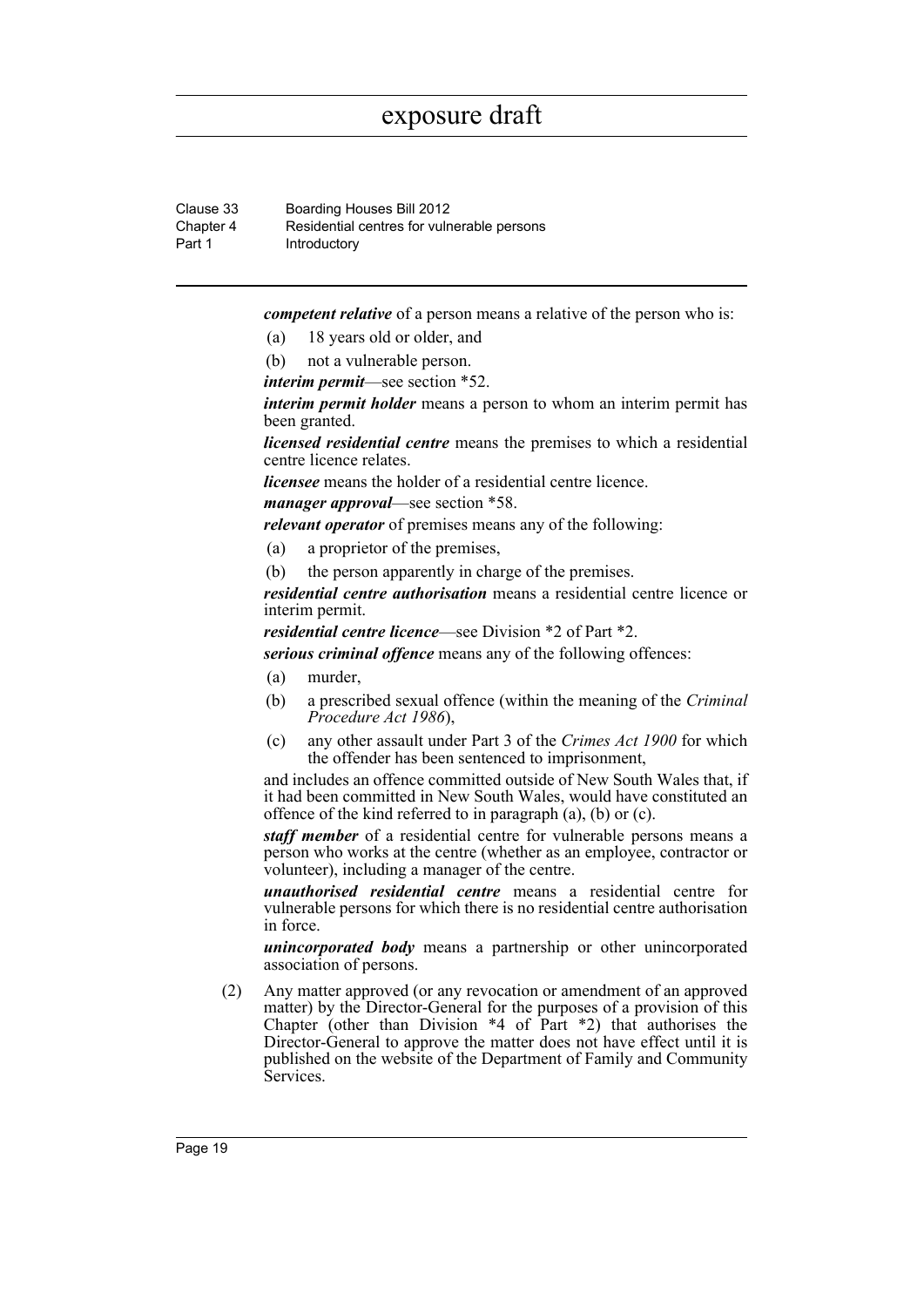Boarding Houses Bill 2012 Clause 34 Residential centres for vulnerable persons Introductory

Chapter 4 Part 1

#### <span id="page-24-0"></span>**34 Meaning of "vulnerable person"** (cf YCS Act, s 3)

- (1) For the purposes of this Act, a person is a *vulnerable person* if:
	- (a) the person has any one or more of the following conditions:
		- (i) an age related frailty,
		- (ii) a mental illness within the meaning of the *Mental Health Act 2007*,
		- (iii) a disability (however arising and whether or not of a chronic episodic nature) that is attributable to an intellectual, psychiatric, sensory, physical or like impairment or to a combination of such impairments, and
	- (b) the condition is permanent or likely to be permanent, and
	- (c) the condition results in the need for support, whether or not of an ongoing nature.
- (2) The fact that a person is receiving a disability pension is prima facie evidence that the person has one of the conditions referred to in subsection (1) (a).
- (3) In this section:

*disability pension* means any of the following:

- (a) a disability support pension under the *Social Security Act 1991* of the Commonwealth,
- (b) a special rate disability pension under the *Military Rehabilitation and Compensation Act 2004* of the Commonwealth,
- (c) any other pension or other payment of a kind prescribed by the regulations.

#### <span id="page-24-1"></span>**35 Meaning of "residential centre for vulnerable persons"** (cf YCS Act, s 3)

- (1) For the purposes of this Act, *residential centre for vulnerable persons* means any of the following:
	- (a) boarding premises that provide beds, for a fee or reward, for use by 2 or more residents who are vulnerable persons (not counting any vulnerable persons who reside there with their competent relatives),
	- (b) boarding premises that are declared to be a residential centre for vulnerable persons by a notice in force under section \*37.
- (2) However, a *residential centre for vulnerable persons* does not include any of the following:
	- (a) premises that are the subject of a residential tenancy agreement within the meaning of the *Residential Tenancies Act 2010* or to which the *Landlord and Tenant (Amendment) Act 1948* applies,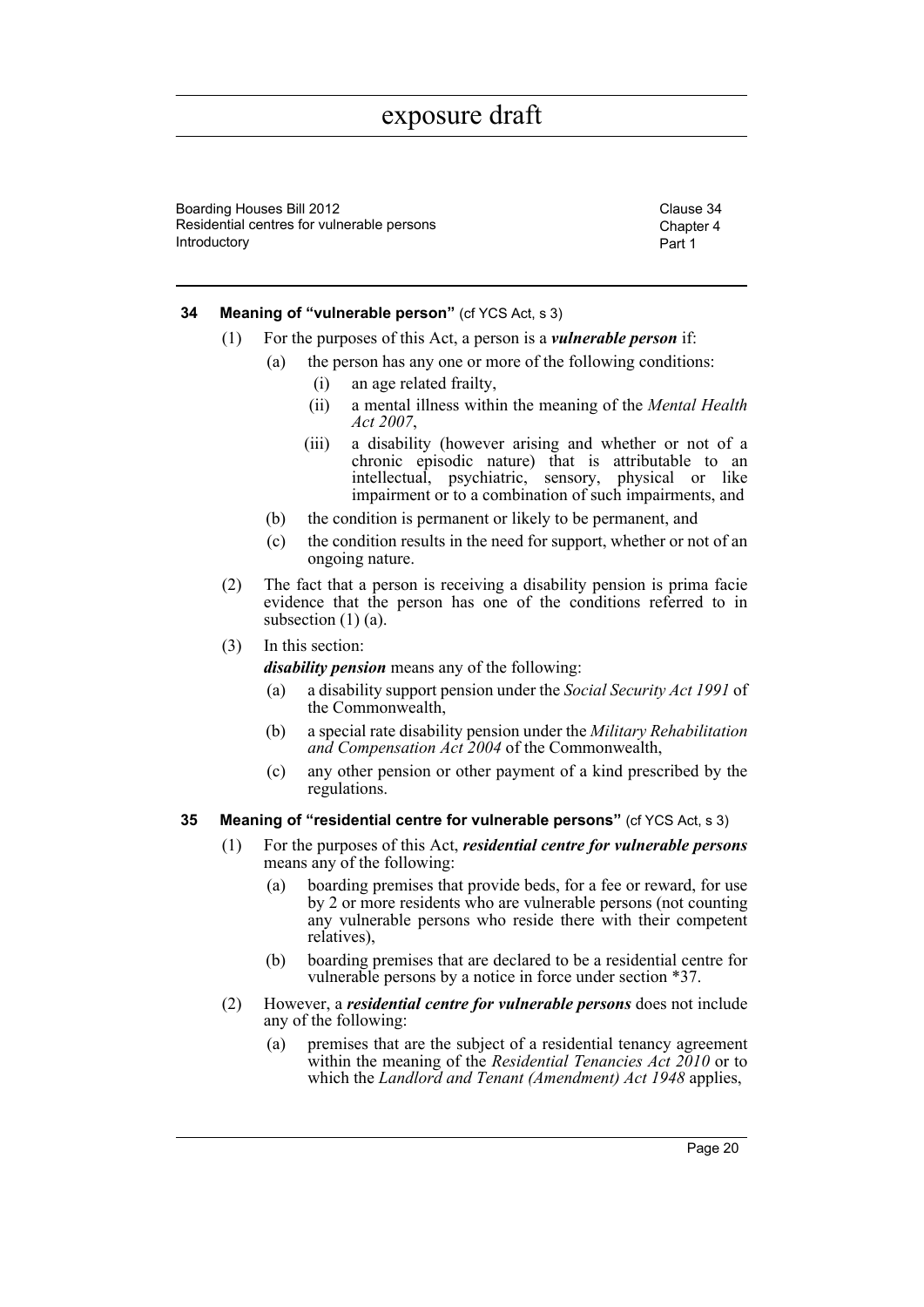| Clause 35 | Boarding Houses Bill 2012                  |
|-----------|--------------------------------------------|
| Chapter 4 | Residential centres for vulnerable persons |
| Part 1    | Introductory                               |

- (b) premises that are used as a hotel, motel or bed and breakfast accommodation,
- (c) premises that are used as a backpackers hostel,
- (d) a serviced apartment (being a building or part of a building that is used to provide self-contained tourist or visitor accommodation that is regularly cleaned by or on behalf of the proprietor or manager),
- (e) premises that are used for refuge or crisis accommodation,
- (f) premises that are used to provide accommodation for workers or employees in connection with their work or employment,
- (g) a government school or registered non-government school within the meaning of the *Education Act 1990* or any other premises that are used by an educational body to provide accommodation for its students,
- (h) a private health facility licensed under the *Private Health Facilities Act 2007*,
- (i) a nursing home within the meaning of the *Public Health Act 2010*,
- (j) a mental health facility within the meaning of the *Mental Health Act 2007*,
- (k) a public hospital within the meaning of the *Health Services Act 1997*,
- (l) a residential care facility under the *Aged Care Act 1997* of the Commonwealth operated by an approved provider under that Act,
- (m) a retirement village under the *Retirement Villages Act 1999*,
- (n) premises that are the subject of a residential tenancy agreement to which the *Residential Parks Act 1998* applies,
- (o) premises that are the subject of an occupation agreement to which the *Holiday Parks (Long-term Casual Occupation) Act 2002* applies,
- (p) any permanent or temporary accommodation for vulnerable persons that is operated or directly funded by Ageing, Disability and Home Care, Department of Family and Community Services,
- (q) premises or a part of premises that are exempted from the operation of this Chapter by an exemption notice in force under section \*38,
- (r) premises (or premises of a kind) prescribed by the regulations.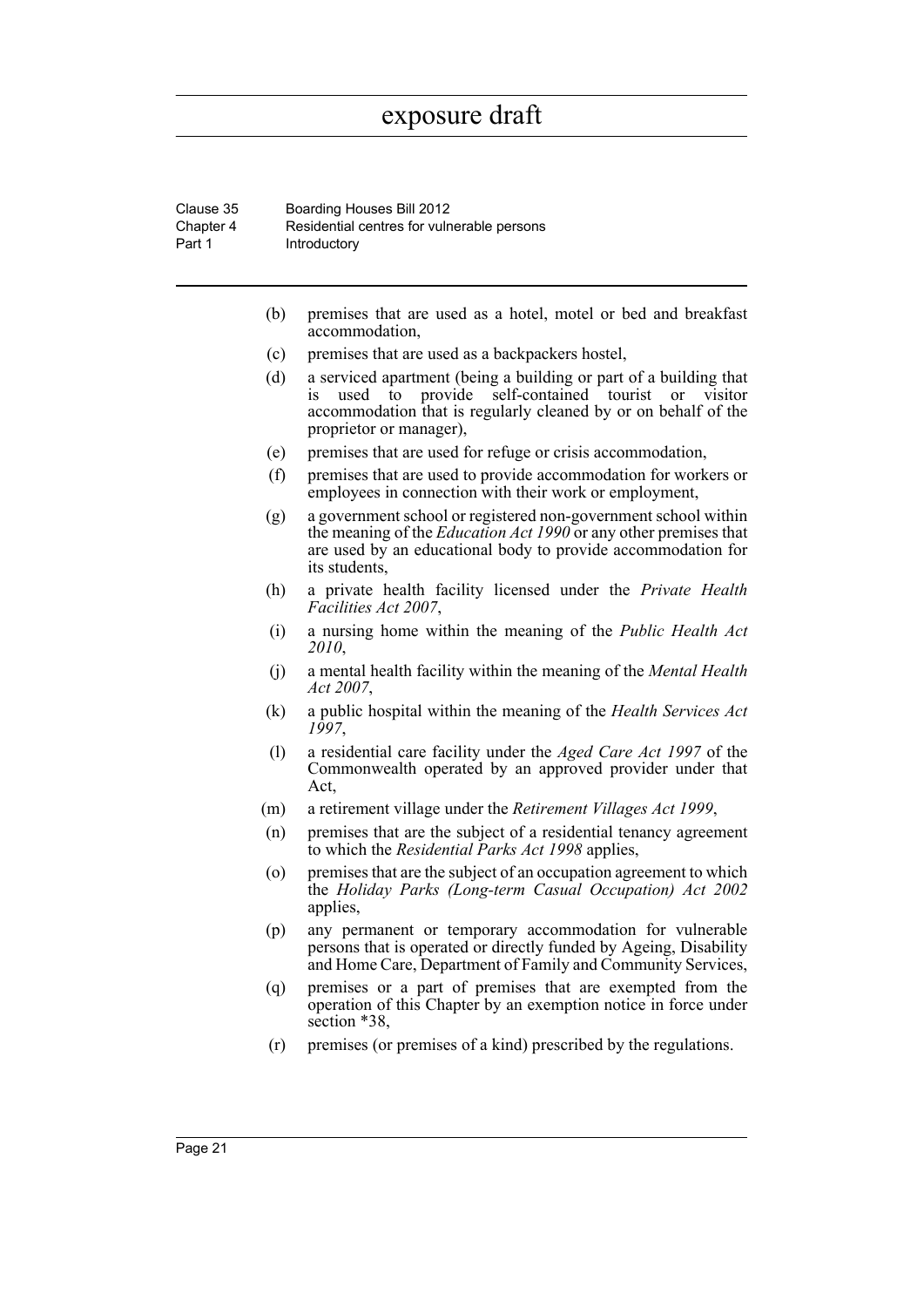Boarding Houses Bill 2012 Clause 36 Residential centres for vulnerable persons Introductory

Chapter 4 Part 1

#### <span id="page-26-0"></span>**36 Meaning of "close associate"**

- (1) For the purposes of this Chapter, a person is a *close associate* of an applicant for a residential centre authorisation or an authorised operator if the person:
	- (a) holds or will hold any relevant financial interest, or is or will be entitled to exercise any relevant power (whether in the person's own right or on behalf of any other person), in the business of the applicant or operator that is or will be carried on under the authority of the authorisation, and by virtue of that interest or power is or will be able (in the opinion of the Director-General) to exercise a significant influence over or with respect to the management or operation of that business, or
	- (b) holds or will hold any relevant position, whether in the person's own right or on behalf of any other person, in the business of the applicant or operator that is or will be carried on under the authority of the authorisation.
- (2) For the purposes of this section, a financial institution is not a close associate by reason only of having a relevant financial interest in relation to a business.
- (3) The provisions of this section extend to relevant financial interests and relevant powers even if those interests and powers are not payable, exercisable or otherwise enforceable as a matter of law or equity, but are nevertheless payable, exercisable or otherwise enforceable as a matter of fact.
- (4) In this section:

*relevant financial interest*, in relation to a business, means:

- (a) any share in the capital of the business, or
- (b) any entitlement to receive any income derived from the business, or to receive any other financial benefit or financial advantage from the carrying on of the business, whether the entitlement arises at law or in equity or otherwise, or
- (c) any entitlement to receive any rent, profit or other income in connection with the use or occupation of premises on which the business is or is to be carried on (such as, for example, an entitlement of the owner of the premises at which the business is carried on to receive rent as lessor of the premises).

#### *relevant position* means:

- (a) the position of director, manager or secretary, or
- (b) any other position, however designated, if it is an executive position.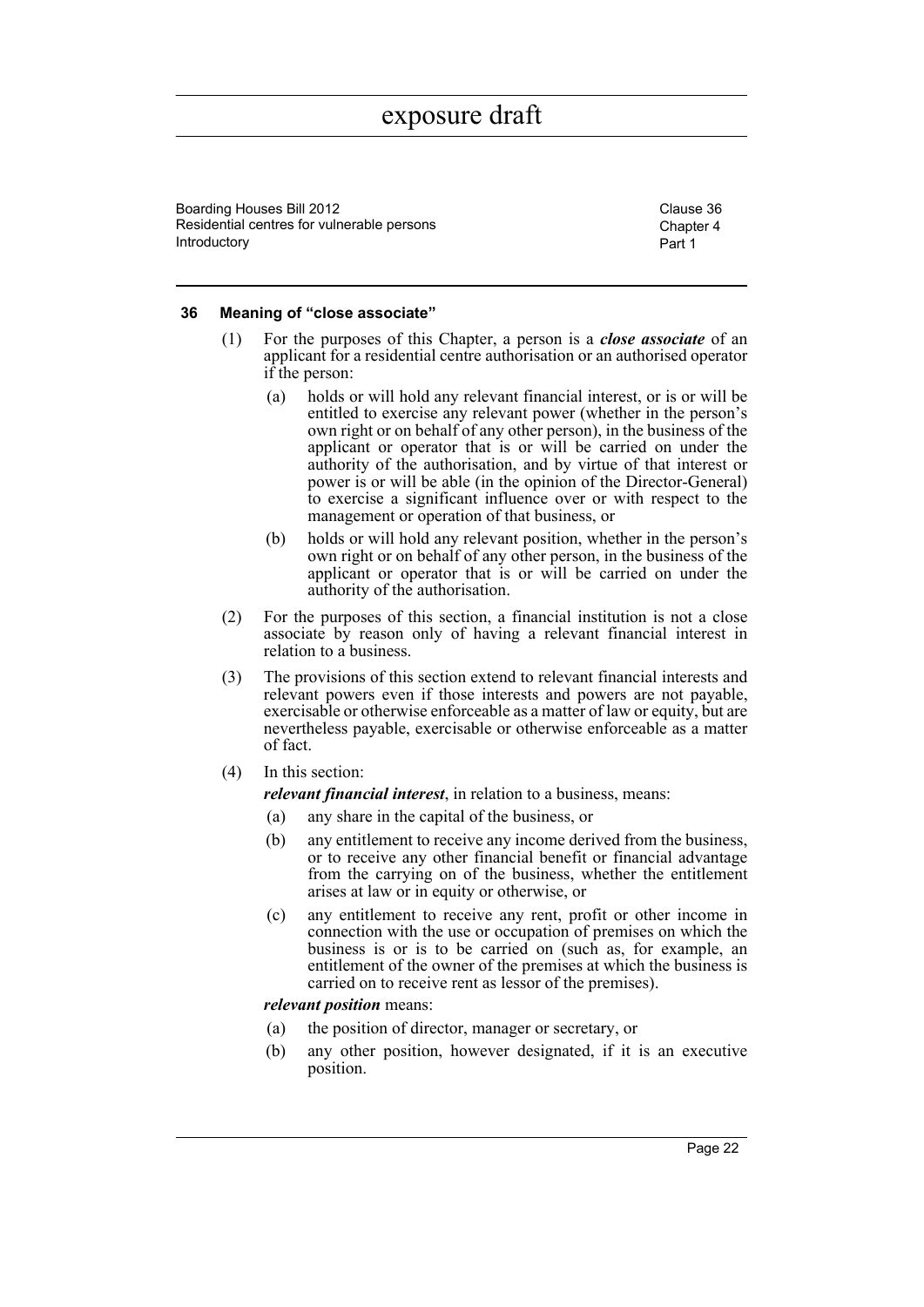| Clause 37 | Boarding Houses Bill 2012                  |
|-----------|--------------------------------------------|
| Chapter 4 | Residential centres for vulnerable persons |
| Part 1    | Introductory                               |

*relevant power* means any power, whether exercisable by voting or otherwise and whether exercisable alone or in association with others:

- (a) to participate in any directorial, managerial or executive decision, or
- (b) to elect or appoint any person to any relevant position.

#### <span id="page-27-0"></span>**37 Declaration of residential centres** (cf YCS Act, s 3A (1))

The Director-General may, by notice served on the relevant operator of boarding premises, declare those premises to be a residential centre for vulnerable persons if the Director-General considers that the premises provide beds, whether or not for a fee or reward, for use by  $\tilde{2}$  or more residents who are vulnerable persons (not counting any vulnerable persons who reside there with their competent relatives).

#### <span id="page-27-1"></span>**38 Director-General may exempt premises and persons** (cf YCS Act, ss 3B and 23)

- (1) The Director-General may, by notice (an *exemption notice*), grant any of the following:
	- (a) an exemption for specified premises, or a specified part of premises, from the operation of:
		- (i) this Chapter (including the regulations for this Chapter), or
		- (ii) specified provisions of this Chapter or the regulations for this Chapter,
	- (b) an exemption for a specified person from the operation of:
		- (i) specified provisions of this Chapter or the regulations for this Chapter, or
		- (ii) a condition of a residential centre authorisation or manager approval.
- (2) An exemption notice is to be served:
	- (a) in the case of an exemption for premises—on the relevant operator of the premises, and
	- (b) in the case of an exemption for a person—on the person to whom the exemption is being given.
- (3) An exemption may be given unconditionally or subject to such terms and conditions as may be specified in the exemption notice.
- (4) Without limiting subsection (3), the terms and conditions that an exemption notice for premises, or a part of premises, may specify include terms and conditions for or with respect to any of the following:
	- (a) standards to be observed and facilities to be provided in connection with the health, safety and wellbeing of vulnerable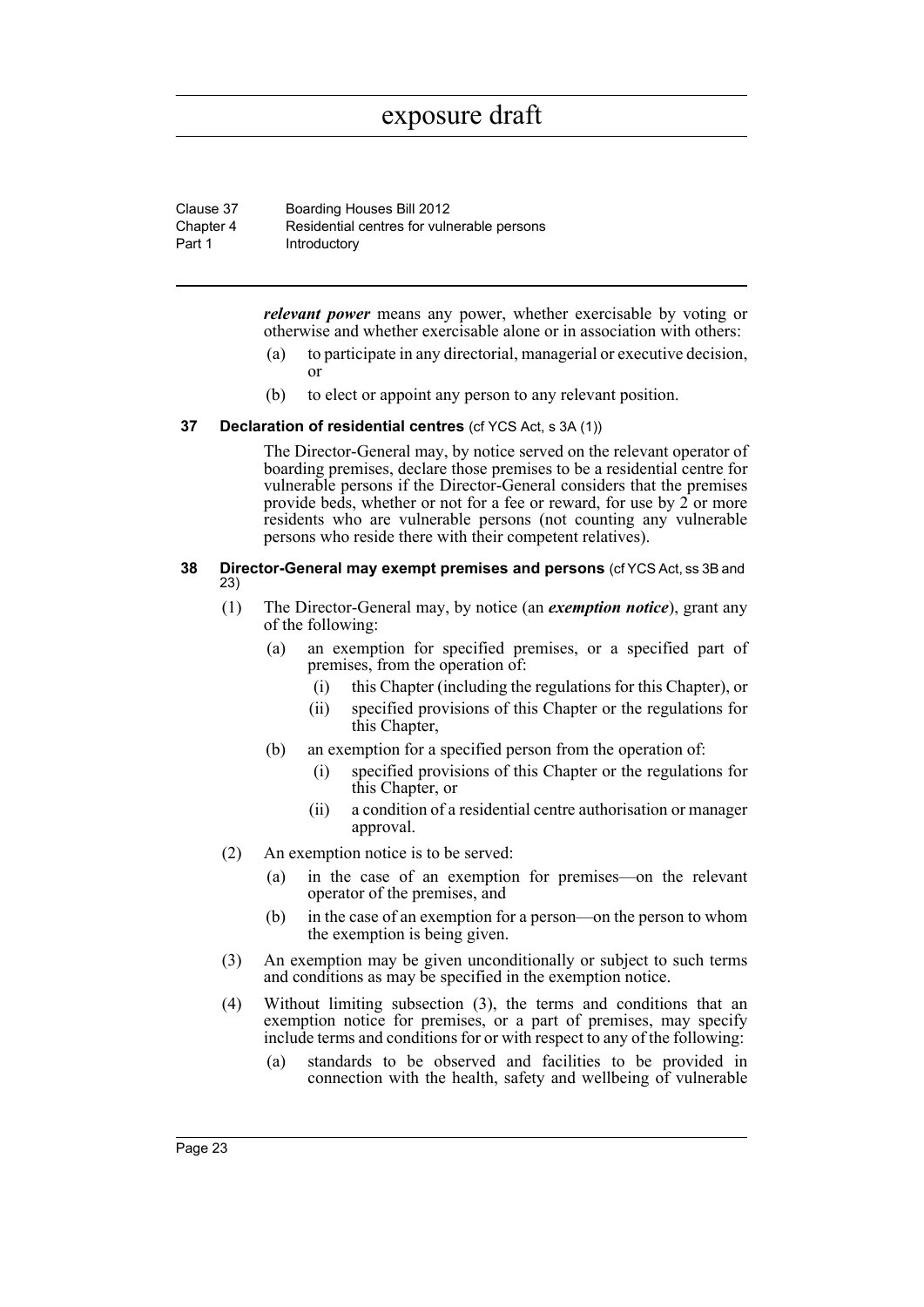Boarding Houses Bill 2012 Clause 39 Residential centres for vulnerable persons Authorisation of residential centres

Chapter 4 Part 2

persons residing at the premises (including, but not limited to, standards of the kind referred to in section  $*41$  (4)),

- (b) the carrying out of inspections and investigations in relation to the premises and its residents and staff (including, but not limited to, inspections and investigations of the kind required or permitted to be carried out in relation to authorised residential centres under this or any other Act),
- (c) any other conditions that are or may be imposed by or under this Act on a residential centre authorisation for an authorised residential centre.
- (5) If an exemption is subject to terms and conditions, the exemption operates only while the terms and conditions are not being contravened.
- (6) If the Director-General intends to revoke an exemption granted under subsection (1) (b), the Director-General must serve a notice on the person to whom the exemption was granted stating that, when 28 days have expired after service of the notice, the Director-General intends to revoke the exemption on the grounds specified in the notice unless it has been established to the Director-General's satisfaction that the exemption should not be revoked.
- (7) When 28 days have expired after a notice has been served on a person under subsection (6), the Director-General may, after considering any submissions made to the Director-General during that period by the person on whom the notice was served, revoke the exemption by a further notice served on that person.
- (8) If premises are exempted from the operation of Division \*1 of Part \*2, the premises are taken not to be a Tier 2 boarding house for the purposes of this Act.

**Note.** The premises may nevertheless be a Tier 1 boarding house.

### <span id="page-28-0"></span>**Part 2 Authorisation of residential centres**

#### <span id="page-28-1"></span>**Division 1 Requirement for residential centres to be authorised**

- <span id="page-28-2"></span>**39 Residential centres for vulnerable persons to be authorised** (cf YCS Act, ss 21 (2) and (4) and 22 (1) and (4))
	- (1) A proprietor of boarding premises must not use (or permit the use of) the premises as a residential centre for vulnerable persons unless the premises are used in accordance with the authority conferred by a residential centre authorisation for the premises. Maximum penalty:

Page 24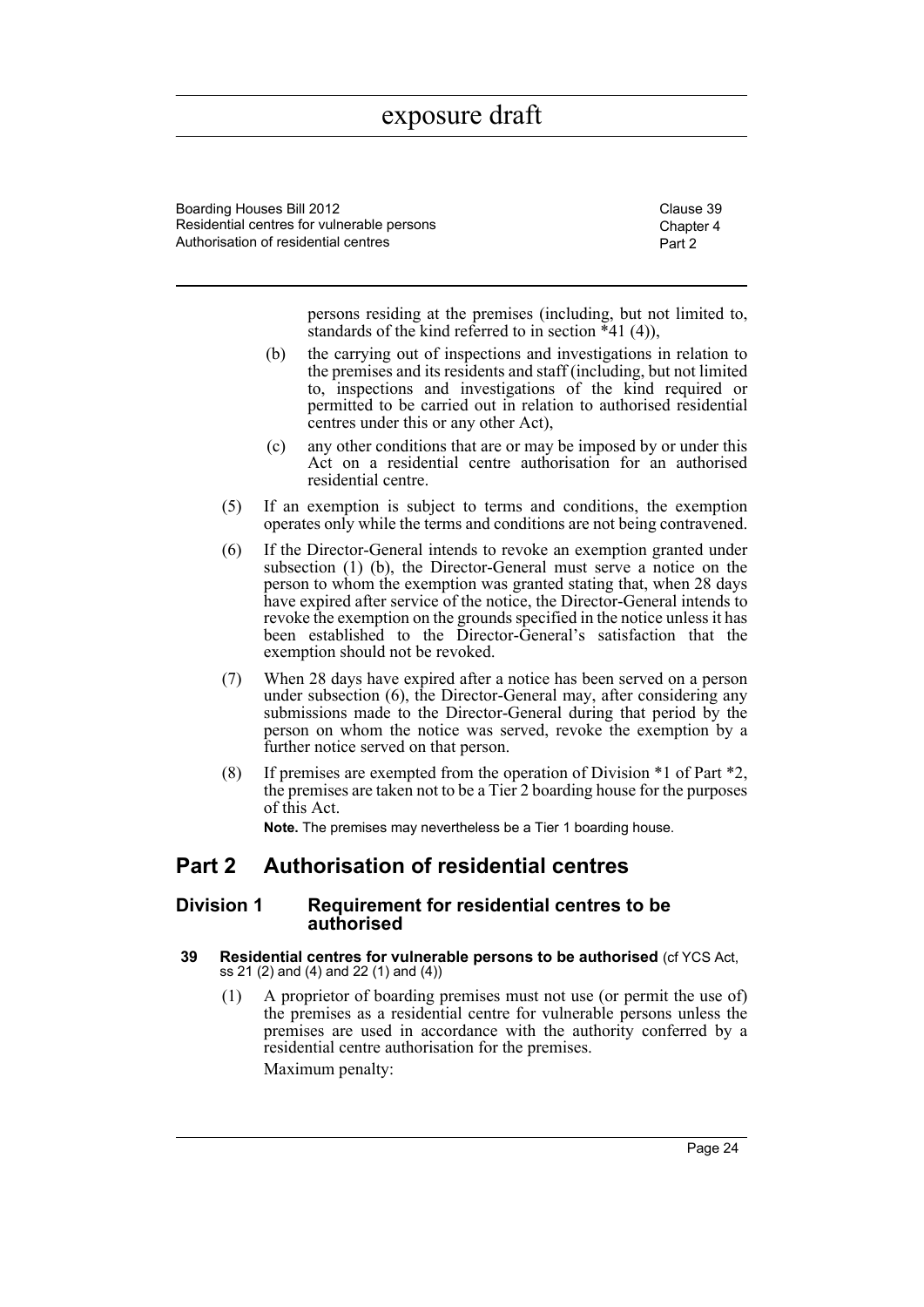| Clause 40 | Boarding Houses Bill 2012                  |
|-----------|--------------------------------------------|
| Chapter 4 | Residential centres for vulnerable persons |
| Part 2    | Authorisation of residential centres       |

- (a) in the case of a corporation—120 penalty units and in addition, for a continuing offence, 20 penalty units for each day the offence continues, and
- (b) in any other case—60 penalty units and in addition, for a continuing offence, 10 penalty units for each day the offence continues.
- (2) A person must not act as the manager of boarding premises that are being used as a residential centre for vulnerable persons unless the person is an individual who is:
	- (a) an authorised operator of the centre, or
	- (b) an approved manager of the centre appointed by the authorised operator of the centre.

Maximum penalty:

- (a) in the case of a corporation—120 penalty units and in addition, for a continuing offence, 20 penalty units for each day the offence continues, and
- (b) in any other case—60 penalty units and in addition, for a continuing offence, 10 penalty units for each day the offence continues.
- (3) It is a defence in proceedings for an offence against subsection (1) if the proprietor satisfies the court that the proprietor did not know, and could not reasonably have been expected to know, that the premises were being used as a residential centre for vulnerable persons without the authority of a residential centre authorisation.
- <span id="page-29-0"></span>**40 Authority granted by residential centre licence and interim permits** (cf YCS Act, ss 15, 16, 19 (2) (d), 21 (3) and (4) and 22)
	- (1) The following kinds of licences and permits may be granted and held under this Act:
		- (a) a residential centre licence,
		- (b) an interim permit.
	- (2) A residential centre licence authorises the licensee to use the premises specified in the licence as a residential centre for vulnerable persons in accordance with this Act and the conditions of the licence.
	- (3) An interim permit authorises the interim permit holder to use the premises specified in the permit as a residential centre for vulnerable persons in accordance with this Act and the conditions of the permit.
	- (4) The authorisation conferred by a residential centre authorisation is subject to this Act and the regulations.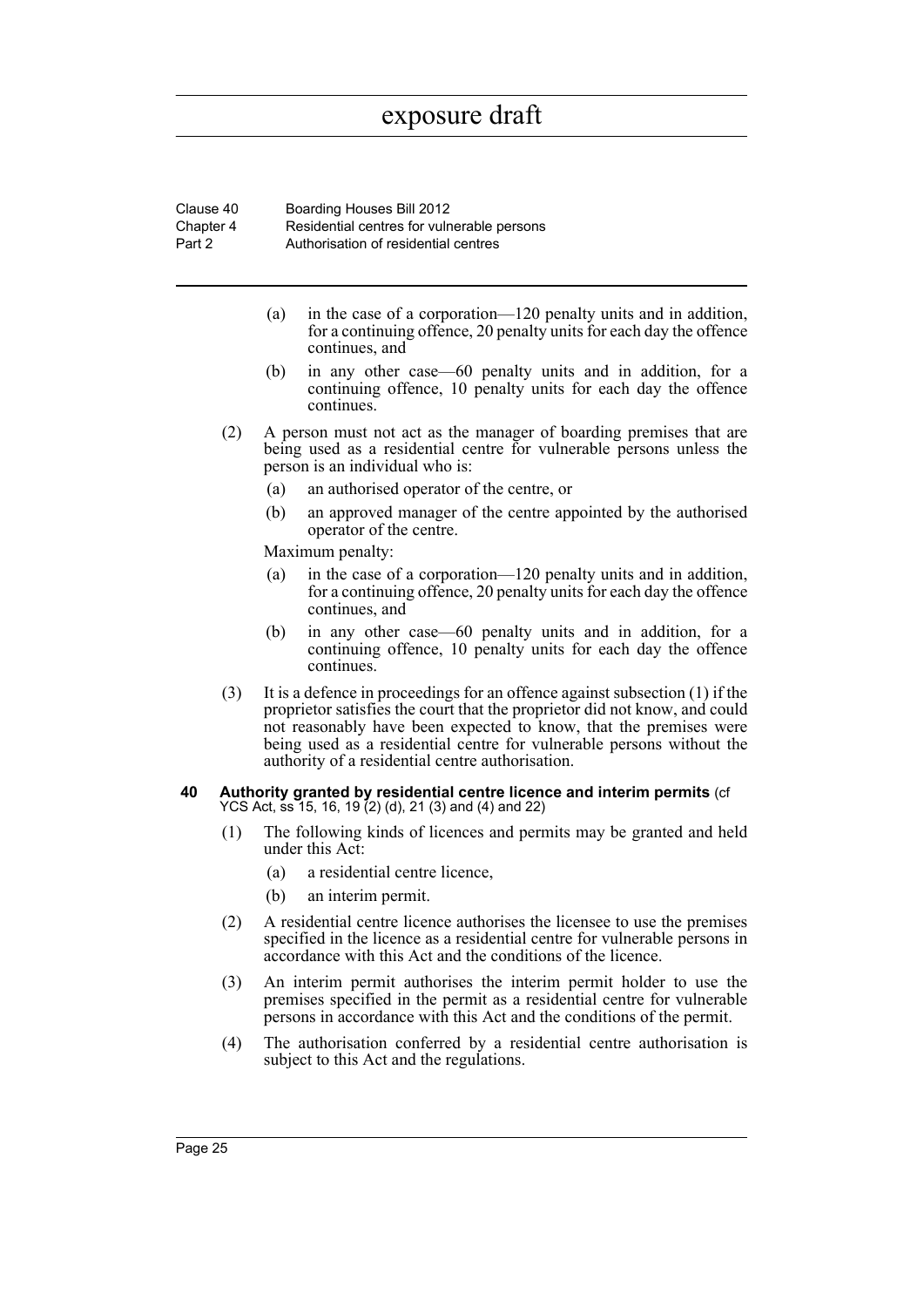Boarding Houses Bill 2012 Clause 41 Residential centres for vulnerable persons Authorisation of residential centres

Chapter 4 Part 2

#### <span id="page-30-0"></span>**41 Authorisation conditions—general provisions**

- (1) A residential centre authorisation is subject to the following conditions:
	- (a) any condition imposed on the authorisation by this Act or prescribed by the regulations,
	- (b) any condition imposed on the authorisation by the Director-General under this Act.
- (2) The Director-General may impose conditions on a residential centre authorisation:
	- (a) at the time of the grant of the authorisation, or
	- (b) subsequent to the grant of the authorisation by variation of the authorisation.
- (3) The Director-General may impose or vary conditions on a residential centre authorisation for such reasons, and in such circumstances, as the Director-General considers appropriate or necessary.
- (4) Without limiting subsections (1) and (3), the conditions prescribed by the regulations or imposed by the Director-General may include conditions relating to any or both of the following:
	- (a) standards for services provided to residents (including, but not limited to, standards concerning the physical and mental welfare, education, social activities, personal protection and meals of residents),
	- (b) standards for accommodation provided to residents (including, but not limited to, standards concerning bedrooms, bathrooms and other rooms that are occupied or used by residents).
- (5) An authorised operator of a residential centre for vulnerable persons must not contravene a condition of the residential centre authorisation for the centre.

Maximum penalty:

- (a) in the case of a corporation—40 penalty units and in addition, for a continuing offence, 10 penalty units for each day the offence continues, and
- (b) in any other case—20 penalty units and in addition, for a continuing offence, 5 penalty units for each day the offence continues.

#### <span id="page-30-1"></span>**Division 2 Residential centre licences**

- <span id="page-30-2"></span>**42 Licence applications** (cf YCS Act, s 11 (1))
	- (1) An application for a residential centre licence is to be made to the Director-General.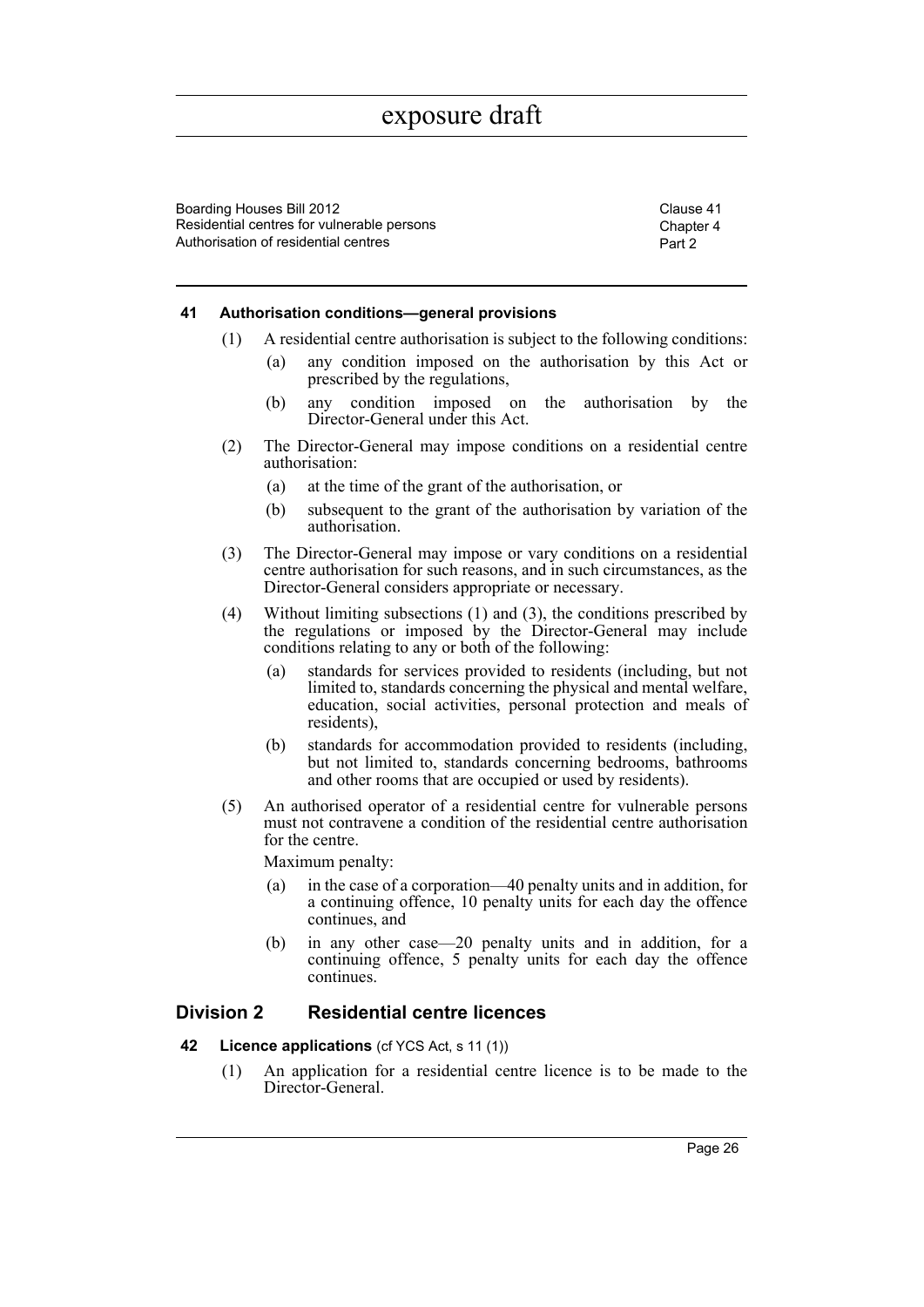| Clause 43 | Boarding Houses Bill 2012                  |
|-----------|--------------------------------------------|
| Chapter 4 | Residential centres for vulnerable persons |
| Part 2    | Authorisation of residential centres       |

- (2) An application may be made:
	- (a) if the proprietor (or proposed proprietor) of the premises concerned is a natural person, a corporation or a body politic—by the person, corporation or body politic, or
	- (b) if the proprietor (or proposed proprietor) of the premises concerned is a trustee—by the trustee, or
	- (c) if the proprietors (or proposed proprietors) of the premises concerned are the members of an unincorporated body—by any of those members authorised by the members to make the application on their behalf.
- (3) A person is a *proposed proprietor* of premises for the purposes of subsection (2) if the person is seeking to become a proprietor of the premises in order to use them as a residential centre for vulnerable persons.
- (4) An application for a licence:
	- (a) must be in the approved form and contain such particulars and other information as may be approved, and
	- (b) may specify only one proposed licensee.
- <span id="page-31-0"></span>**43 Investigations and inquiries in relation to licence applications** (cf YCS Act, s  $11(2)$ )
	- (1) If the Director-General receives an application for a residential centre licence, the Director-General may carry out such investigations and inquiries in relation to the application as the Director-General considers necessary for a proper consideration of the application.
	- (2) Without limiting subsection (1), the Director-General is to conduct (or to arrange for the conduct of) the following checks (an *application probity check*) before an application for a licence is determined:
		- (a) criminal record checks of the applicant, the proposed approved manager and proposed staff members of the proposed licensed residential centre,
		- (b) if the applicant is not a natural person—criminal record checks of any person involved in the control or management of the applicant (such as a chief executive officer, director or majority shareholder of a corporation),
		- (c) if the applicant makes the application on behalf of an unincorporated body—criminal record checks of any partner or member of the management committee or other office holder of the body,
		- (d) a criminal record check of any other close associate of the applicant that may be required by the Director-General,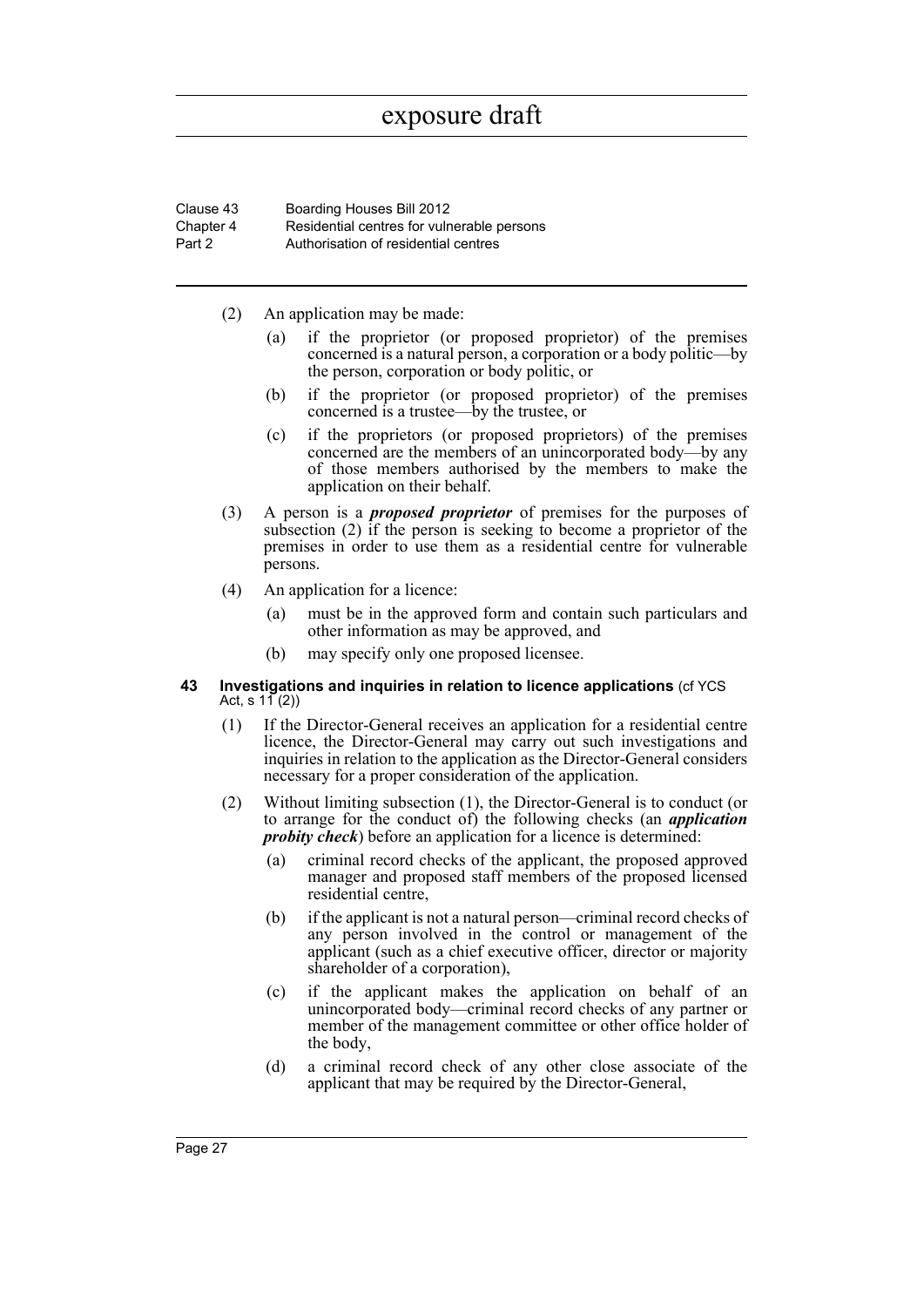Boarding Houses Bill 2012 Clause 44 Residential centres for vulnerable persons Authorisation of residential centres

Chapter 4 Part 2

- (e) a check of the financial capacity of the applicant and the applicant's associates to operate the proposed residential centre,
- (f) such other checks as may be prescribed by the regulations.
- (3) The Director-General may require an applicant to conduct any of the application probity checks and provide the results of those checks to the Director-General either when the application is made or at a specified time before the application is determined.
- (4) If a criminal record check in relation to a person cannot be conducted or is unavailable (whether at all or in relation to a particular period), the Director-General may require the person concerned to provide the Director-General with a statutory declaration in the approved form regarding the person's criminal record. **Note.** For example, a criminal record check may not be able to be conducted in relation to a period of time during which the person concerned resided overseas.
- (5) The Director-General may refuse to determine an application for a licence if a requirement made by the Director-General under this section is not complied with.

#### <span id="page-32-0"></span>**44 Decision of Director-General in relation to licence application** (cf YCS Act, s 12)

- (1) The Director-General may, after considering an application for a residential centre licence (including any application probity checks or other matters required by the regulations), grant the licence or refuse to grant the licence.
- (2) Without limiting subsection (1), the Director-General may refuse to grant a residential centre licence if the Director-General is of the opinion that:
	- (a) a person proposed as the licensee, the individual proposed as the approved manager or any close associate of the applicant is not a suitable person to be involved in the management or operation of a residential centre for vulnerable persons, or
	- (b) the applicant does not have (or is unlikely to have) the financial capacity to operate the proposed licensed residential centre.
- (3) The Director-General must refuse to grant a residential centre licence if the Director-General is of the opinion that (based on information obtained from application probity checks) any of the following persons has been convicted of a serious criminal offence:
	- (a) the applicant,
	- (b) the individual proposed as the approved manager,
	- (c) a proposed staff member,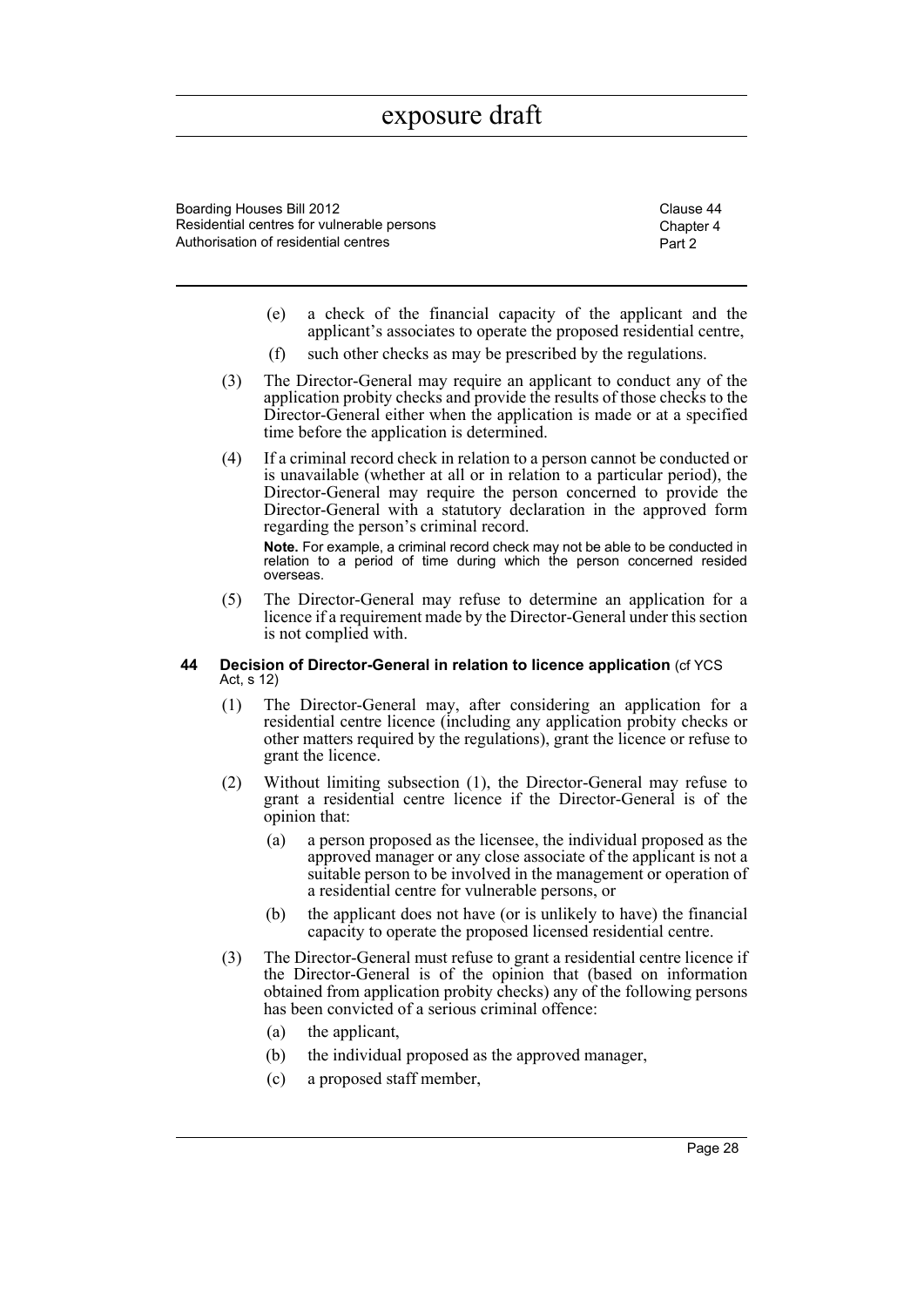Clause 45 Boarding Houses Bill 2012 Chapter 4 Part 2 Residential centres for vulnerable persons Authorisation of residential centres

- (d) if the applicant is not a natural person—any person involved in the control or management of the applicant (such as a chief executive officer, director or majority shareholder of a corporation),
- (e) if the applicant makes the application on behalf of an unincorporated body—any partner or member of the management committee or other office holder of the body,
- (f) any other close associate of the applicant in respect of whom an application probity check has been required by the Director-General.
- (4) The regulations may also specify mandatory or discretionary grounds for refusing the granting of a licence.
- (5) As soon as practicable after the Director-General determines an application, the Director-General must serve the applicant with a notice stating whether the licence has been granted and, if it has been refused, the reasons for the refusal.

#### <span id="page-33-0"></span>**45 Variation of licence** (cf YCS Act, s 17)

- (1) The Director-General may, by notice served on the licensee, vary a residential centre licence (including any conditions of the licence imposed by the Director-General).
- (2) A variation includes the imposition of new conditions on a licence, the substitution of a condition, or the omission or amendment of a condition.

#### <span id="page-33-1"></span>**46 Appointment of substitute licensee**

- (1) The Director-General may, on the Director-General's own initiative or on the application of the licensee or person concerned, vary a residential centre licence to appoint a person as licensee under the licence in place of the existing licensee.
- (2) Any such variation may be made only:
	- (a) if the licence was granted to authorise the use of a residential centre for vulnerable persons by a person for or on behalf of an unincorporated body or trust and, as a result of a change in circumstances, it is no longer appropriate for the person to be the licensee for or on behalf of that body or trust, or
	- (b) if the existing licensee has died, or
	- (c) if the existing licensee is a corporation that is an externally administered body corporate within the meaning of the *Corporations Act 2001* of the Commonwealth, or
	- (d) in any other circumstances prescribed by the regulations.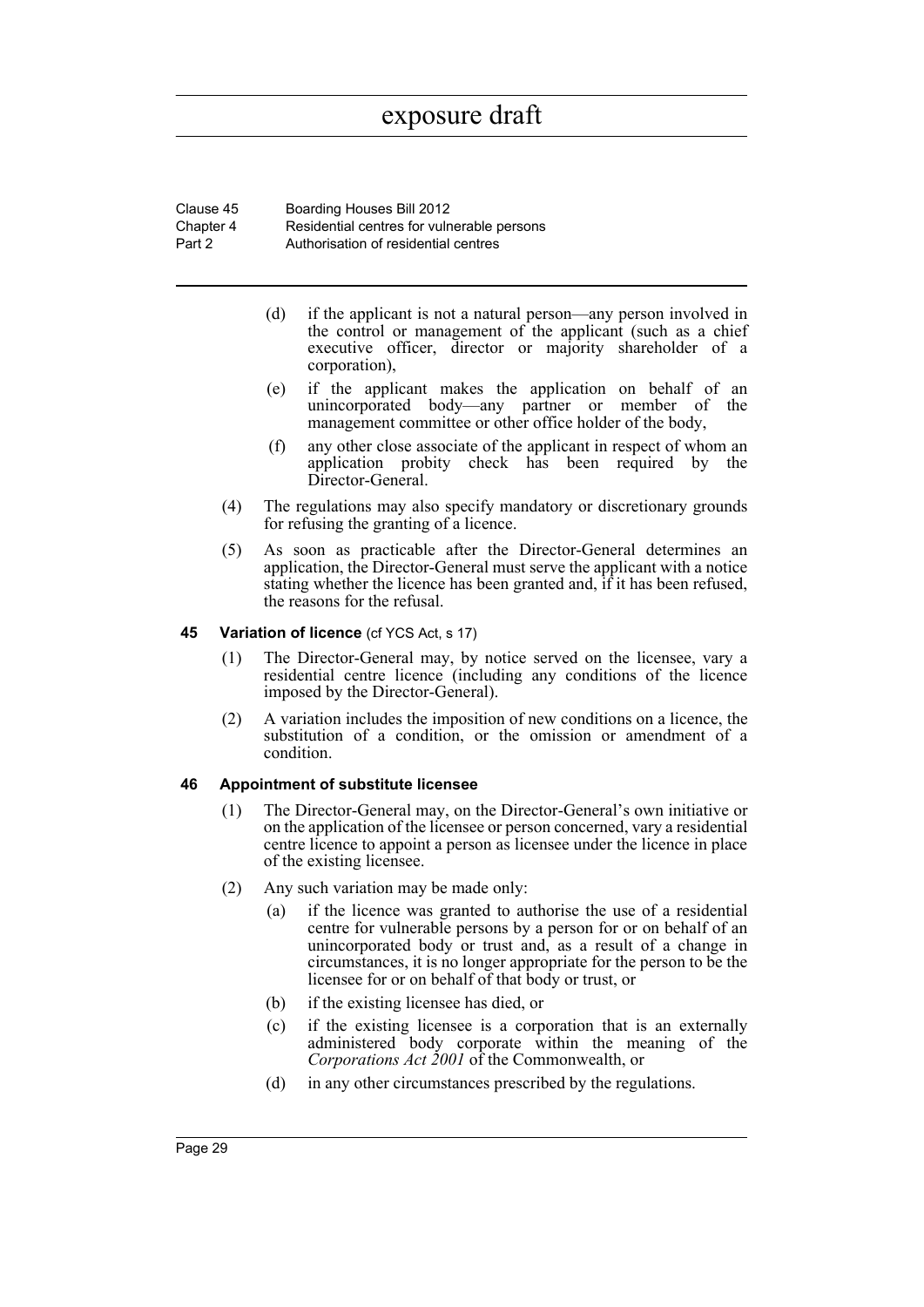Boarding Houses Bill 2012 Clause 47 Residential centres for vulnerable persons Authorisation of residential centres

Chapter 4 Part 2

(3) A person appointed by the Director-General as licensee is taken to be the licensee under the licence for the period (if any) specified by the Director-General in the appointment.

#### <span id="page-34-0"></span>**47 Suspension or cancellation of licences** (cf YCS Act, s 18)

- (1) The Director-General may, by notice served on the licensee, suspend or cancel a residential centre licence:
	- (a) if the Director-General is of the opinion that the licensee or any close associate of the licensee is no longer a suitable person to be involved in the management or operation of the licensed residential centre, or
	- (b) if the Director-General is of the opinion that the continued use of the residential centre under the licence would constitute an unacceptable risk to the safety, welfare or wellbeing of any vulnerable person or other persons residing at the premises, or
	- (c) if the Director-General is of the opinion that the licensee has contravened any provision of this Act or the regulations (whether or not the licensee has been convicted of an offence for the contravention), or
	- (d) if the Director-General is of the opinion that a condition of the licence has been contravened, or
	- (e) on any other grounds specified in the regulations.
- (2) The notice served on the licensee must state the reasons why the licence is being suspended or cancelled and, in the case of a suspension, the period during which the licence is suspended (being a period of no more than 6 months).
- (3) The Director-General may, by the same notice, suspend the licence and provide for the cancellation of the licence at the end of the suspension period unless specified conditions are met during the suspension period.
- (4) A licensee whose licence is cancelled must surrender the licence to the Director-General within 28 days after the licence is cancelled. Maximum penalty (subsection (4)): 20 penalty units.

#### <span id="page-34-1"></span>**48 Surrender of licence**

- (1) A licensee may, by notice in the approved form given to the Director-General and accompanied by the residential centre licence, voluntarily surrender the licence.
- (2) If a licensed residential centre ceases to be used as (or to be) a residential centre for vulnerable persons, the licensee must surrender the residential centre licence to the Director-General within 28 days after the cessation.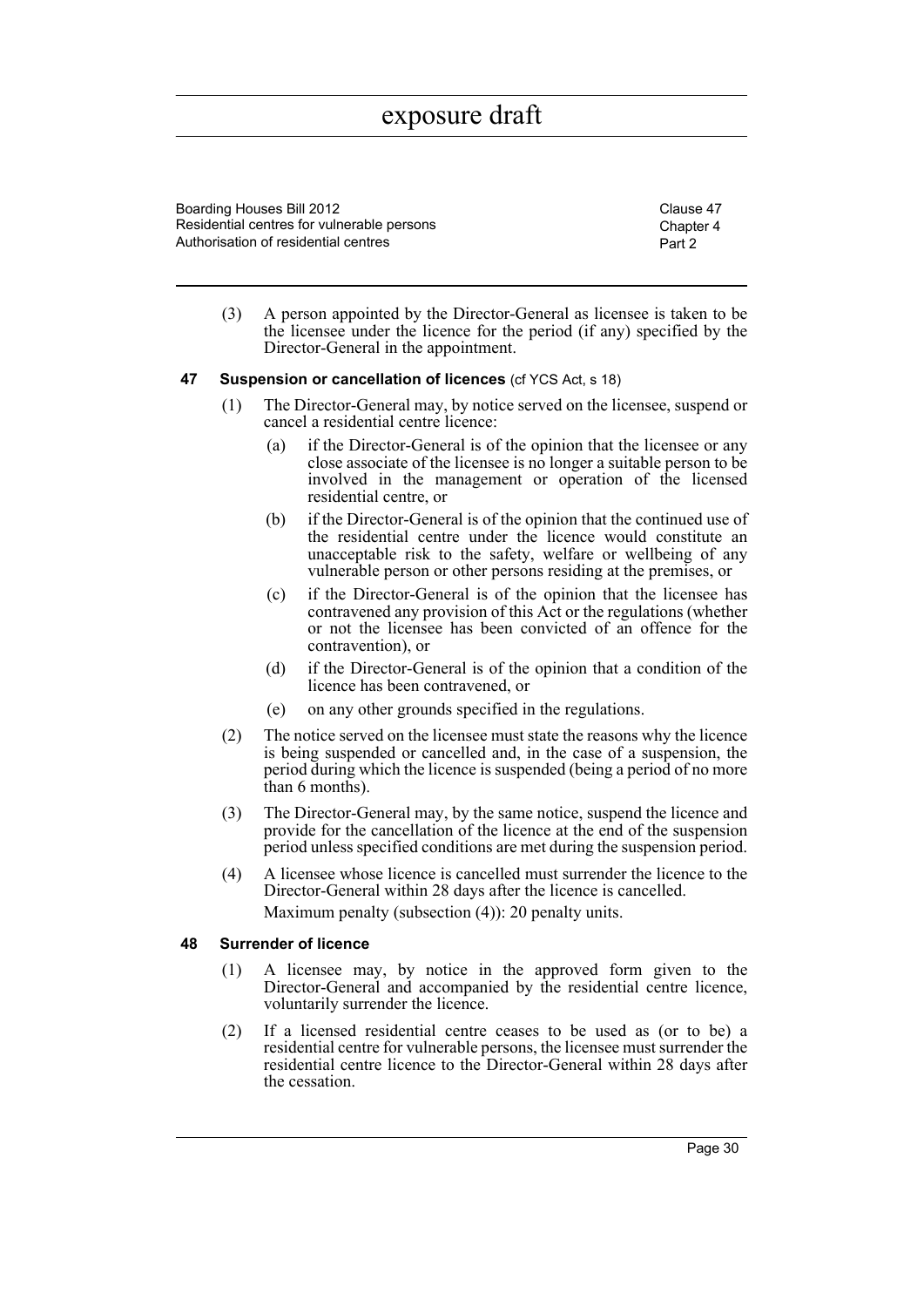| Clause 49 | Boarding Houses Bill 2012                  |
|-----------|--------------------------------------------|
| Chapter 4 | Residential centres for vulnerable persons |
| Part 2    | Authorisation of residential centres       |

Maximum penalty (subsection (2)): 20 penalty units.

(3) The surrender of a licence under this section takes effect 28 days after the licence is returned to the Director-General, unless the Director-General serves the licensee with a notice specifying an earlier date for the surrender to take effect or it is sooner cancelled or otherwise ceases to be in force.

**Note.** An interim permit may be granted in relation to a licensed residential centre if its licence is surrendered so as to enable it to continue to function on a short term basis. See section \*52 (3) (c).

#### <span id="page-35-0"></span>**49 Duration of licence**

- (1) A residential centre licence may be granted for a fixed term or for no fixed term.
- (2) If a residential centre licence is granted for a fixed term, the licence remains in force for the term specified in the licence, unless sooner surrendered or cancelled or it otherwise ceases to be in force.
- (3) If a residential centre licence is granted for no fixed term, it remains in force until it is surrendered or cancelled or it otherwise ceases to be in force.
- (4) In any case, a residential centre licence is taken not to be in force for the purposes of this Act during any period in which it is suspended.
- (5) If the licensee under a residential centre licence dies, the licence is taken to be suspended for the period of 28 days after the death or such further period as the Director-General may allow.

**Note.** See section \*46 concerning the variation of a licence to substitute a new licensee and section \*52 concerning the issuing of interim permits.

#### <span id="page-35-1"></span>**50 Form of licence** (cf YCS Act, s 13)

- (1) A residential centre licence is to be in the approved form.
- (2) Without limiting subsection (1), a residential centre licence is to specify:
	- (a) the person or persons to whom the licence is granted, and
	- (b) the term (if any) for which it is granted.

#### <span id="page-35-2"></span>**51 Display of licence** (cf YCS Act, s 21 (5))

The licensee of a licensed residential centre must ensure that a copy of the residential centre licence is displayed in a conspicuous position at the centre.

Maximum penalty:

(a) in the case of a corporation—10 penalty units, and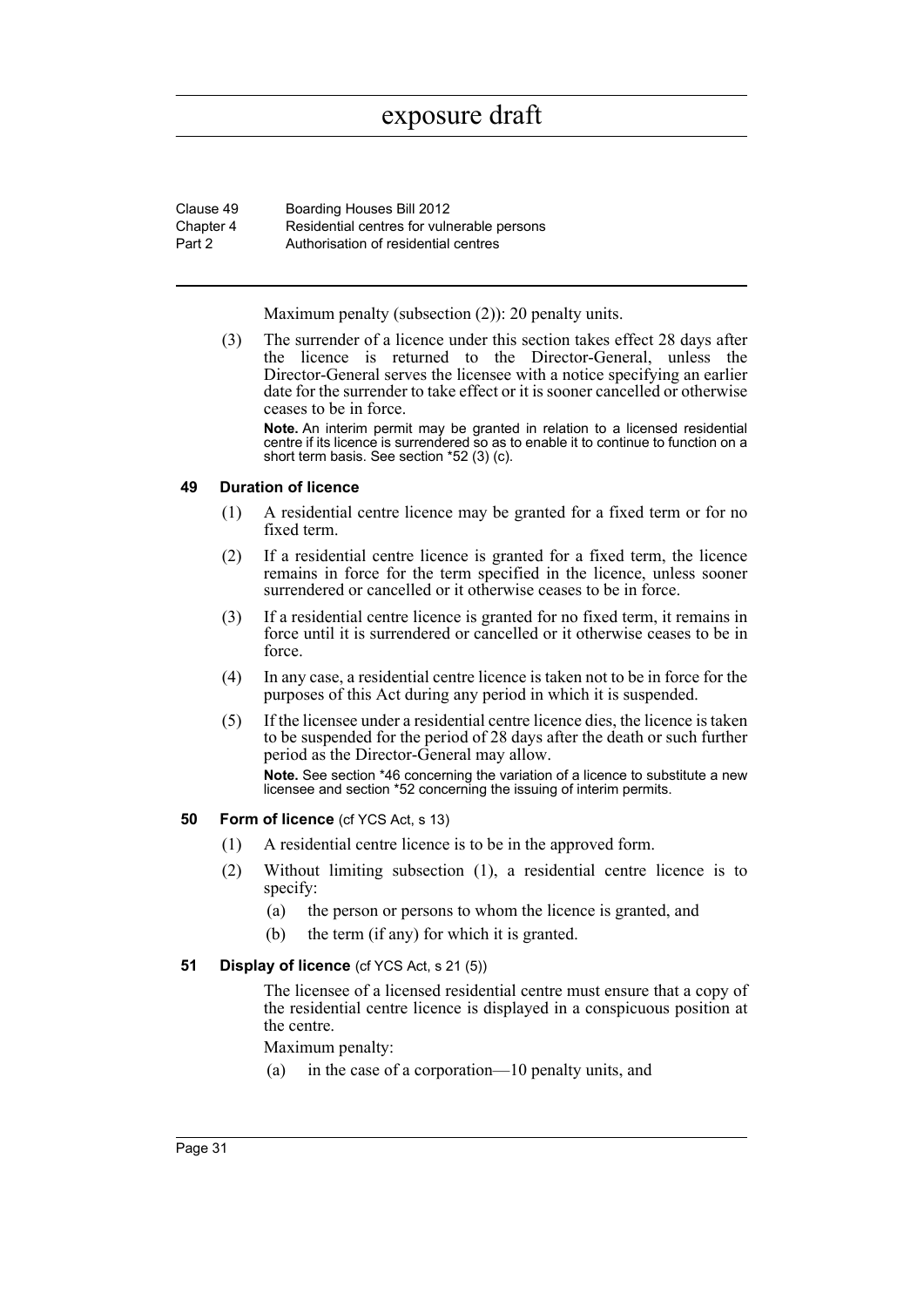Boarding Houses Bill 2012 Clause 52 Residential centres for vulnerable persons Authorisation of residential centres

Chapter 4 Part 2

(b) in any other case—5 penalty units.

## **Division 3 Interim permits**

- **52 When interim permits may be granted** (cf YCS Act, ss 18 (1) and (2) and 20)
	- (1) The Director-General may, whether on the Director-General's own initiative or on the application of the person concerned, grant a permit (an *interim permit*) to a person to use or continue to use specified boarding premises as a residential centre for vulnerable persons on a short-term basis.
	- (2) An application for an interim permit is to be made in the approved form and contain such particulars and other information as may be approved.
	- (3) An interim permit may be granted as follows:
		- (a) to an applicant for a residential centre licence for the premises concerned pending the final determination by the Director-General as to whether the licence should be granted,
		- (b) to a person seeking appointment by the Director-General as the replacement licensee under a residential centre licence for the premises concerned where the licence was suspended because of the death of the previous licensee pending the final determination by the Director-General as to whether the person should be so appointed,
		- (c) to a person (including a former licensee) that the Director-General considers suitable so as to enable the premises concerned to continue to be used as a residential centre for vulnerable persons despite the surrender, suspension or cancellation of the residential centre licence for the premises,
		- (d) to a person that the Director-General considers suitable to enable a residential centre for vulnerable persons to continue to be operated during the absence of the licensee for the centre (whether because of illness or otherwise),
		- (e) to a person in such other circumstances as may prescribed by the regulations.
	- (4) If residential centre licence for a residential centre for vulnerable persons is in force when an interim permit is granted for the centre, the licence is taken to be suspended while the interim permit remains in force for the centre.
	- (5) As soon as practicable after the Director-General determines an application, the Director-General must serve the applicant with a notice stating whether the permit has been granted and, if it has been refused, the reasons for the refusal.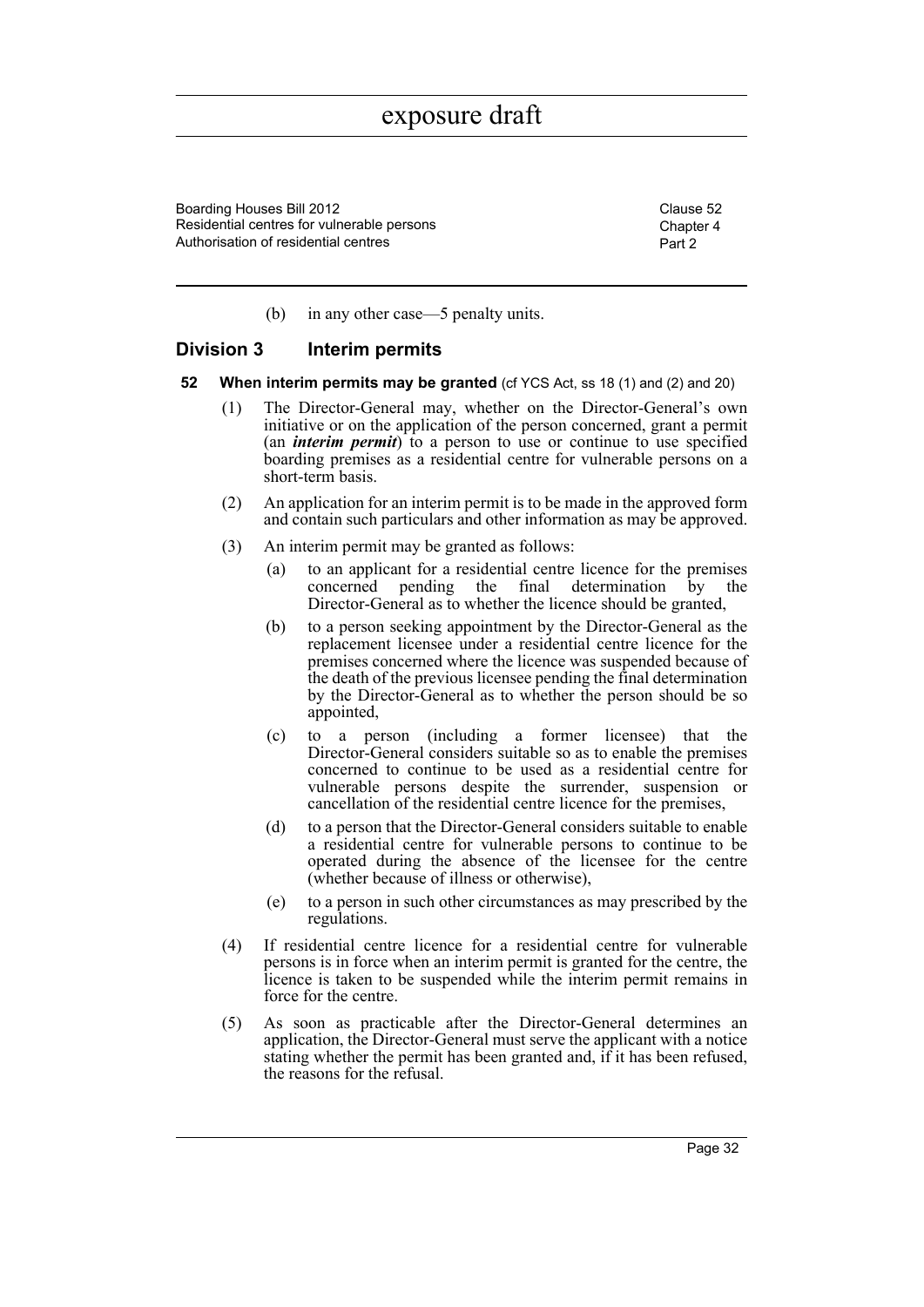| Clause 53 | Boarding Houses Bill 2012                  |
|-----------|--------------------------------------------|
| Chapter 4 | Residential centres for vulnerable persons |
| Part 2    | Authorisation of residential centres       |

(6) An interim permit is to be in the approved form.

### **53** Duration of interim permit (cf YCS Act, s 19 (3))

- (1) An interim permit remains in force for the period specified in the permit, unless:
	- (a) sooner revoked or it otherwise ceases to be in force, or
	- (b) the period is extended under subsection (3).
- (2) The maximum period that may be specified for the duration of an interim permit is:
	- (a) in the case of a permit granted to an applicant for a residential centre licence or an applicant seeking appointment by the Director-General as the replacement licensee under a residential centre licence for the premises concerned—3 months, or
	- (b) in any other case—6 months.
- (3) The Director-General may from time to time, by notice served on the interim permit holder, extend the period during which an interim permit (other than a permit of the kind referred to in subsection  $(1)$   $(a)$ ) remains in force by a period specified in the notice (not exceeding 6 months each time), but not so that the permit remains in force for a total period of more than 2 years.

#### **54 Variation of interim permit**

- (1) The Director-General may, by notice served on the interim permit holder, vary an interim permit (including any conditions of the permit imposed by the Director-General).
- (2) A variation includes the imposition of new conditions on a permit, the substitution of a condition, or the omission or amendment of a condition.

#### **55 Revocation of interim permit** (cf YCS Act, s 19 (4))

- (1) The Director-General may, by notice served on the interim permit holder, revoke an interim permit:
	- (a) if the Director-General is of the opinion that a condition of the permit has been contravened, or
	- (b) on any other ground that the Director-General considers sufficient.
- (2) The notice served on the interim permit holder must state the reasons why the permit is being revoked.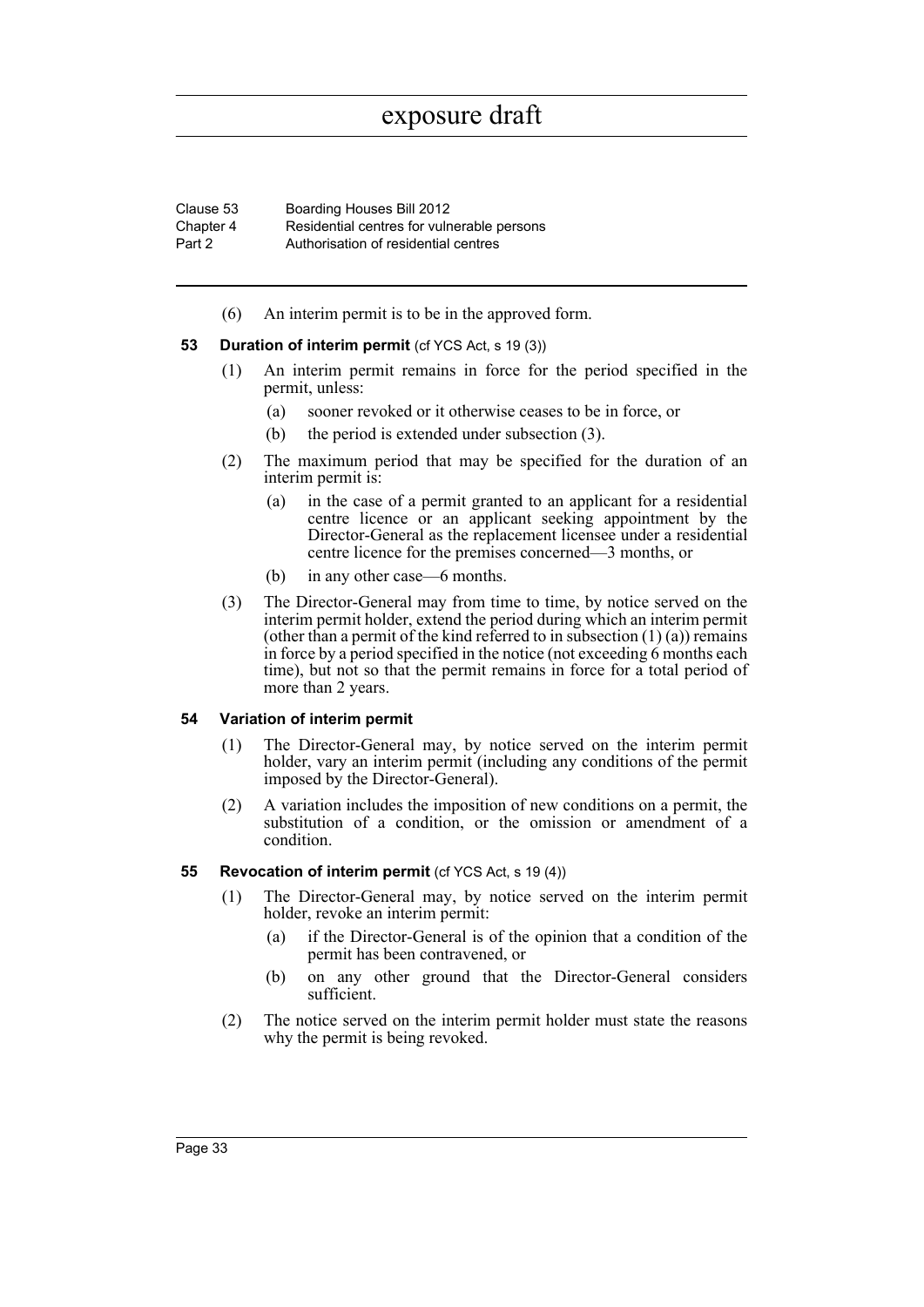Boarding Houses Bill 2012 Clause 56 Residential centres for vulnerable persons Authorisation of residential centres

Chapter 4 Part 2

(3) An interim permit holder whose interim permit is revoked must surrender the permit to the Director-General within 28 days after the permit is revoked.

Maximum penalty (subsection (3)):

- (a) in the case of a corporation—40 penalty units, and
- (b) in any other case—20 penalty units.

### **56 Surrender of interim permit**

- (1) An interim permit holder may, by notice in the approved form given to the Director-General and accompanied by the interim permit, voluntarily surrender the permit.
- (2) If the premises to which an interim permit relates cease to be used as (or to be) a residential centre for vulnerable persons, the interim permit holder must surrender the interim permit to the Director-General within 28 days after the cessation.

Maximum penalty (subsection (2)):

- (a) in the case of a corporation—40 penalty units, and
- (b) in any other case—20 penalty units.
- (3) The surrender of an interim permit under this section takes effect 28 days after the permit is returned to the Director-General, unless the Director-General serves the interim permit holder with a notice specifying an earlier date for the surrender to take effect or it is sooner revoked or otherwise ceases to be in force.

# **Division 4 Approval of managers of residential centres**

#### **57 Residential centre to be managed by approved manager in certain cases**

- (1) It is a condition of a residential centre authorisation that the authorised operator must ensure that at least one approved manager is appointed by the operator to act as the manager of the residential centre for vulnerable persons to which the authorisation relates if:
	- (a) the operator is a corporation, body politic or trustee or holds the authorisation on behalf of an unincorporated body, or
	- (b) the operator is an individual who is not acting (or does not intend to act) as the manager of the centre.
- (2) The person appointed must be a person authorised by his or her manager approval to act as the manager of the residential centre.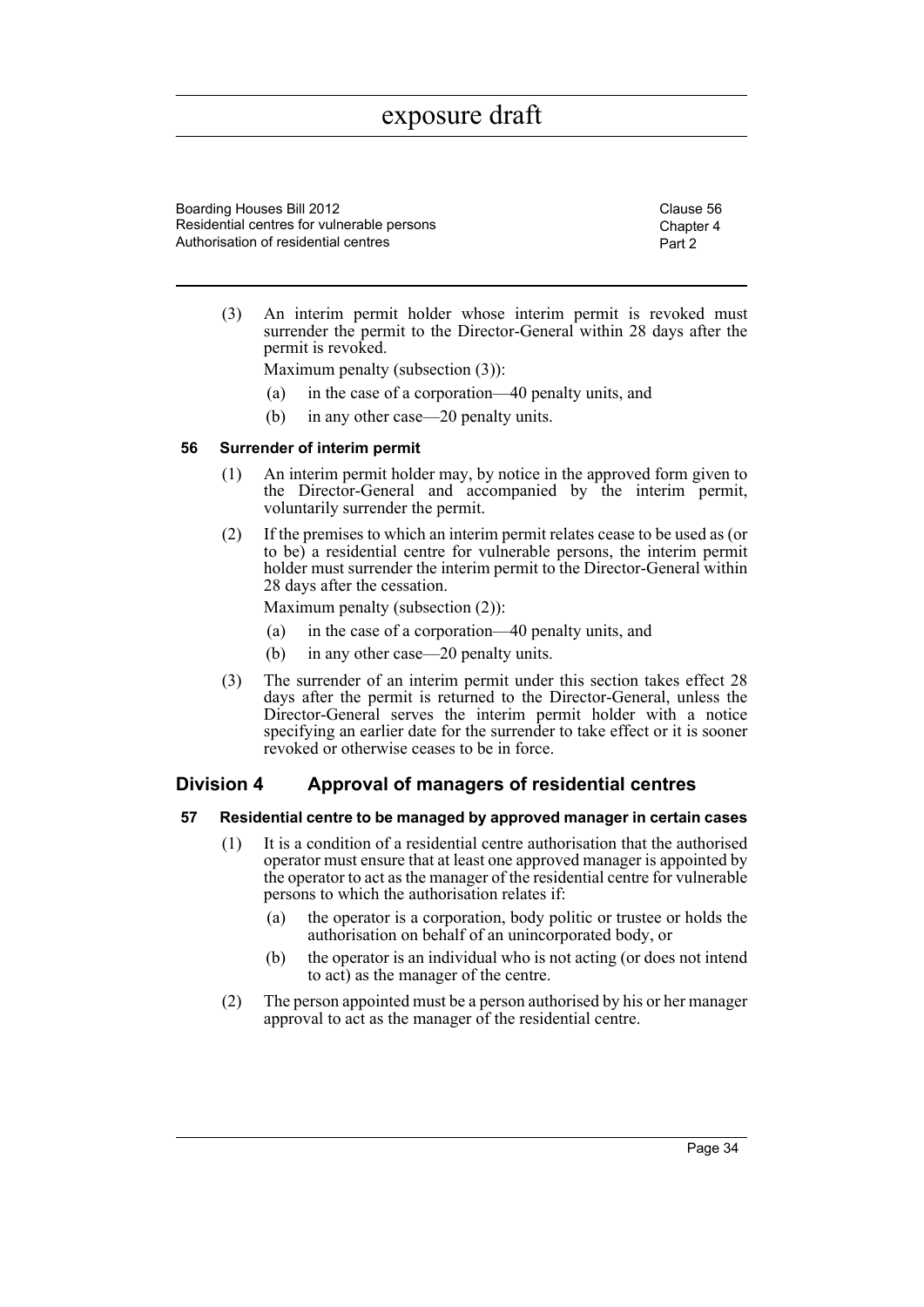| Clause 58 | Boarding Houses Bill 2012                  |
|-----------|--------------------------------------------|
| Chapter 4 | Residential centres for vulnerable persons |
| Part 2    | Authorisation of residential centres       |

#### **58 Manager approvals** (cf YCS Act, s 14 (1))

- (1) The Director-General may, on application made by or on behalf of a person, grant an approval (a *manager approval*) that authorises the person to act as the manager of a specified residential centre for vulnerable persons.
- (2) An application for a manager approval is to be made in the approved form and contain such particulars and other information as may be approved.
- (3) Without limiting subsection (1), an application for a manager approval may, with the consent of the person seeking the approval, be made on the person's behalf as part of an application for a residential centre authorisation.
- (4) A manager approval is to be in the approved form.

#### **59 Decision of Director-General in relation to applications for manager approval** (cf YCS Act, s 14 (2))

- (1) The Director-General may, after considering an application for a manager approval (including any probity checks or other matters required by the regulations), grant the approval or refuse to grant the approval.
- (2) Without limiting subsection (1), the Director-General may refuse to grant a manager approval:
	- (a) if the Director-General is of the opinion that the applicant is not a suitable person to be involved in the management of a residential centre for vulnerable persons, or
	- (b) on any grounds prescribed by the regulations.
- (3) As soon as practicable after the Director-General determines an application, the Director-General must serve the applicant with a notice stating whether the approval has been granted and, if it has been refused, the reasons for the refusal.

### **60 Duration of approval**

- (1) A manager approval may be granted for a fixed term or for no fixed term.
- (2) If a manager approval is granted for a fixed term, the approval remains in force for the term specified in the approval, unless sooner surrendered or revoked or it otherwise ceases to be in force.
- (3) If a manager approval is granted for no fixed term, the approval remains in force until it is surrendered or revoked or it otherwise ceases to be in force.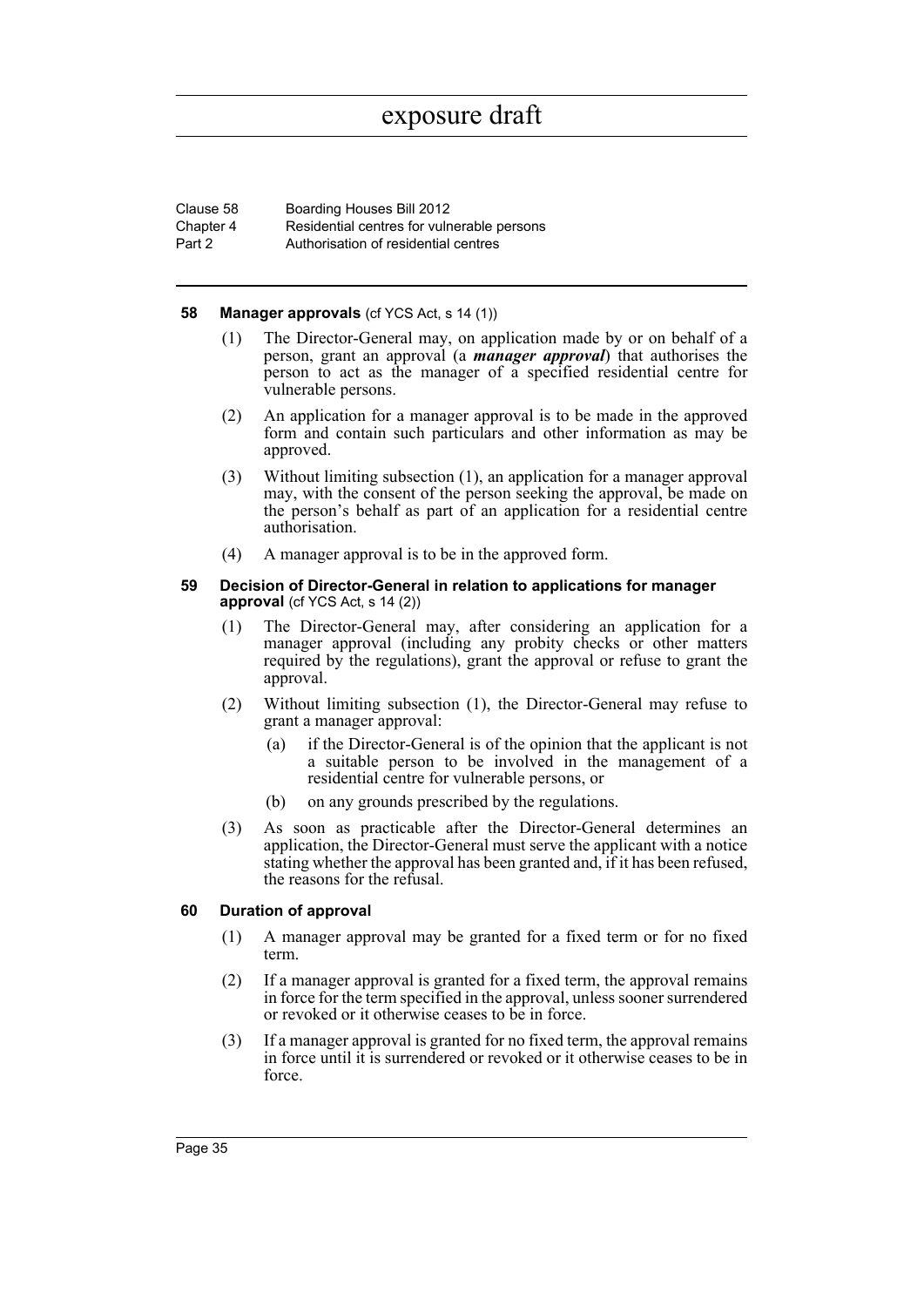Boarding Houses Bill 2012 Clause 61 Residential centres for vulnerable persons Authorisation of residential centres

Chapter 4 Part 2

- (4) In any case, a manager approval is taken not to be in force for the purposes of this Act during any period in which it is suspended.
- (5) An approved manager may, by notice in the approved form given to the Director-General and accompanied by the manager approval, voluntarily surrender the approval. Any such surrender takes effect on the day on which the notice is given to the Director-General.

### **61 Conditions of approvals**

- (1) A manager approval is subject to the following conditions:
	- (a) any conditions imposed by this Act or prescribed by the regulations,
	- (b) any conditions imposed by the Director-General under this Act.
- (2) The Director-General may impose conditions on an approval:
	- (a) at the time of the grant of the approval, or
	- (b) subsequent to the grant of the approval by variation of the approval.
- (3) The Director-General may impose or vary conditions on an approval for such reasons, and in such circumstances, as the Director-General considers appropriate or necessary.
- (4) A person who is an approved manager must not contravene a condition of the person's manager approval. Maximum penalty: 20 penalty units and in addition, for a continuing offence, 5 penalty units for each day the offence continues.

## **62 Variation of approval**

- (1) The Director-General may, by notice served on the approved manager, vary a manager approval (including any conditions of the approval imposed by the Director-General).
- (2) A variation includes the imposition of new conditions on an approval, the substitution of a condition, or the omission or amendment of a condition.

## **63 Suspension or revocation of approval**

- (1) The Director-General may, by notice served on the approved manager, suspend or revoke a manager approval:
	- (a) if the Director-General is of the opinion that the approved manager is no longer a suitable person to be involved in the management of a residential centre for vulnerable persons, or
	- (b) if the Director-General is of the opinion that the approved manager has contravened any provision of this Act or the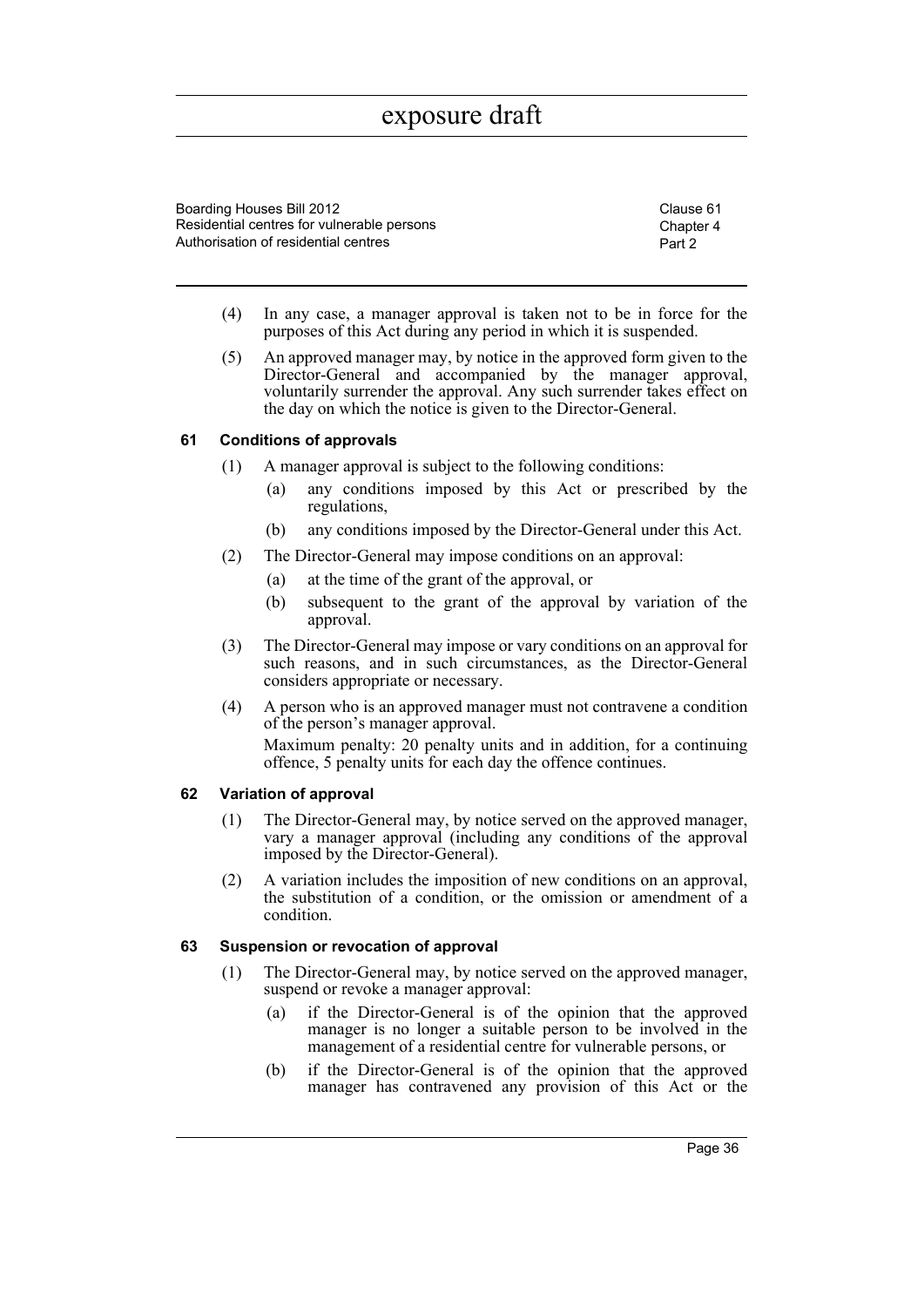| Clause 64 | Boarding Houses Bill 2012                  |
|-----------|--------------------------------------------|
| Chapter 4 | Residential centres for vulnerable persons |
| Part 2    | Authorisation of residential centres       |

regulations (whether or not the approved manager has been convicted of an offence for the contravention), or

- (c) if the Director-General is of the opinion that a condition of the manager approval has been contravened, or
- (d) on any other grounds specified in the regulations.
- (2) The notice served on the approved manager must state the reasons why the manager approval is being suspended or revoked and, in the case of a suspension, the period during which the permit is suspended (being a period of no more than 6 months).
- (3) The Director-General may, by the same notice, suspend the approval and provide for the revocation of the approval at the end of the suspension period unless specified conditions are met during the suspension period.
- (4) An approved manager whose manager approval is revoked must surrender the approval to the Director-General within 28 days after the approval is revoked.

Maximum penalty (subsection (4)): 20 penalty units.

# **Division 5 Review of authorisation and approval decisions**

- **64 Applications for reviews by the Administrative Decisions Tribunal** (cf YCS Act, ss 3A (2)–(4) and 24)
	- (1) A person may apply to the Administrative Decisions Tribunal for a review of any of the following decisions of the Director-General:
		- (a) a refusal or failure to grant a residential centre authorisation or manager approval to the person,
		- (b) the imposition or variation of a condition on a residential centre authorisation or manager approval held by the person (including a variation of a residential centre licence to appoint a substitute licensee),
		- (c) the suspension, cancellation or revocation of a residential centre authorisation or manager approval held by the person,
		- (d) a refusal or failure to grant an exemption under section \*38,
		- (e) the imposition or variation of terms and conditions on an exemption granted under section \*38 or the revocation of such an exemption,
		- (f) the declaration of boarding premises that are owned, leased or occupied by the person to be a residential centre for vulnerable persons for the purposes of this Act.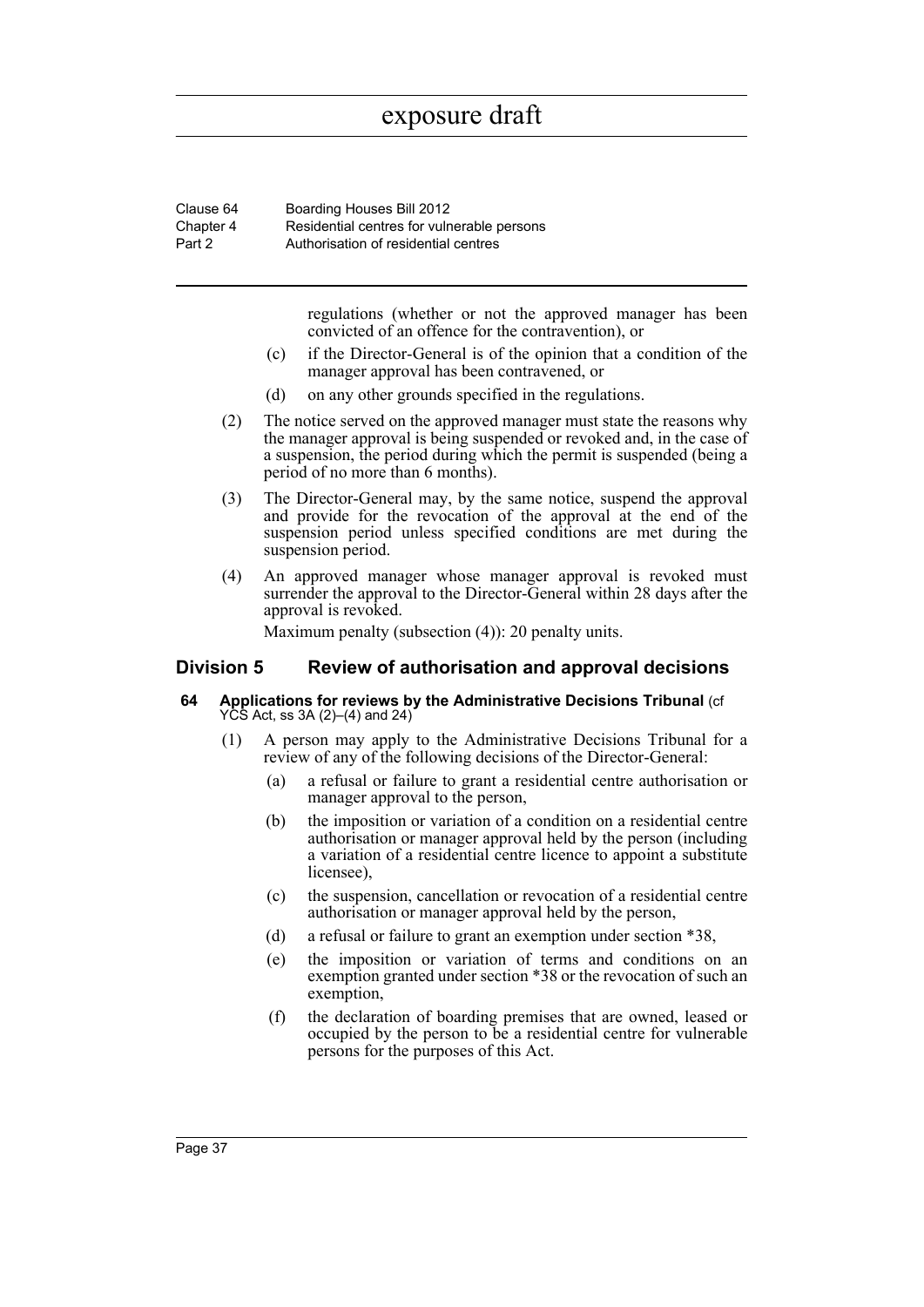Boarding Houses Bill 2012 Clause 65 Residential centres for vulnerable persons Compliance and enforcement

Chapter 4 Part 3

- (2) For the purposes of this section, an application for the grant of a residential centre authorisation, manager approval or exemption under section \*38 is taken to have been refused if the authorisation, approval or exemption is not granted within 60 days after the application is made in accordance with this Act.
- (3) An application under subsection (1) (f) may be made only on the ground that the premises to which the declaration relates are not being used to provide beds for 2 or more residents who are vulnerable persons (not counting any vulnerable persons who reside there with their competent relatives).
- (4) Subsection (3) applies despite the provisions of section 63 (1) or (2) of the *Administrative Decisions Tribunal Act 1997*.

# **Part 3 Compliance and enforcement**

# **Division 1 Enforcement officers**

- **65 Appointment of enforcement officers** (cf YCS Act, s 25 (1))
	- (1) The Director-General may appoint persons as enforcement officers for the purposes of this Chapter.
	- (2) A person is eligible for appointment as an enforcement officer only if the person is a member of staff of the Department of Family and Community Services.

## **66 Identification card**

- (1) The Director-General is to issue each enforcement officer with an identification card as an enforcement officer.
- (2) An identification card is to be in the approved form.
- (3) A person who has been issued with an identification card must return it to the Director-General on demand. Maximum penalty: 10 penalty units.
- (4) An enforcement officer must produce his or her identification card for inspection on request when exercising the functions of an enforcement officer.
- **67 Obstruction of enforcement officer** (cf YCS Act, s 25 (6))
	- (1) A person must not, without reasonable excuse:
		- (a) hinder or obstruct an enforcement officer in the exercise of a function under this Chapter, or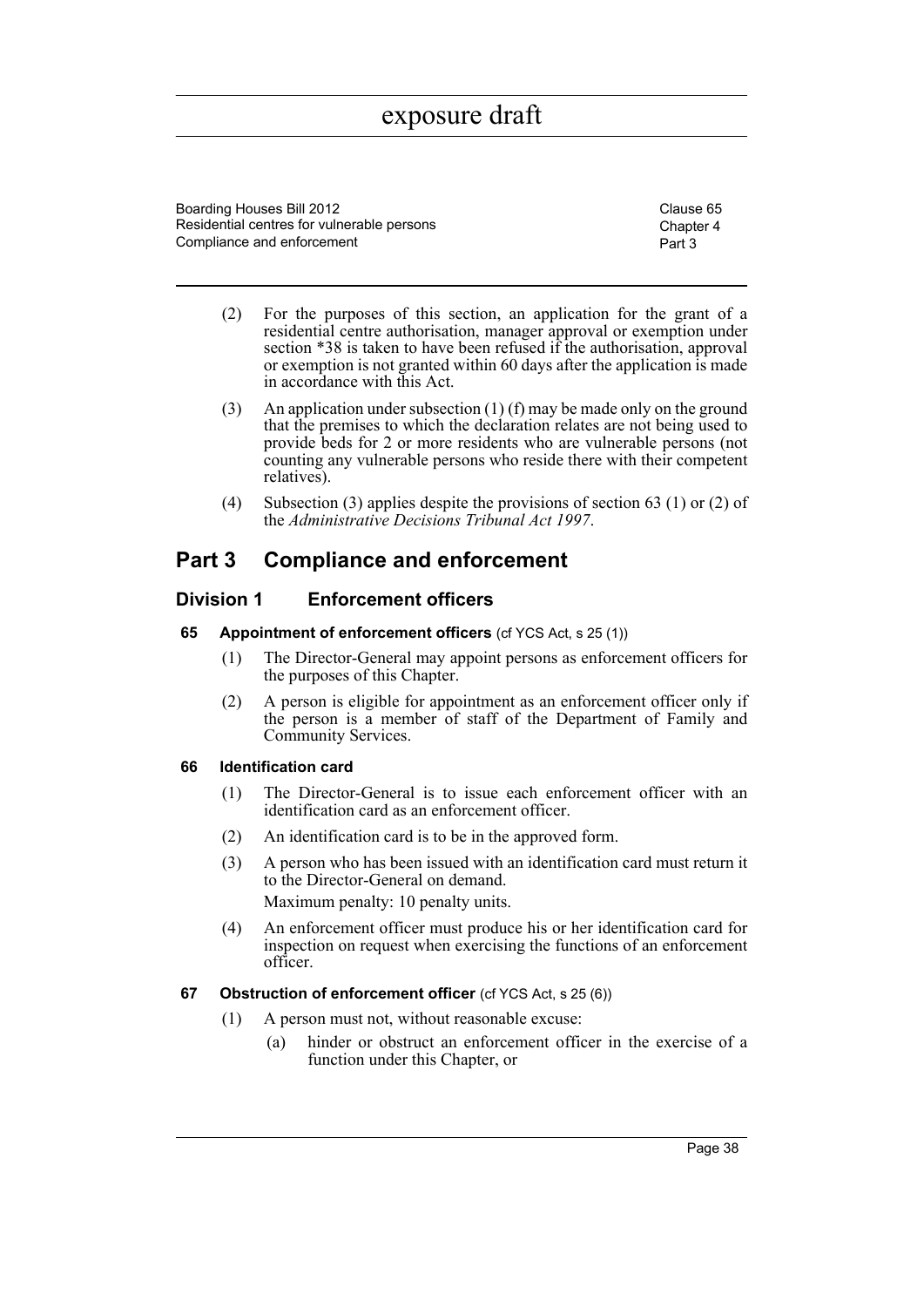Clause 68 Boarding Houses Bill 2012 Chapter 4 Part 3 Residential centres for vulnerable persons Compliance and enforcement

> (b) fail to comply with any requirement made by an enforcement officer under this Chapter.

Maximum penalty:

- (a) in the case of a corporation—100 penalty units, and
- (b) in any other case—50 penalty units.
- (2) A person is not guilty of an offence against this section unless it is established that, if requested to do so at the material time, the enforcement officer produced for inspection the enforcement officer's identification card issued under this Division.
- (3) A person is not guilty of an offence of failing to comply with a requirement made by an enforcement officer under this Chapter unless the person was warned on that occasion that a failure to comply with the requirement may constitute an offence.

## **Division 2 Investigation powers**

#### **68 Definition—person involved in management of authorised residential centre**

- (1) In this Division, a *person involved in the management of an authorised residential centre* means:
	- (a) a person who is (or was formerly) an authorised operator of the centre, or
	- (b) a person who is (or was formerly) an approved manager of the centre, or
	- (c) a person who is (or was formerly) a staff member of an authorised operator or otherwise engaged to provide or assist in providing services at the centre, or
	- (d) if the authorised operator (or former authorised operator) of the centre was a corporation or body politic—a person who is (or was formerly) involved in the control or management of the authorised operator (such as a director, chief executive officer or majority shareholder), or
	- (e) a person who is (or was formerly) a partner, or a member of a management committee or other office holder of, an unincorporated body involved in the management or operation of the centre, or
	- (f) a person who is, or was formerly, a trustee of a trust involved in the management or operation of the centre, or
	- (g) any other person (or a person belonging to a class) prescribed by the regulations.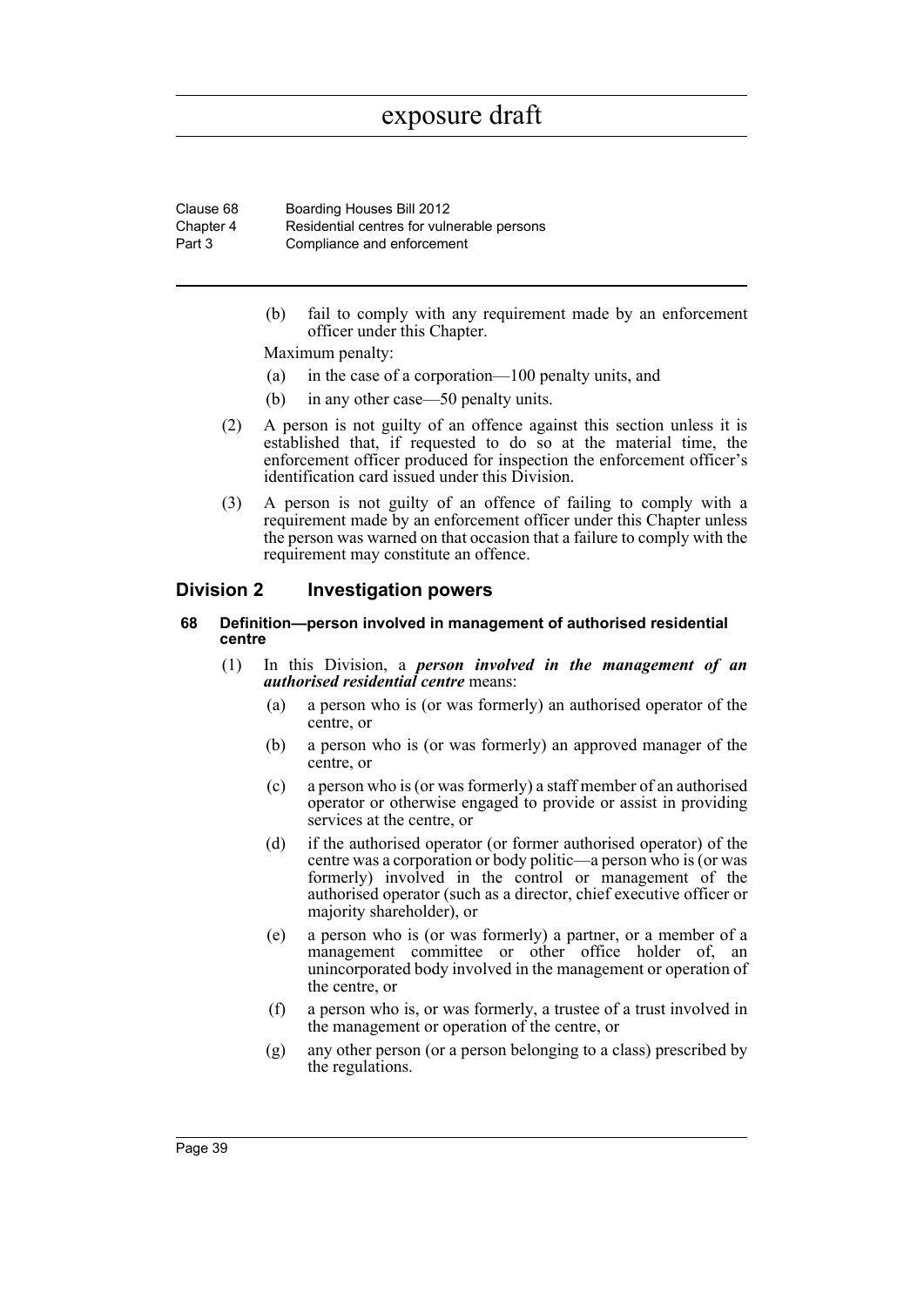Boarding Houses Bill 2012 Clause 69 Residential centres for vulnerable persons Compliance and enforcement

Chapter 4 Part 3

#### **69 Power to require provision of documents**

- (1) The Director-General may, by notice served on a person involved in the management of an authorised residential centre, require the person to provide to the Director-General such relevant documents as the Director-General specifies in the notice.
- (2) The following documents are *relevant documents*:
	- (a) any record that a person is required to keep by or under this Chapter (including under the regulations for this Chapter),
	- (b) such other documents as the Director-General reasonably requires for the purposes of the administration or enforcement of this Chapter.
- (3) A notice under this section must specify the manner in which the documents are required to be provided and a reasonable time by which the documents are required to be provided.
- (4) A notice under this section may only require a person to provide existing documents that are in the person's possession or that are within the person's power to obtain lawfully.
- (5) If any document required to be provided under this section is in electronic, mechanical or other form, the notice requires the document to be provided in written form, unless the notice otherwise provides.
- (6) If any document required to be provided under this section is not in the English language, the notice is taken to require a written translation of its content to be provided with the document, unless the notice otherwise provides.
- (7) The Director-General may take copies of any documents provided under this section.
- (8) If the Director-General has reason to believe that any documents provided under this section are evidence of an offence against this Chapter or the regulations for this Chapter, the Director-General may retain the documents until proceedings for the offence have been heard and determined.

## **70 Power to require answers to questions**

- (1) The Director-General may, by notice served on a person involved in the management of an authorised residential centre, require the person to answer questions about any matters in respect of which information is required for the administration or enforcement of this Chapter.
- (2) The Director-General may, by notice, require a corporation to nominate, in writing within the time specified in the notice, a director or officer of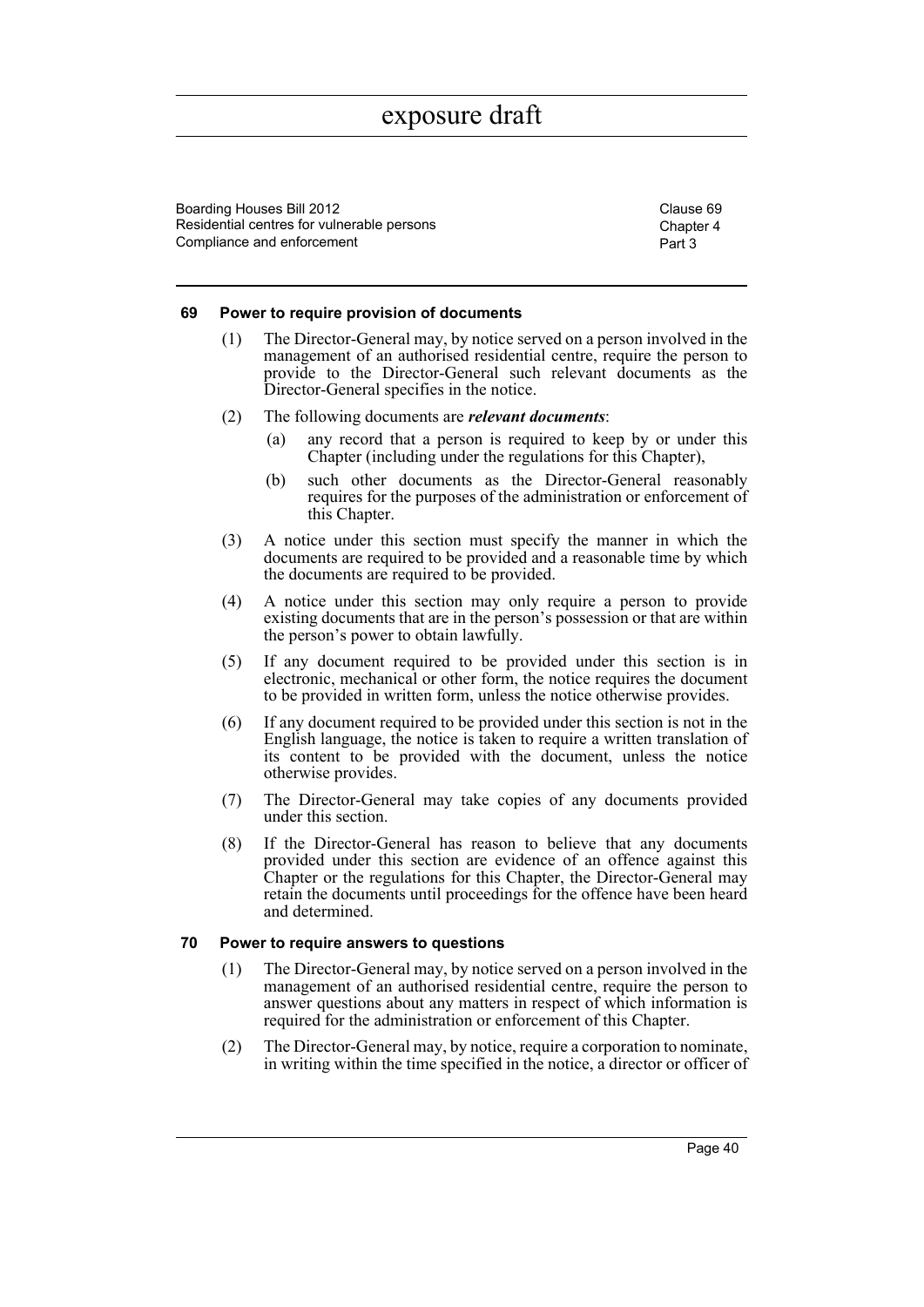| Clause 71 | Boarding Houses Bill 2012                  |
|-----------|--------------------------------------------|
| Chapter 4 | Residential centres for vulnerable persons |
| Part 3    | Compliance and enforcement                 |

the corporation to be the corporation's representative for the purpose of answering questions under this section.

- (3) Answers given by a person nominated by the corporation bind the corporation.
- (4) The Director-General may, by notice, require a person to attend at a specified place and time to answer questions under this section if attendance at that place is reasonably required in order that the questions can be properly put and answered.
- (5) The place and time at which a person may be required to attend to answer questions under this section is to be:
	- (a) a place or time nominated by the person, or
	- (b) if the place or time nominated is not reasonable in the circumstances or a place or time is not nominated by the person, a place and time nominated by the Director-General that is reasonable in the circumstances.
- (6) In this section, a reference to a corporation includes a reference to a body politic.

## **71 Functions may be exercised outside this State**

- (1) A notice may be given under this Division to a person involved in the management of an authorised residential centre even though the person is outside the State, as long as the activities concerned are or were carried out in this State.
- (2) The Director-General, or a delegate of the Director-General, may attend at a place outside this State for the purpose of obtaining answers to questions asked of a person under this Division.

#### **72 Failure to comply with requirement to provide documents or information or answer questions**

A person who, without reasonable excuse, fails to comply with a requirement made of the person under this Division is guilty of an offence.

Maximum penalty:

- (a) in the case of a corporation—40 penalty units and in addition, for a continuing offence, 10 penalty units for each day the offence continues, and
- (b) in any other case—20 penalty units and in addition, for a continuing offence, 5 penalty units for each day the offence continues.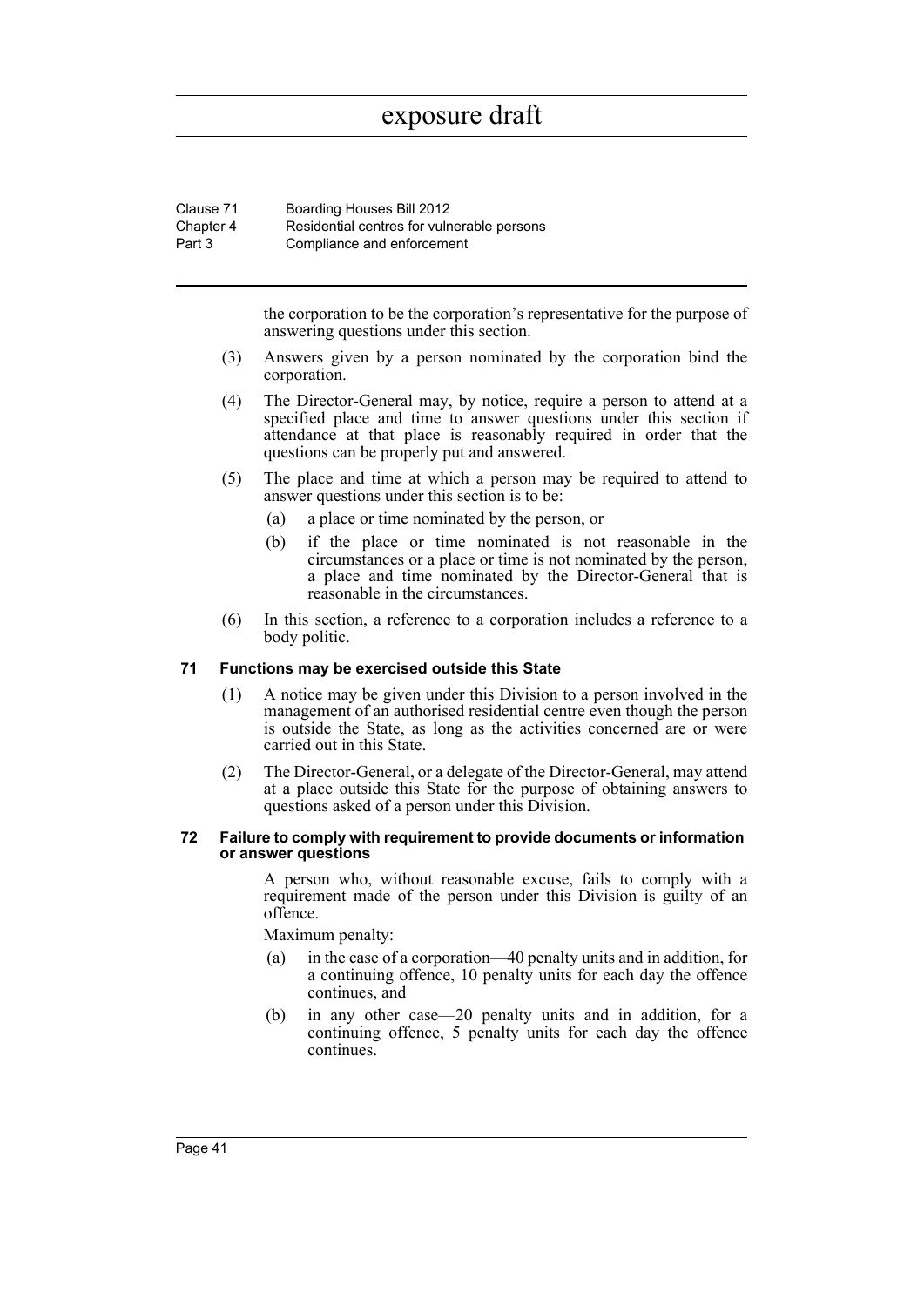Boarding Houses Bill 2012 Clause 73 Residential centres for vulnerable persons Compliance and enforcement

Chapter 4 Part 3

#### **73 Provisions relating to requirements to provide documents or information or answer questions**

#### (1) **Self-incrimination not an excuse**

A person is not excused from a requirement under this Division to provide documents or information or to answer a question on the ground that the document, information or answer might incriminate the person or make the person liable to a penalty.

### (2) **Information or answer not admissible if objection made**

However, any information provided or answer given by a natural person in compliance with a requirement under this Division is not admissible in evidence against the person in criminal proceedings (except proceedings for an offence against this Division or section \*93) if:

- (a) the person objected at the time to doing so on the ground that it might incriminate the person, or
- (b) the person was not warned on that occasion that the person may object to providing the information or giving the answer on the ground that it might incriminate the person.

## (3) **Documents admissible**

Any document provided by a person in compliance with a requirement under this Division is not inadmissible in evidence against the person in criminal proceedings on the ground that the document might incriminate the person.

## (4) **Further information**

Further information obtained as a result of a document or information provided or an answer given in compliance with a requirement under this Division is not inadmissible on the ground:

- (a) that the document or information had to be provided or the answer had to be given, or
- (b) that the document or information provided or answer given might incriminate the person.

## **74 Effect on other functions**

- (1) This Division does not affect any functions conferred by any other provision of this Act or by any other Act.
- (2) In particular, this Division does not affect the functions conferred by Division  $*3$ .
- (3) This Division does not limit the conditions that can be imposed on a residential centre authorisation or manager approval.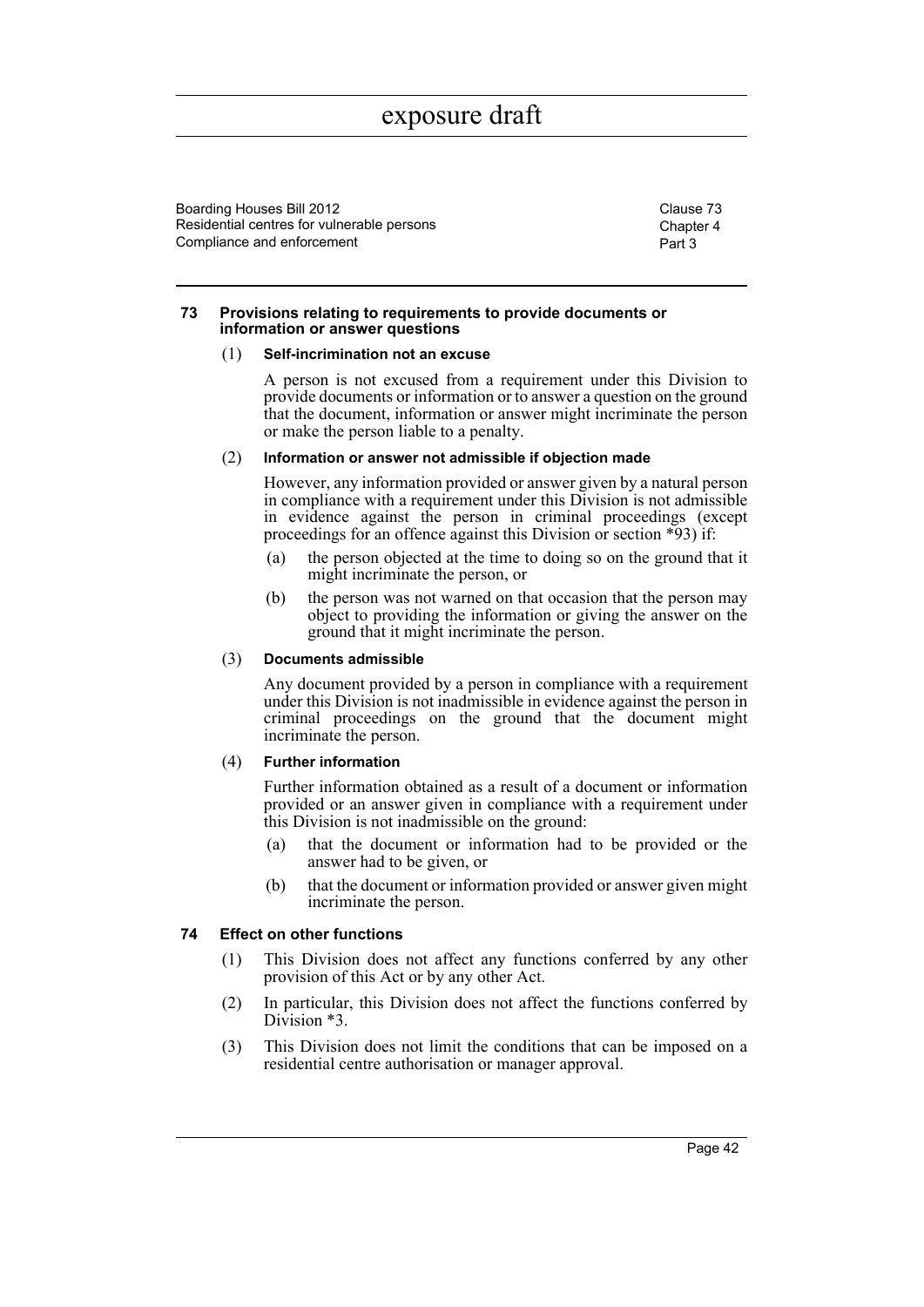| Clause 75 | Boarding Houses Bill 2012                  |
|-----------|--------------------------------------------|
| Chapter 4 | Residential centres for vulnerable persons |
| Part 3    | Compliance and enforcement                 |

# **Division 3 Powers of entry**

#### **75 Powers of entry and inspection by enforcement officers without consent or warrant** (cf YCS Act, s 25 (2)–(4))

- (1) The following premises may be entered under this section:
	- (a) an authorised residential centre,
	- (b) premises that are the subject of an application for a residential centre authorisation.
- (2) An enforcement officer may, at any time and with such assistants (including police officers) as may reasonably be required, enter such premises and do any of the following for an enforcement purpose:
	- (a) inspect the premises and any plant, equipment, vehicle or other thing,
	- (b) photograph or film, or make audio recordings or make sketches of, any part of the premises or anything at the premises,
	- (c) inspect and make copies of, or take extracts from, any document kept at the premises,
	- (d) take any document or any other thing at the premises,
	- (e) ask a person at the premises:
		- (i) to answer a question to the best of that person's knowledge, information and belief, or
		- (ii) to take reasonable steps to provide information or produce a document.
- (3) Without limiting subsection (2), an enforcement officer exercising functions under this section may be accompanied by one or more medical practitioners and any such medical practitioners may inspect the premises and observe, examine and speak with any person apparently residing at the premises.
- (4) A power under subsection  $(2)$  (a), (b), (c) or (d) is limited to a document or thing that is used or likely to be used in the management or operation of the premises.
- (5) If the enforcement officer takes any document or thing under this section, he or she must:
	- (a) give notice of the taking of the document or thing to the person apparently in charge of it or to a manager of the premises, and
	- (b) return the document or thing to that person or the premises within 7 days after taking it.
- (6) An enforcement officer may not enter and inspect an unauthorised residential centre unless: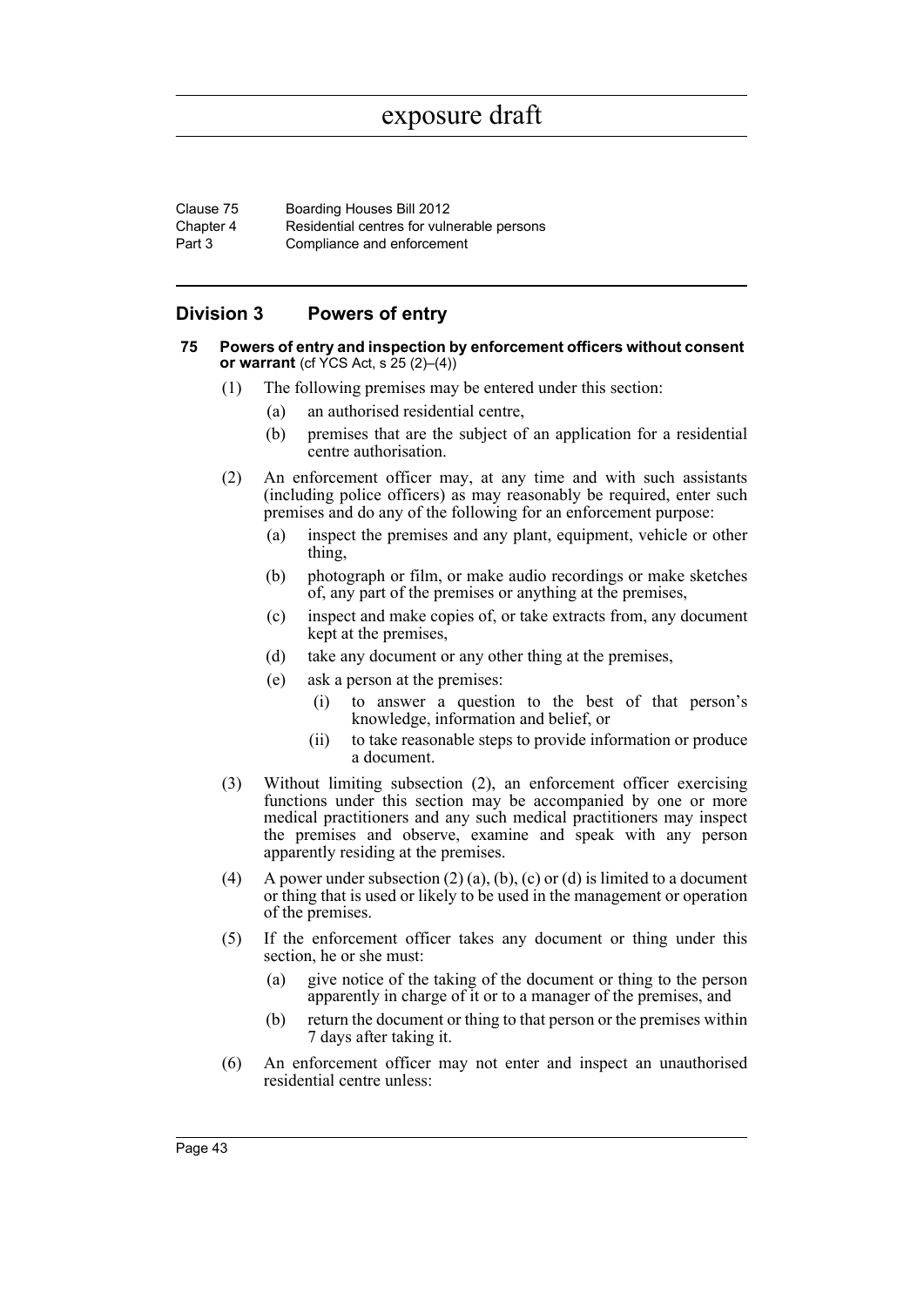Boarding Houses Bill 2012 Clause 76 Residential centres for vulnerable persons Compliance and enforcement

Chapter 4 Part 3

- (a) the enforcement purpose for which the officer is entering the centre is to make an inquiry in relation to an application for a residential centre authorisation for the centre, or
- (b) the manager of the centre consents to the entry and the inspection, or
- (c) the officer is doing so under the authority of a search warrant.

### (7) In this section:

*enforcement purpose* means any of the following purposes:

- (a) making an inquiry in relation to an application for a residential centre authorisation for premises,
- (b) ensuring that the provisions of this Chapter and the regulations for this Chapter with respect to premises, and of any conditions imposed on a residential centre authorisation or other authority with respect to premises, are being complied with,
- (c) ensuring that the conditions of any exemption relating to premises are being complied with.

#### **76 Powers of entry by authorised service providers without consent or warrant**

- (1) The Director-General may, by instrument in writing (the *authorisation instrument*), authorise a person (an *authorised service provider*) to enter authorised residential centres under this section if the Director-General is of the opinion that the person is able to provide relevant information or advice to residents of such centres about support services, legal services or advocacy services provided by the person or the organisation to which the person belongs.
- (2) The authorisation of an authorised service provider is subject to any requirements of this section and to such conditions as may be specified in the authorisation instrument.
- (3) An authorised service provider may, at any reasonable time and subject to the conditions of the authorisation, enter an authorised residential centre for the purpose of conferring with any resident of the centre to determine whether the resident wishes to access the services provided by the provider or the organisation to which the provider belongs.
- (4) An authorised service provider must give the authorised operator or approved manager of the authorised residential centre at least 24 hours notice of the provider's intention to enter the centre.
- (5) When entering an authorised residential centre under this section, an authorised service provider must identify (or make a reasonable attempt to identify) himself or herself to the manager or any other person apparently in charge of the centre.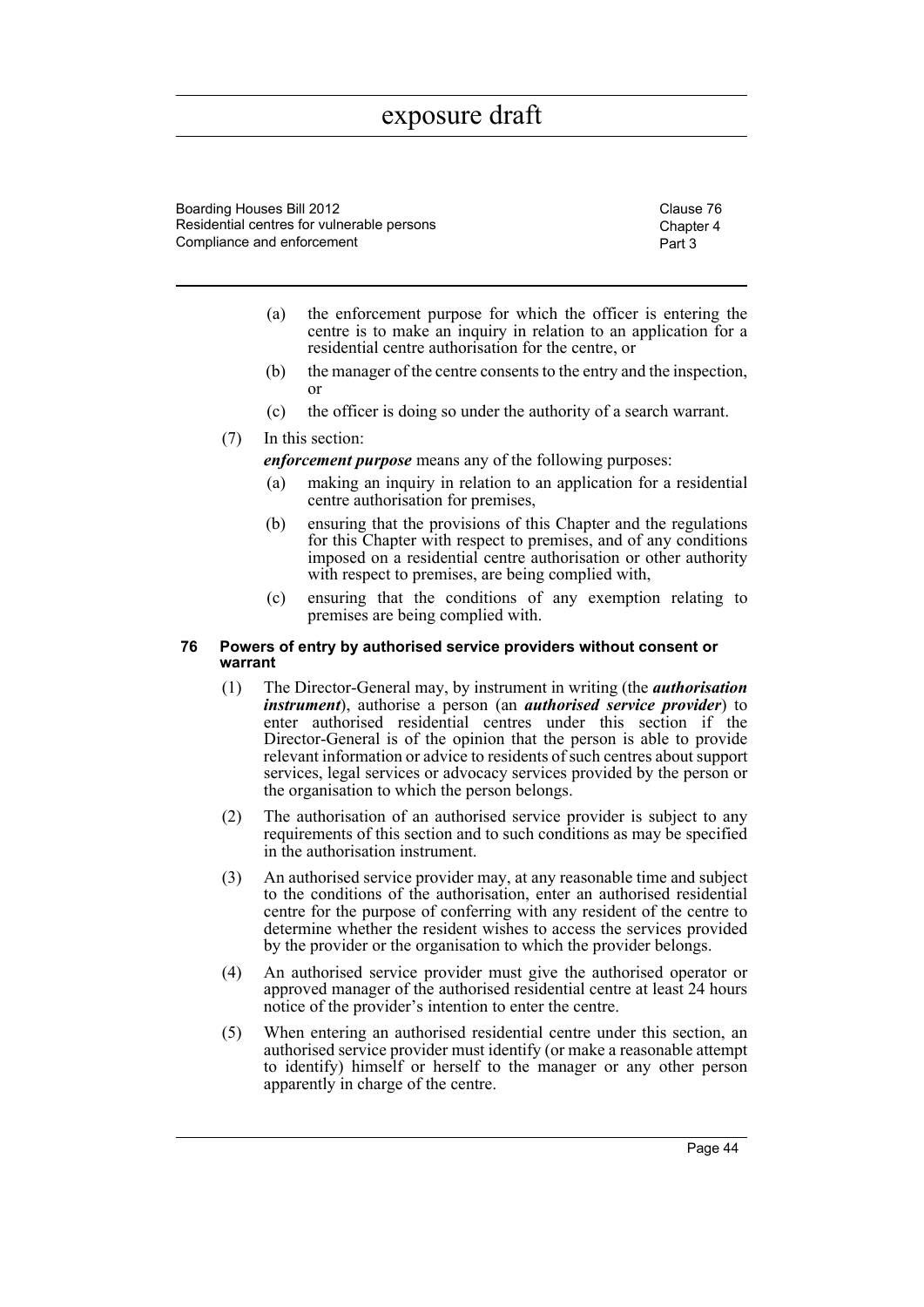| Clause 77 | Boarding Houses Bill 2012                  |
|-----------|--------------------------------------------|
| Chapter 4 | Residential centres for vulnerable persons |
| Part 3    | Compliance and enforcement                 |

- (6) An authorised service provider must produce his or her authorisation instrument for inspection on demand when exercising his or her functions under this section.
- (7) The Director-General may, by notice served on the authorised service provider, revoke the authorisation of the provider at any time and for any reason.
- (8) It is a condition of a residential centre authorisation and a manager approval that the authorised operator and approved manager of the centre permit an authorised service provider to enter, and confer with residents of, the authorised residential centre in the manner authorised by or under this section.

### **77 Entry and inspection under search warrant** (cf YCS Act, s 25 (7))

- (1) An enforcement officer may (with the written consent of the Director-General) apply to an authorised warrants officer for a search warrant if the enforcement officer has reasonable grounds for believing that a provision of this Chapter or the regulations for this Chapter has been or is being contravened at any premises.
- (2) An authorised warrants officer to whom such an application is made may, if satisfied that there are reasonable grounds for doing so, issue a search warrant authorising an enforcement officer named in the warrant:
	- (a) to enter the premises, and
	- (b) to search the premises for evidence of a contravention of this Chapter or the regulations for this Chapter, and
	- (c) to exercise the powers conferred on an enforcement officer by section \*75.
- (3) Division 4 of Part 5 of the *Law Enforcement (Powers and Responsibilities) Act 2002* applies to a search warrant issued under this section.
- (4) Without limiting the generality of section 71 of the *Law Enforcement (Powers and Responsibilities) Act 2002*, a police officer:
	- (a) may accompany an enforcement officer executing a search warrant issued under this section, and
	- (b) may take all reasonable steps to assist the enforcement officer in the exercise of the officer's functions under this section.
- (5) In this section:

*authorised warrants officer* means an authorised officer within the meaning of the *Law Enforcement (Powers and Responsibilities) Act 2002*.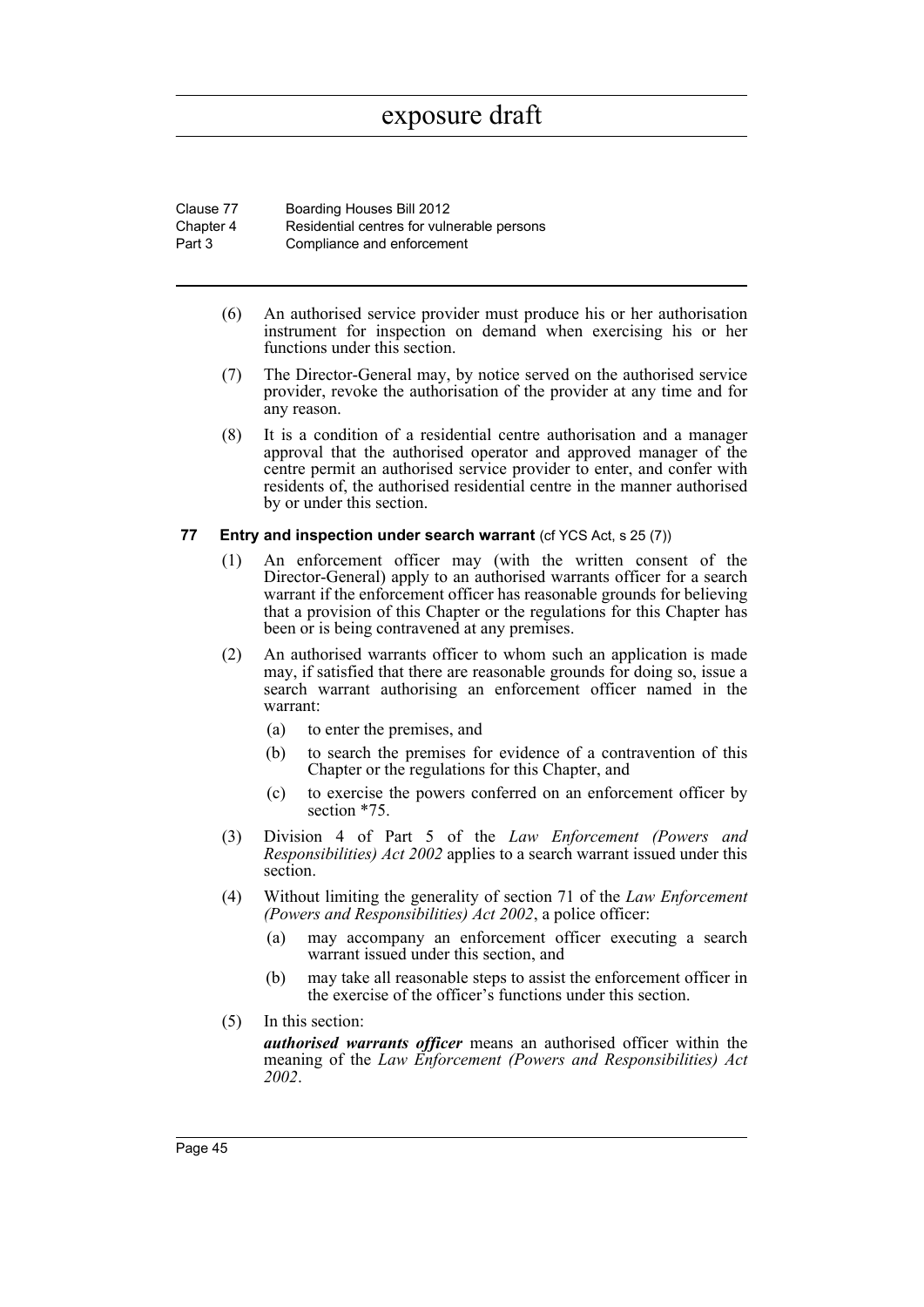Boarding Houses Bill 2012 Clause 78 Residential centres for vulnerable persons Compliance and enforcement

Chapter 4 Part 3

# **Division 4 Compliance notices**

#### **78 Issue of compliance notices by Director-General**

- (1) If the Director-General is of the opinion that a person is contravening a provision of this Chapter or the regulations for this Chapter, the Director-General may serve on the person a notice (a *compliance notice*) requiring the person to remedy the contravention within the period specified in the notice.
- (2) A compliance notice must:
	- (a) give particulars of the alleged contravention, and
	- (b) include information about rights (if any) to seek a review of the Director-General's decision to issue the notice.

**Note.** Section \*89 (9) allows the regulations to provide for the internal review of compliance notices.

- (3) A compliance notice may include directions as to the measures to be taken to remedy any contravention to which the notice relates or to otherwise comply with the notice.
- (4) A compliance notice may offer the person to whom it is issued a choice of ways in which to remedy the contravention or to comply with the notice.

#### **79 Failure to comply with compliance notice**

A person who, without reasonable excuse, fails to comply with a requirement imposed by a compliance notice issued to the person is guilty of an offence.

Maximum penalty:

- (a) in the case of a corporation—40 penalty units and in addition, for a continuing offence, 10 penalty units for each day the offence continues, and
- (b) in any other case—20 penalty units and in addition, for a continuing offence, 5 penalty units for each day the offence continues.

## **80 Proceedings for offences not affected by compliance notices**

- (1) The issue, variation or revocation of a compliance notice does not affect any proceedings for an offence against this Act or the regulations in connection with any matter in respect of which the notice was issued.
- (2) However, a person cannot be convicted of both an offence of failing to comply with a compliance notice and another offence against this Act or the regulations in respect of the same act or omission.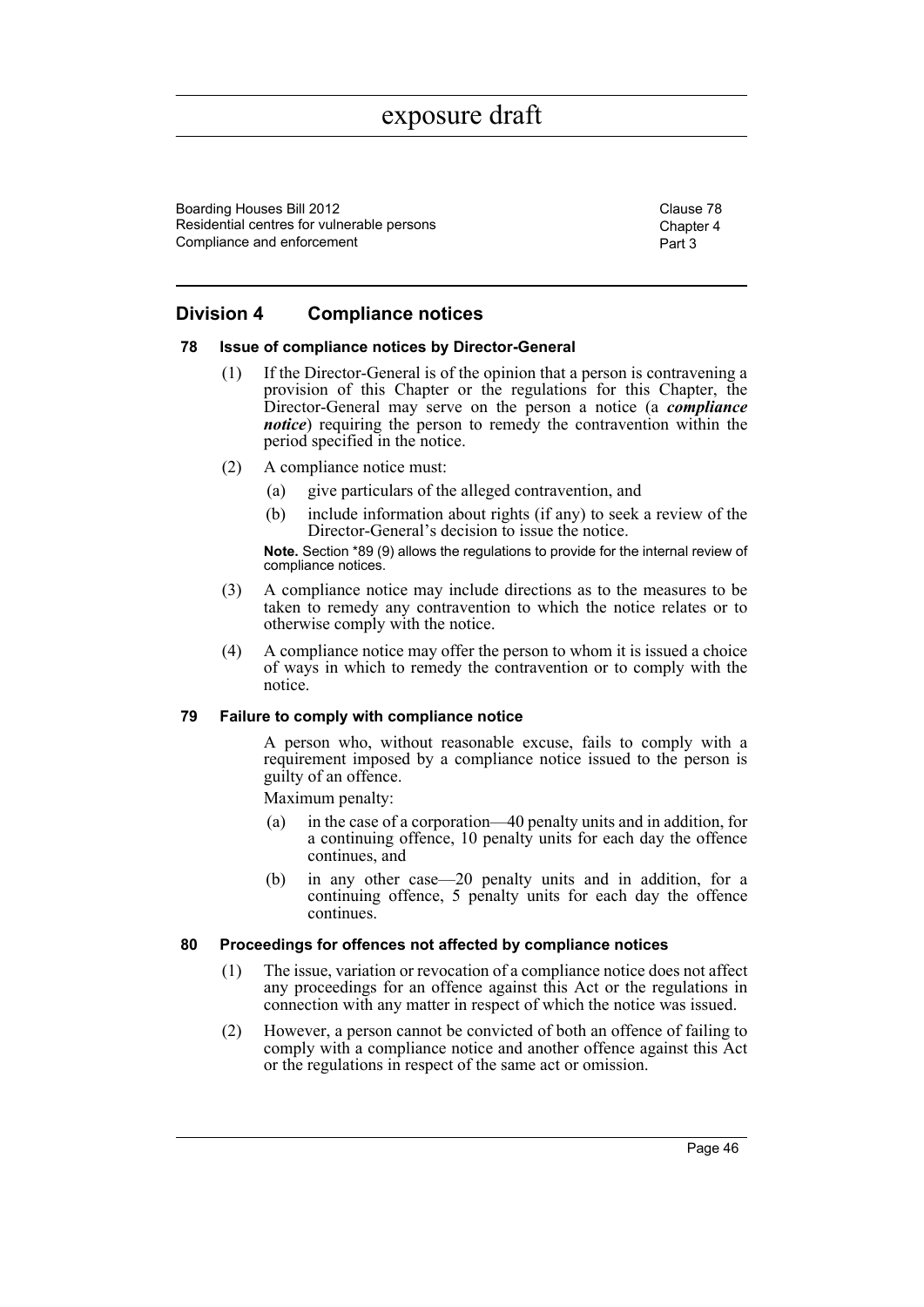Clause 81 Boarding Houses Bill 2012 Chapter 4 Part 3 Residential centres for vulnerable persons Compliance and enforcement

## **Division 5 Operation of residential centres for vulnerable persons**

### **81 Records**

- (1) It is a condition of a residential centre authorisation that the authorised operator ensures that requirements of this section concerning records are complied with.
- (2) An authorised operator of an authorised residential centre must ensure that such records as the regulations require are kept in relation to the centre.
- (3) The authorised operator must ensure that the records are kept in such a manner that they are readily accessible if the authorised operator is required to produce them to the Director-General, or to any other person who is authorised to inspect them, under this Chapter.

#### **82 Notification of deaths, sexual assaults and absences in or from authorised residential centres** (cf YCS Act, s 26)

- (1) The manager of an authorised residential centre must, as soon as is reasonably possible after becoming aware of the following incidents, report the incident to the Director-General:
	- (a) the death of a resident of the centre,
	- (b) the sexual assault (or the making of an allegation of sexual assault) of a resident of the centre,
	- (c) the absence of a resident of the centre for a period of more than 24 hours if the resident has not informed the manager of his or her whereabouts.
- (2) The manager must also report the death of a resident of the centre to a police officer as soon as is reasonably practicable after becoming aware of the death.
- (3) A manager of an authorised residential centre who contravenes this section is guilty of an offence.

Maximum penalty: 50 penalty units.

#### **83 Probity checks on staff members of authorised residential centres**

- (1) It is a condition of the residential centre authorisation that the authorised operator must ensure that the requirements of this section concerning staff members are complied with.
- (2) A person must not be engaged as a staff member of an authorised residential centre unless the authorised operator is satisfied that the person is a suitable person to be involved in the management or operation of the centre.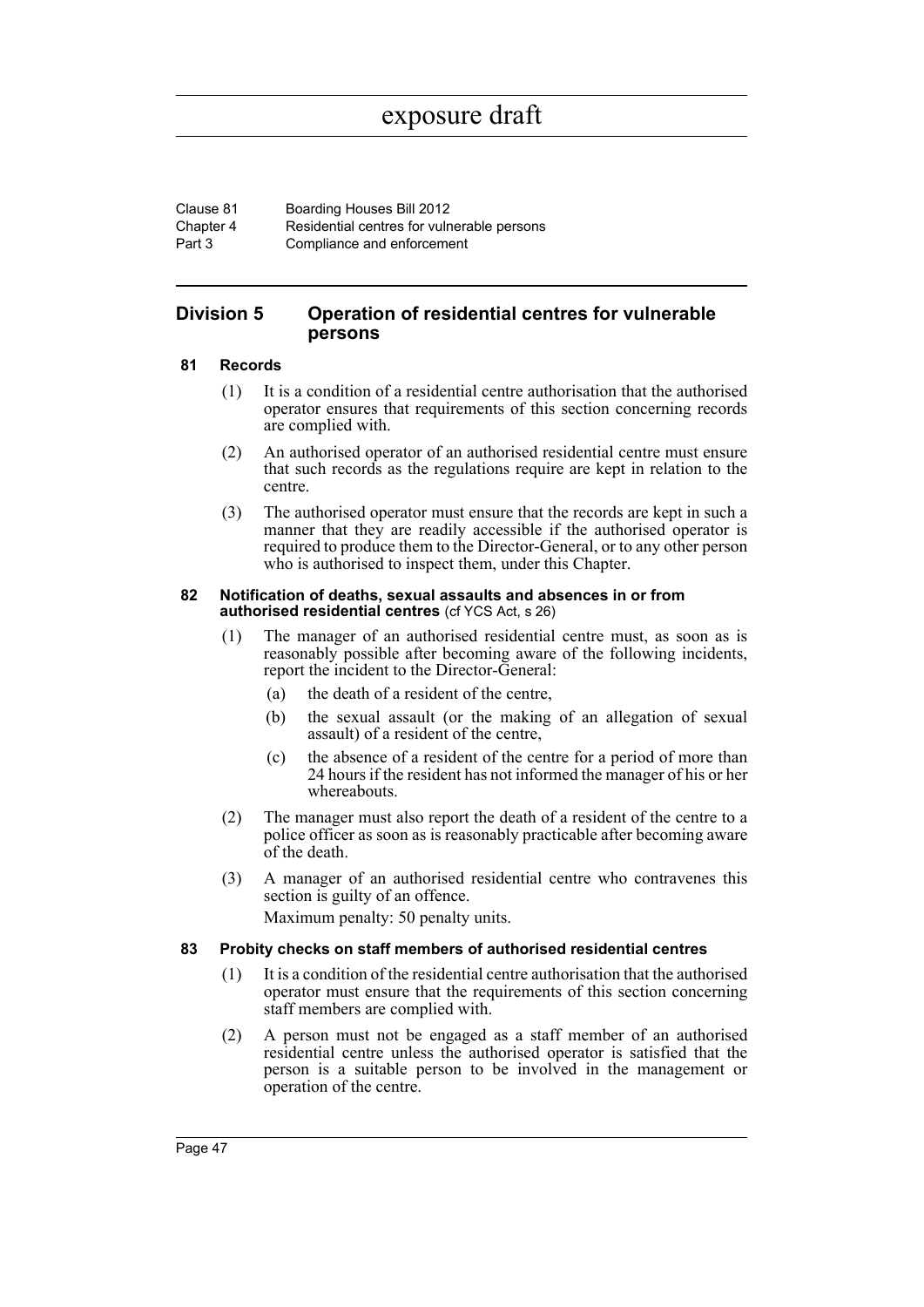Boarding Houses Bill 2012 Clause 84 Residential centres for vulnerable persons Compliance and enforcement

Chapter 4 Part 3

- (3) In deciding whether a person is a suitable person to be involved in the management or operation of the centre, the authorised operator must first ensure that a criminal record check is conducted on the person.
- (4) The authorised operator must ensure that a new criminal record check is conducted or obtained in respect of a staff member every 3 years during the period while the person remains a staff member.
- (5) The authorised operator of an authorised residential centre must not engage (or continue to engage) a person to be a staff member of the centre if:
	- (a) the operator is satisfied from the person's criminal record check that the person has committed a serious criminal offence, or
	- (b) the person refuses to obtain or submit to a criminal record check for the purposes of this section.
- (6) The authorised operator must:
	- (a) ensure that a record is kept of any criminal record checks conducted for the purposes of this section for a period of 3 years after the check is conducted, and
	- (b) make any such record available for inspection by an enforcement officer on request.
- (7) The regulations may make provision for or with respect to the obtaining and conduct of criminal record checks for the purposes of this section (including the use of a statutory declaration to verify a person's criminal record when a criminal record check cannot be obtained or conducted).

## **Division 6 Removal of vulnerable persons from unauthorised residential centres**

#### **84 Removal of young residents from unauthorised residential centres** (cf YCS Act, s 27)

- (1) This section applies in relation to any vulnerable person who is under 18 years of age and a resident of an unauthorised residential centre (a *young resident*).
- (2) If requested to do so by an officer or employee of the Department of Family and Community Services, a parent or guardian of a young resident (or a person acting on behalf of a parent or guardian) is to remove the young resident from an unauthorised residential centre as soon as possible after the request is made.
- (3) If a young resident is not removed following any such request or a parent or guardian of the young resident cannot be located, the young resident is taken to be a child in respect of whom grounds exist under section 71 of the *Children and Young Persons (Care and Protection)*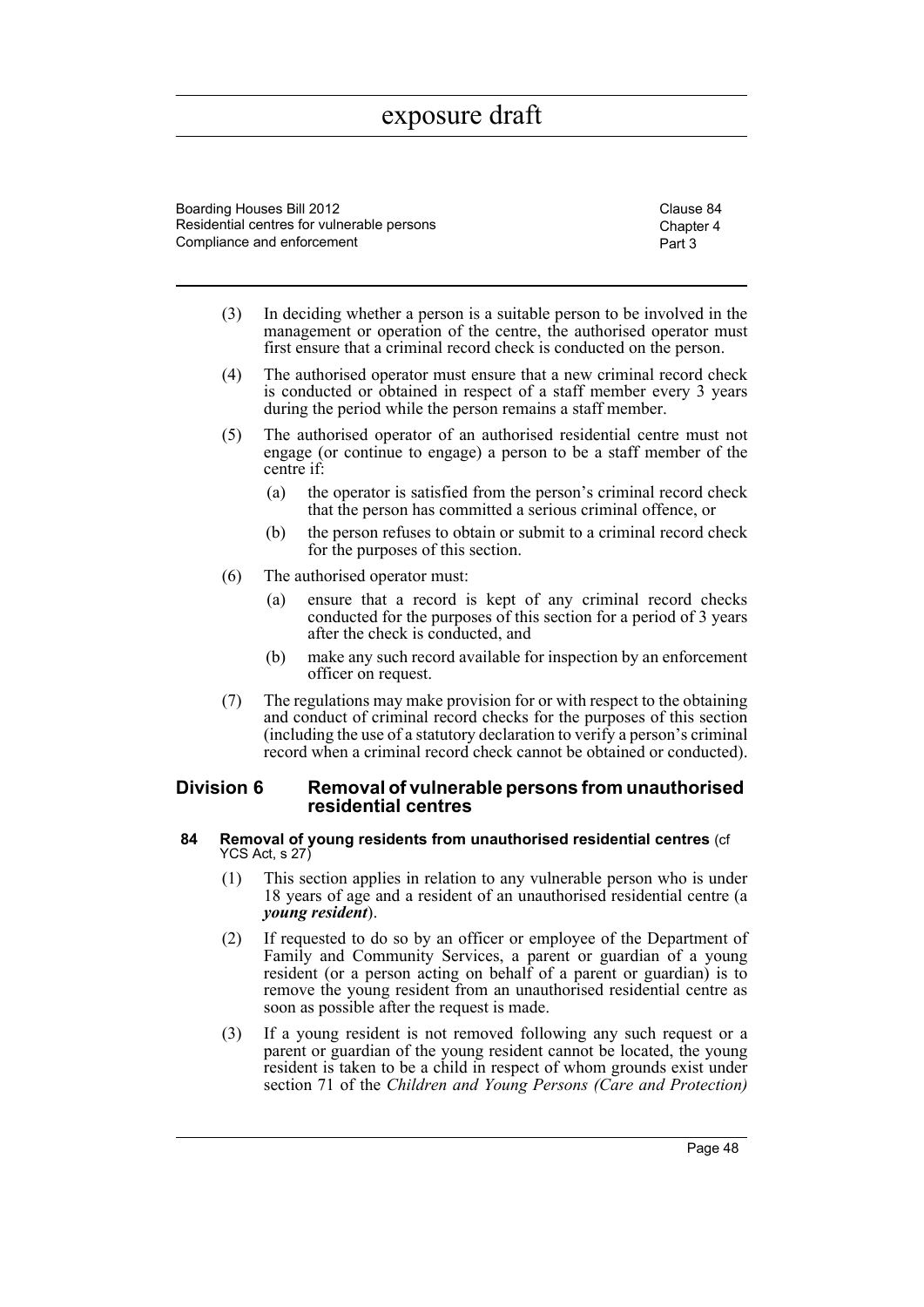| Clause 85 | Boarding Houses Bill 2012                  |
|-----------|--------------------------------------------|
| Chapter 4 | Residential centres for vulnerable persons |
| Part 3    | Compliance and enforcement                 |

*Act 1998* for the making of a care order and may be dealt with in accordance with Chapter 5 of that Act.

#### **85 Assessment of certain removal expenses resulting from unauthorised residential centres** (cf YCS Act, s 31)

- (1) The following persons may apply to the Local Court for a determination under this section if a person (*the offender*) has been convicted of the offence of using (or permitting the use of) an unauthorised residential centre as a residential centre for vulnerable persons without a residential centre authorisation:
	- (a) a vulnerable person who was a resident of the centre at the time the offence was committed and moved to another residence within the period of 28 days after the offence was committed,
	- (b) the Director-General if the Department of Family and Community Services incurred expenses in connection with the removal of vulnerable persons who were resident at the unauthorised residential centre and moving them to other residences.
- (2) An application under this section must be made within 12 months after the conviction of the offender.
- (3) In determining an application under this section, the Local Court is to determine an amount that seems just and reasonable to the Court:
	- (a) in the case of an application by a vulnerable person—to compensate for the removal expenses and any other expenses incurred by the person when the person moved to another residence, or
	- (b) in the case of an application by the Director-General—to compensate for the removal expenses and any other expenses incurred by the Department of Family and Community Services when moving vulnerable persons who were resident at the unauthorised residential centre to other residences.
- (4) An amount determined by the Local Court on an application made under this section operates as a judgment debt of the offender under the *Civil Procedure Act 2005* and is enforceable as such under that Act.

# **Division 7 Other enforcement provisions**

#### **86 Certificate evidence concerning residential centres** (cf YCS Act, s 3B)

A certificate signed or purporting to be signed by the Director-General, or an officer or employee of the Department of Family and Community Services authorised in writing by the Director-General, and stating that: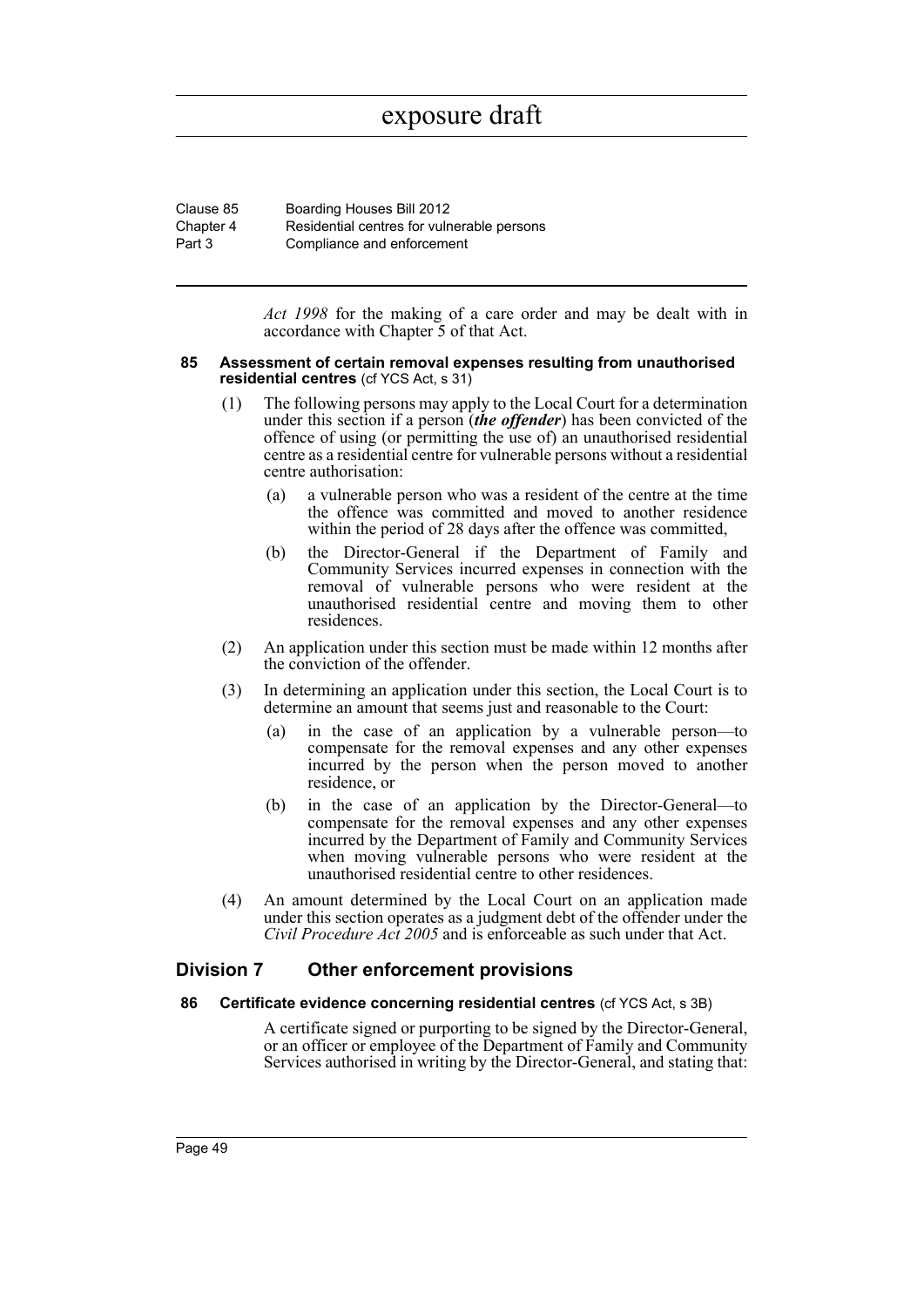Boarding Houses Bill 2012 Clause 87 Residential centres for vulnerable persons General

Chapter 4 Part 4

- (a) a person named in the certificate was or was not at a specified time the holder of a residential centre authorisation or a manager approval, or
- (b) any residential centre authorisation or manager approval held by a specified person was or was not at a specified time subject to a specified condition or suspended, or
- (c) premises were or were not at a specified time an authorised residential centre,

is admissible in any legal proceedings and is evidence of the matters stated in the certificate.

# **Part 4 General**

## **87 Director-General may require further information for applications**

- (1) The Director-General may, by notice served on a relevant person in relation to an application under this Chapter, require the relevant person to do one or more of the following things:
	- (a) provide, in accordance with directions in the notice, such information as, in the opinion of the Director-General, is relevant to the investigation of the application and is specified in the notice,
	- (b) produce, in accordance with directions in the notice, such records as, in the opinion of the Director-General, are relevant to the investigation of the application and permit examination of the records, the taking of extracts from them and the making of copies of them,
	- (c) authorise a person described in the notice to comply with a requirement of the kind referred to in paragraph (a) or (b),
	- (d) furnish to the Director-General such authorisations and consents as the Director-General requires for the purpose of enabling the Director-General to obtain information (including financial and other confidential information) from other persons concerning the person and the person's associates.
- (2) A *relevant person in relation to an application* for the purposes of this section is any of the following:
	- (a) the applicant,
	- (b) if the applicant is not a natural person—any person involved in the control or management of the applicant (such as a chief executive officer, director or majority shareholder of a corporation),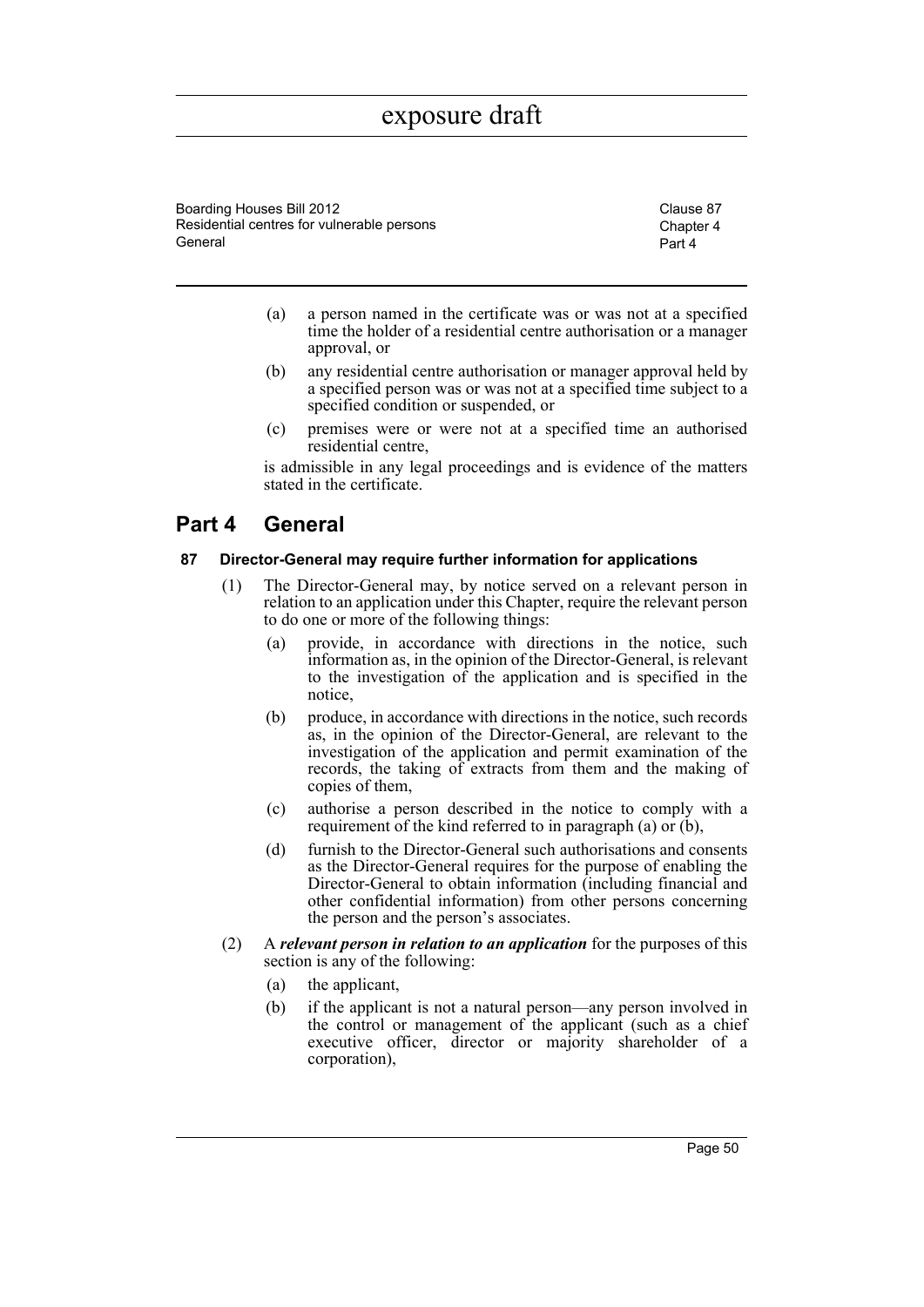Clause 88 Boarding Houses Bill 2012 Chapter 4 Part 4 Residential centres for vulnerable persons General

- (c) if the applicant makes the application on behalf of an unincorporated body—any partner or member of the management committee or other office holder of the body,
- (d) any other close associate of the applicant.
- (3) A person who complies with a requirement of a notice under this section does not on that account incur a liability to another person.
- (4) The Director-General may refuse to determine an application under this Chapter if a requirement made under this section in relation to the application is not complied with.

#### **88 General provisions relating to notices under this Chapter**

- (1) This section applies in relation to the issuing of notices by the Director-General or an enforcement officer under this Chapter or regulations for this Chapter.
- (2) A notice must be:
	- (a) in writing, and
	- (b) served on the person on whom it is required to be served by the provision under which it is issued.
- (3) A notice has effect on the day on which it is served or on such later day as may be specified in the notice or specified by the provisions under which it is issued.
- (4) A notice (other than a cancellation or revocation notice that has already taken effect) may be varied or revoked by a further notice served on the person on whom the original notice was served.
- (5) A notice may be varied by modification of, or addition to, its terms and specifications.
- (6) The revocation or variation has effect when notice of the revocation or variation is served on the person to whom the notice was issued.
- (7) Without limiting the above, a notice may be varied by extending the time for complying with the notice.
- (8) The revocation of a notice does not prevent the issue of another notice.
- (9) A notice is to be in the approved form, subject to any other requirements of the regulations or the provision of this Chapter under which a notice is issued.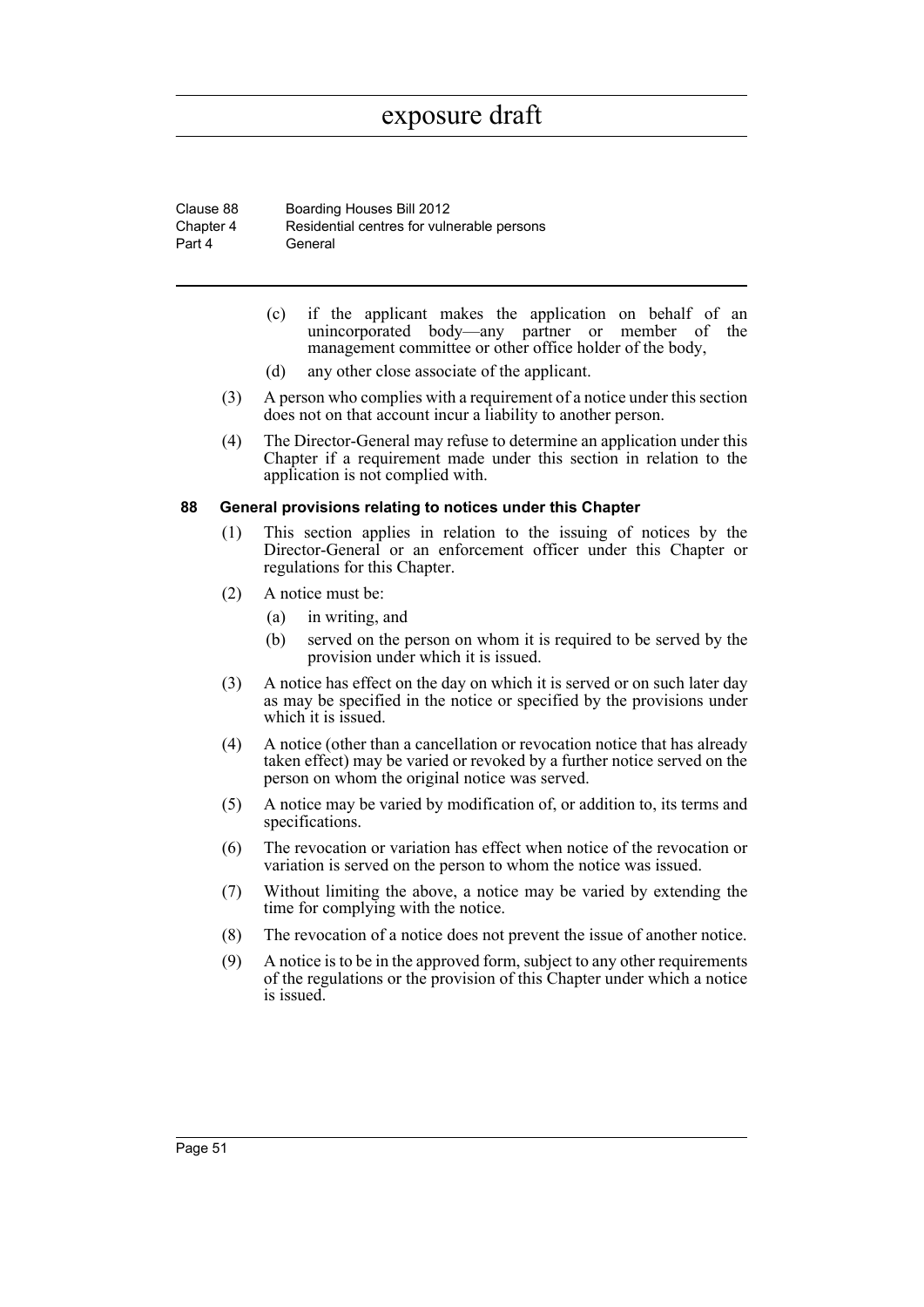Boarding Houses Bill 2012 Clause 89 Residential centres for vulnerable persons General

Chapter 4 Part 4

#### **89 Regulations relating to residential centres for vulnerable persons** (cf YCS Act, s 32 (2))

#### (1) **Authorisations and manager approvals**

The regulations may make provision for or with respect to the following matters:

- (a) classes of residential centre authorisations and manager approvals,
- (b) the matters to be specified in a residential centre authorisation,
- (c) prescribed conditions of residential centre authorisations.

#### (2) **Applications for authorisations and manager approvals**

The regulations may make provision for or with respect to the following matters:

- (a) the persons who may apply for residential centre authorisations and manager approvals,
- (b) the form and manner in which, and the time within which, an application for a residential centre authorisation or manager approval may be made,
- (c) the information and evidence required to be provided in connection with an application (which may include, without limitation, personal information about the applicant and proposed staff and any close associate of the applicant),
- (d) requiring that an application (and its supporting documents and information) be lodged in stages as specified in the regulations,
- (e) the consideration and determination of applications, including (but not limited to) the following:
	- (i) the time within which an application (or a particular stage of an application) is to be dealt with,
	- (ii) the grounds on which an application (or a particular stage of an application) may be rejected,
	- (iii) the grounds on which the Director-General may refuse to grant a licence or approval,
	- (iv) the way in which the rejection or determination of the application (or a particular stage of an application) is to be communicated to the applicant.

#### (3) **Probity checks**

The regulations may make provision for or with respect to the following matters:

(a) the carrying out of probity checks (including, for example, checks concerning financial matters and criminal histories),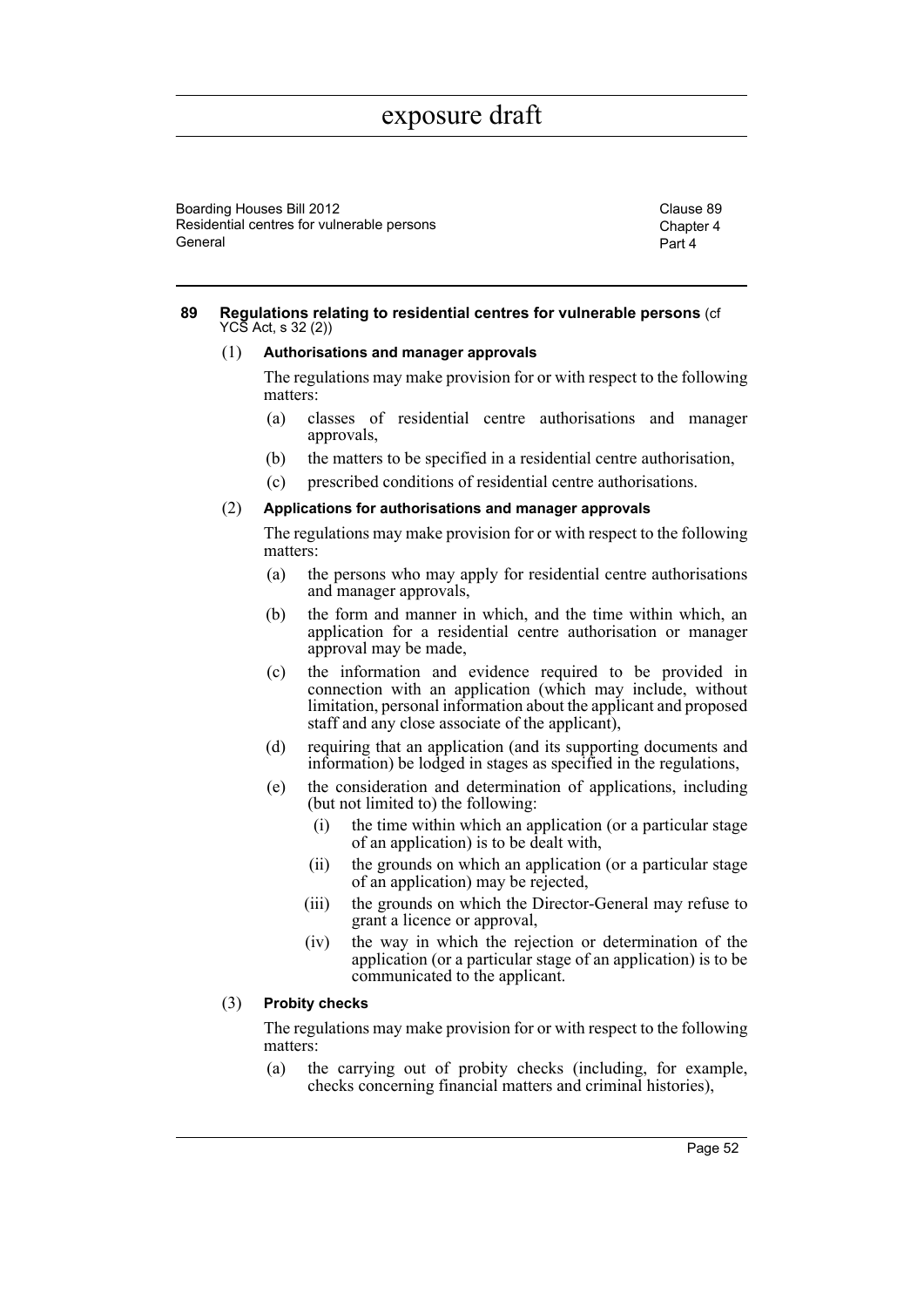Clause 89 Boarding Houses Bill 2012 Chapter 4 Part 4 Residential centres for vulnerable persons General

- (b) the persons who may the subject of a probity check (including applicants for residential centre authorisations or manager approvals, authorised operators and approved managers and close associates of such persons),
- (c) the verifying of criminal records or other probity matters by means of statutory declarations.

#### (4) **Variation, suspension, cancellation and revocation of authorisations and approvals**

The regulations may make provision for or with respect to the following matters:

- (a) additional grounds on which a residential centre authorisation or manager approval may be varied, suspended, cancelled or revoked,
- (b) requiring the giving of notice of an intention to vary, suspend, cancel or revoke a residential centre authorisation or manager approval,
- (c) allowing an authorised operator or an approved manager time to make submissions in relation to any such intention,
- (d) the effect of a variation, suspension, cancellation or revocation of a residential centre authorisation or manager approval,
- (e) the restoration of a residential centre authorisation or manager approval that has been suspended, cancelled or revoked.

#### (5) **Authorised operators**

The regulations may make provision for or with respect to the following matters:

- (a) the functions of authorised operators in connection with authorised residential centres,
- (b) requiring an authorised operator to notify the Director-General of the particular service or services that the operator provides or intends to provide,
- (c) the appointment by the Director-General of a person as licensee under a residential centre licence in substitution for an existing licensee.

## (6) **Approved managers**

The regulations may make provision for or with respect to the following matters:

(a) the appointment and functions of approved managers in connection with authorised residential centres,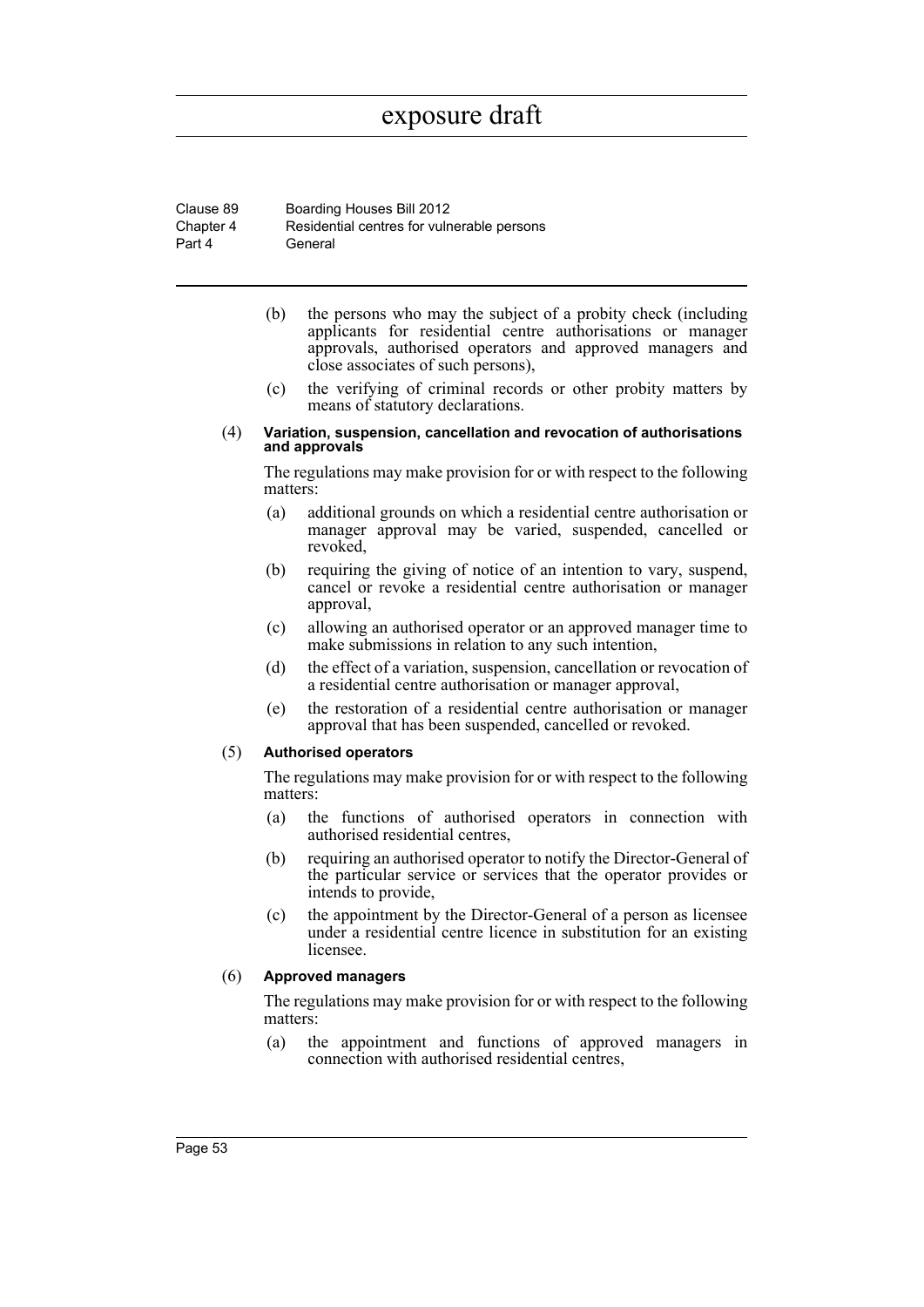Boarding Houses Bill 2012 Clause 89 Residential centres for vulnerable persons General

Chapter 4 Part 4

- (b) the maximum number of residential centres for vulnerable persons in respect of which the same approved manager may be appointed as approved manager,
- (c) the maximum number of persons who may be appointed as an approved manager of a residential centre for vulnerable persons,
- (d) the authorisation by the Director-General of another person to act as the approved manager of a residential centre for vulnerable persons during the absence (because of illness or otherwise) of the approved manager of the residential centre for vulnerable persons.

#### (7) **Operation and inspection of authorised residential centres**

The regulations may make provision for or with respect to the following matters:

- (a) standards to be observed and facilities to be provided in connection with the health, safety and wellbeing of vulnerable persons residing at authorised residential centres (including, but not limited to, standards of the kind referred to in section \*41  $(4)$ ),
- (b) the screening of staff members and residents of authorised residential centres,
- (c) the qualifications and skills of staff members of authorised residential centres,
- (d) complaint handling procedures for authorised residential centres,
- (e) the inspection of authorised residential centres.

## (8) **Advisory bodies**

The regulations may make provision for or with respect to the constitution and functions of bodies (including the remuneration of their members) to advise on the regulation of residential centres for vulnerable persons under this Act.

### (9) **Compliance notices**

The regulations may make provision for or with respect to the following matters:

- (a) the internal review of a decision to issue a compliance notice,
- (b) the stay of a decision to issue a compliance notice pending the determination of such an internal review.

## (10) **Records and returns**

The regulations may make provision for or with respect to the following matters: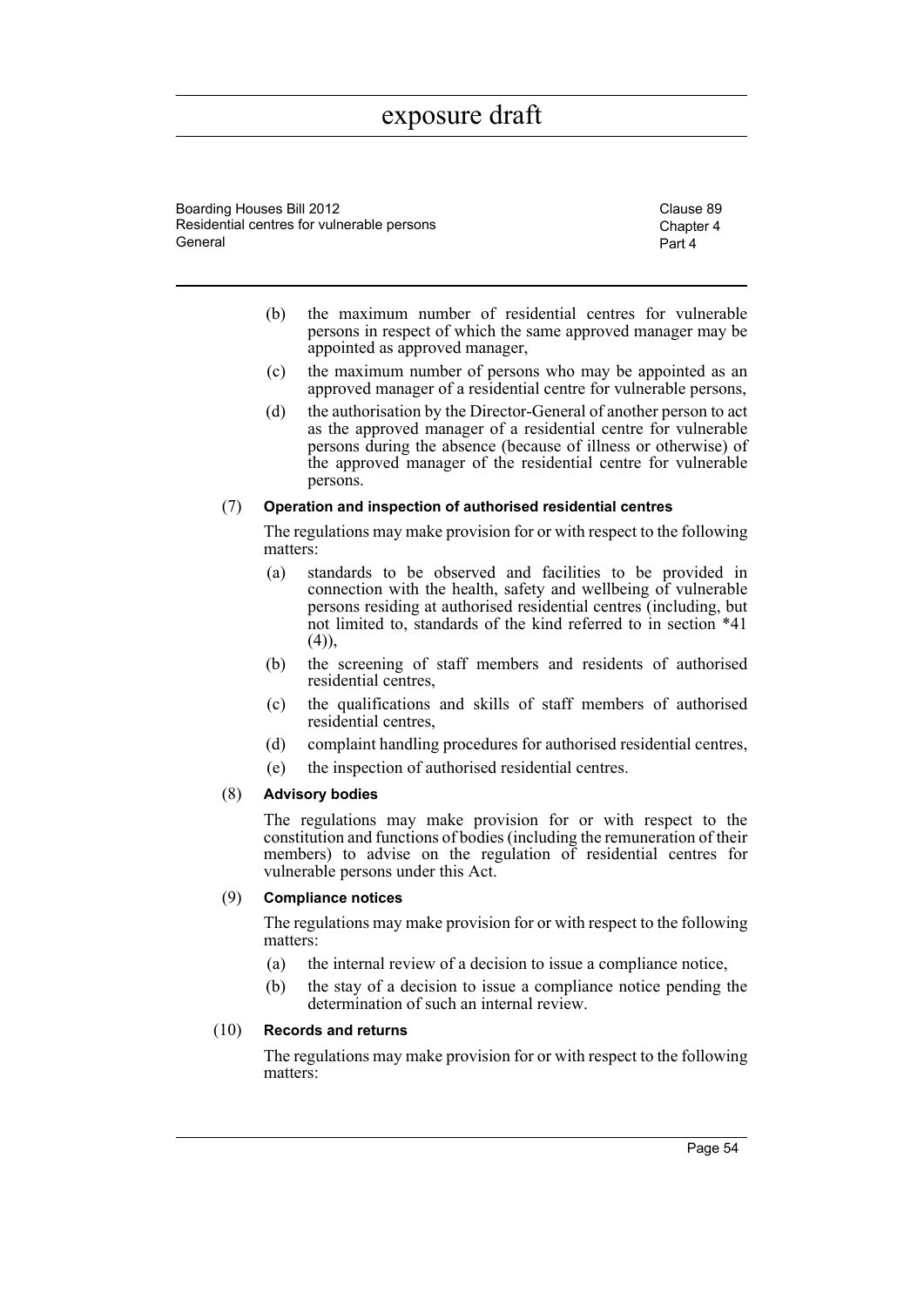Clause 89 Boarding Houses Bill 2012 Chapter 4 Part 4 Residential centres for vulnerable persons General

- (a) the records that are to be kept by authorised operators and approved managers, including (but not limited to) the following:
	- (i) the information that the records are to contain,
	- (ii) the form in which they are to be made,
	- (iii) the person responsible for making and maintaining them,
	- (iv) the persons who may inspect them,
	- (v) the period for which they are to be retained,
- (b) the provision of returns and other information with respect to authorised residential centres (including, but not limited to, returns and other information about residents, staff members and managers).

### (11) **Exemptions**

The regulations may make provision for or with respect to the following matters:

- (a) exempting (whether conditionally or unconditionally) specified residential centres for vulnerable persons, or residential centres for vulnerable persons of a specified class, from the requirement that they be authorised under this Chapter or from any other requirement imposed by or under this Chapter,
- (b) regulating the residential centres for vulnerable persons so exempted (including, without limitation, establishing standards to be met by those residential centres for vulnerable persons and inspections of such centres),
- (c) the making of applications for exemptions under section \*38.

## (12) **Fees**

The regulations may make provision for or with respect to the following matters:

- (a) the charging of fees in connection with the administration of this Chapter (including, but not limited to, application fees),
- (b) the waiver, reduction, deferral or refund of fees charged in connection with the administration of this Chapter.

#### (13) **Relationship of section to other provisions**

This section does not limit the generality of section \*101 (Regulations) or any other provision of this Act that requires or permits regulations to be made with respect to a matter.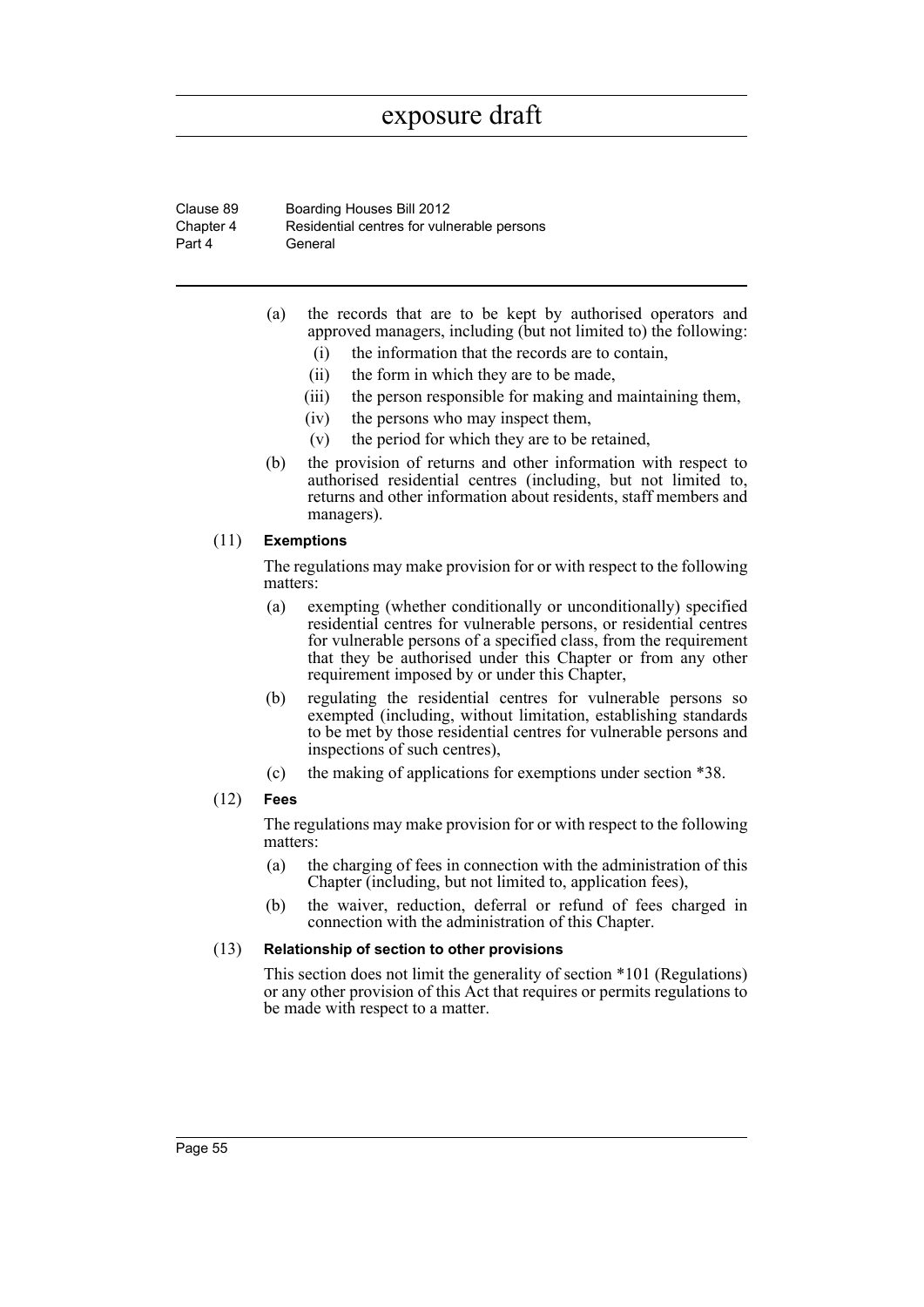Boarding Houses Bill 2012 Clause 90 **Miscellaneous** General

Chapter 5 Part 4

# **Chapter 5 Miscellaneous**

### **90 Act to bind Crown**

This Act binds the Crown in right of New South Wales and, in so far as the legislative power of the Parliament of New South Wales permits, the Crown in all its other capacities.

### **91 Delegations**

- (1) An Act administrator may delegate any of the administrator's functions under this Act or the regulations to an authorised delegate of the administrator, other than this power of delegation.
- (2) A delegate may sub-delegate any of the functions delegated to the delegate by the Act administrator to another authorised delegate of the administrator if the delegate is authorised in writing to do so by the administrator.
- (3) In this section:

*authorised delegate* of an Act administrator means any of the following:

- (a) if the administrator is not a Minister—a member of staff of the Government Department of which the administrator is the Department Head or to which the administrator belongs,
- (b) if the administrator is a Minister—a member of staff of a Government Department for which the Minister is responsible.

## **92 Exchange of information**

- (1) An Act administrator may enter into an arrangement (*an information sharing arrangement*) with a relevant agency for the purposes of sharing or exchanging any information that is held by the administrator or the agency.
- (2) The information to which an information sharing arrangement may relate is limited to information that assists in the exercise of the functions of the Act administrator under this Act or the regulations or of the relevant agency concerned.
- (3) Under an information sharing arrangement, the Act administrator and the relevant agency are, despite any other Act or law of the State, authorised:
	- (a) to request and receive information that is held by the other party to the arrangement, and
	- (b) to disclose that information to the other party.
- (4) In this section: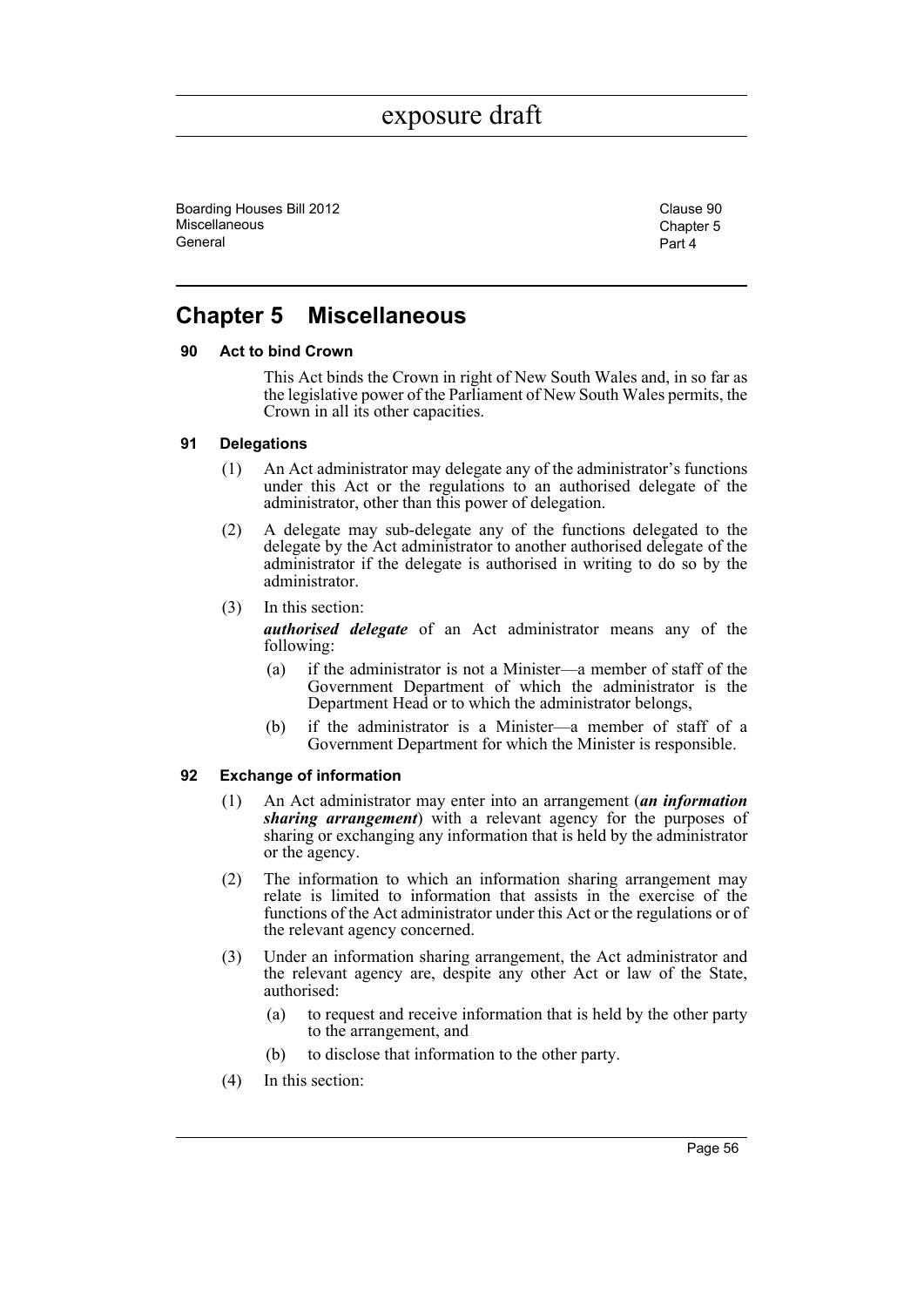Clause 93 Boarding Houses Bill 2012 Chapter 5 Part 4 Miscellaneous General

*relevant agency* means any of the following:

- (a) the NSW Police Force,
- (b) a Government Department of which the Commissioner or Director-General is the Department Head or to which he or she belongs,
- (c) a council.

#### **93 False and misleading information**

A person who provides any document or information or does any other thing in purported compliance with a requirement made by or under this Act, knowing that it is false or misleading in a material particular, is guilty of an offence.

Maximum penalty:

- (a) in the case of a corporation—100 penalty units, and
- (b) in any other case—50 penalty units.

#### **94 Enforcement of provisions of this Act and regulations**

- (1) In this section, *contravention* includes a threatened or apprehended contravention.
- (2) An Act administrator, and only an Act administrator, may apply to the Land and Environment Court for an order to remedy or restrain a contravention of a provision of this Act or the regulations, whether or not any right of the administrator has been or may be infringed by or as a consequence of that contravention.
- (3) On any such application, the Land and Environment Court may, if satisfied that a contravention has occurred, or that a contravention will, unless restrained by order of the Court, continue or be committed, make such order or orders as it thinks fit to remedy or restrain the contravention.

### **95 Continuing offences**

- (1) A person who is guilty of an offence because the person fails to comply with a requirement made by or under this Act or the regulations (whether the requirement is imposed by a notice or otherwise) to do or cease to do something (whether or not within a specified period or before a particular time):
	- (a) continues, until the requirement is complied with and despite the fact that any specified period has expired or time has passed, to be liable to comply with the requirement, and
	- (b) is guilty of a continuing offence for each day the contravention continues.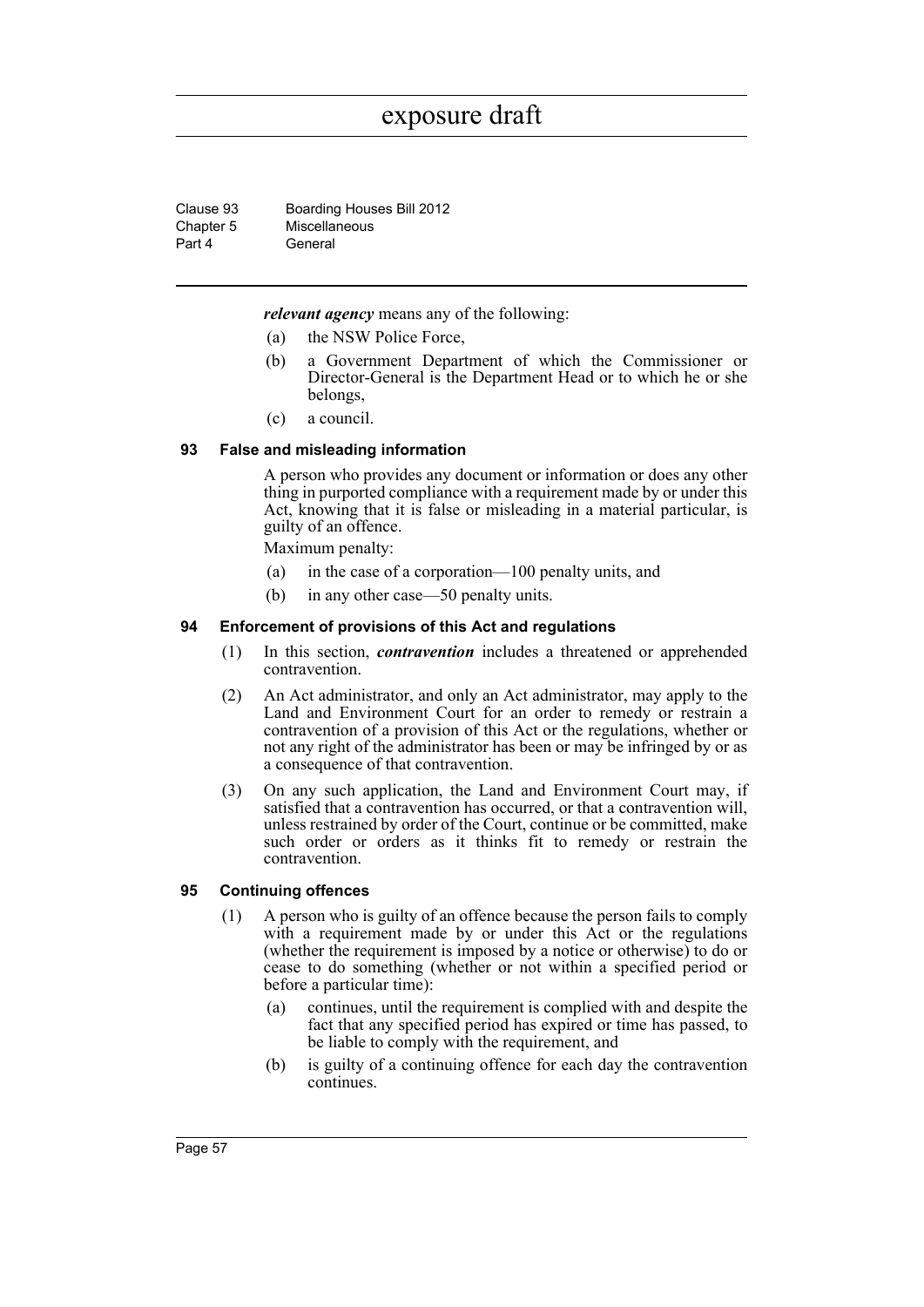Boarding Houses Bill 2012 Clause 96 **Miscellaneous** General

Chapter 5 Part 4

- (2) This section does not apply to an offence if the relevant provision of this Act or the regulations does not provide for a penalty for a continuing offence.
- (3) This section does not apply to the extent that a requirement of a notice is revoked.

### **96 Penalty notices**

- (1) An authorised officer may serve a penalty notice on a person if it appears to the officer that the person has committed an offence against this Act or the regulations, being an offence prescribed by the regulations as a penalty notice offence.
- (2) A penalty notice is a notice to the effect that, if the person served does not wish to have the matter determined by a court, the person can pay, within the time and to the person specified in the notice, the amount of the penalty prescribed by the regulations for the offence if dealt with under this section.
- (3) A penalty notice under this section is declared to be a penalty notice for the purposes of the *Fines Act 1996*.
- (4) A penalty notice may be served personally or by post.
- (5) If the amount of penalty prescribed for an alleged offence is paid under this section, no person is liable to any further proceedings for the alleged offence.
- (6) Payment under this section is not to be regarded as an admission of liability for the purpose of, and does not in any way affect or prejudice, any civil claim, action or proceeding arising out of the same occurrence.
- (7) The regulations may:
	- (a) prescribe an offence for the purposes of this section by specifying the offence or by referring to the provision creating the offence, and
	- (b) prescribe the amount of penalty payable for the offence if dealt with under this section, and
	- (c) prescribe different amounts of penalties for different offences or classes of offences.
- (8) The amount of a penalty prescribed under this section for an offence is not to exceed the maximum amount of penalty that could be imposed for the offence by a court.
- (9) This section does not limit the operation of any other provision of, or made under, this or any other Act relating to proceedings that may be taken in respect of offences.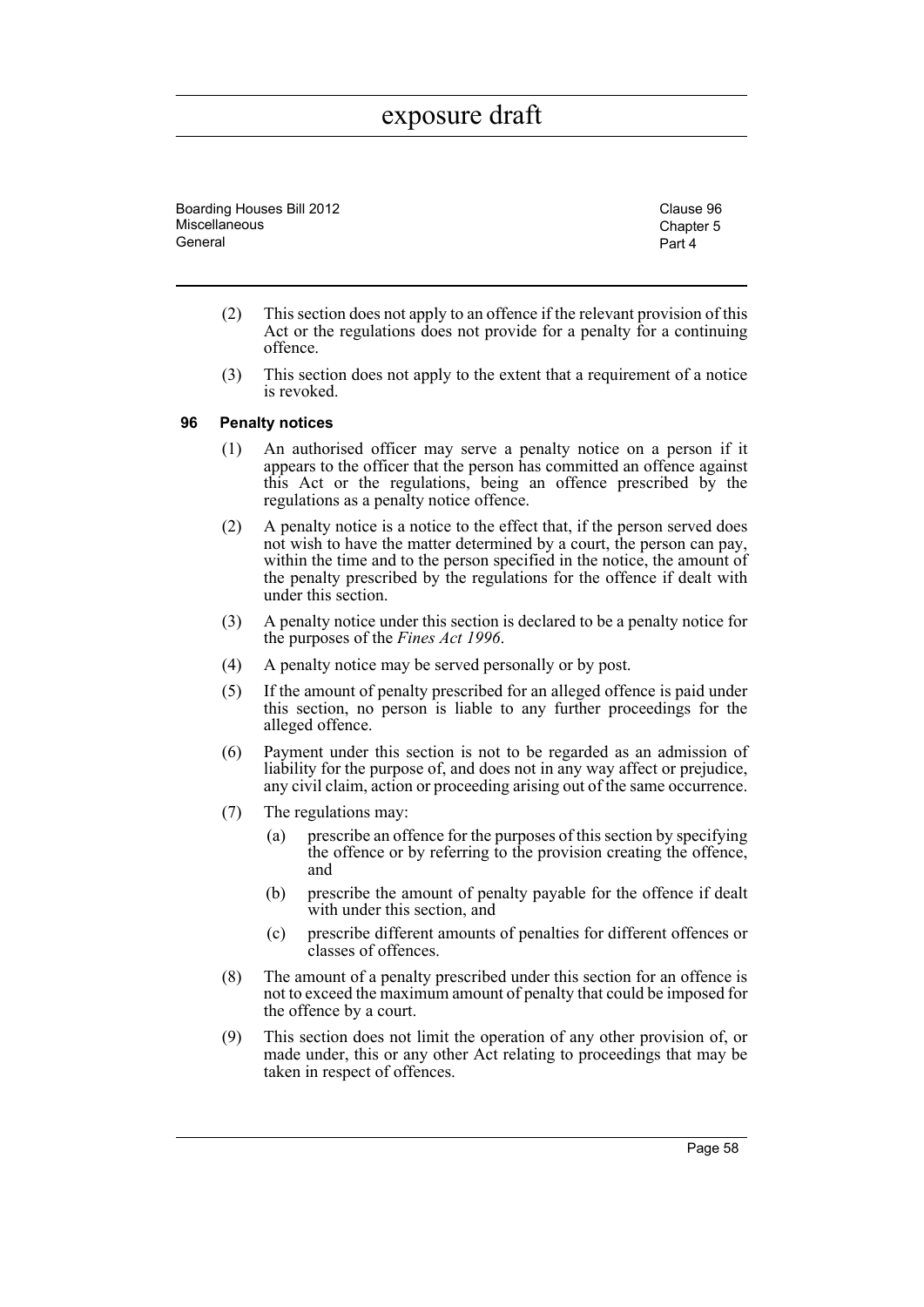Clause 97 Boarding Houses Bill 2012 Chapter 5 Part 4 Miscellaneous General

- (10) In this section, *authorised officer* means:
	- (a) a police officer, and
	- (b) in relation to an offence against a provision of Chapter \*2 or regulations for that Chapter—a person who:
		- (i) is employed by a council or subject to its control or direction, and
		- (ii) is an authorised person (within the meaning of the *Local Government Act 1993*) for the purposes of section 679 (Penalty notices for certain offences) of that Act, and
	- (c) in relation to an offence against a provision of Chapter \*4 or regulations for that Chapter—an enforcement officer within the meaning of that Chapter, and
	- (d) a person (or a person belonging to a class) prescribed by the regulations for the purposes of this paragraph.

#### **97 Nature of proceedings for offences** (cf YCS Act, s 28)

- (1) Proceedings for an offence against this Act or the regulations may be dealt with:
	- (a) summarily before the Local Court, or
	- (b) summarily before the Land and Environment Court in its summary jurisdiction.
- (2) If proceedings are brought in the Local Court, the maximum monetary penalty that the Local Court may impose for the offence is 200 penalty units, despite any higher maximum monetary penalty provided in respect of the offence.
- (3) Proceedings for an offence against this Act or the regulations may be commenced within 12 months after the time when the offence is alleged to have been committed.
- (4) Proceedings for an offence against a provision of this Act or the regulations may only be commenced with the written consent of the Minister administering the provision, except as provided by subsection (5).
- (5) A council may commence proceedings for an offence against a provision of Chapter \*2 or regulations for that Chapter without obtaining the written consent of the Minister administering that provision.

## **98 Evidence of use of boarding premises as residential centre**

(1) This section applies to the following proceedings: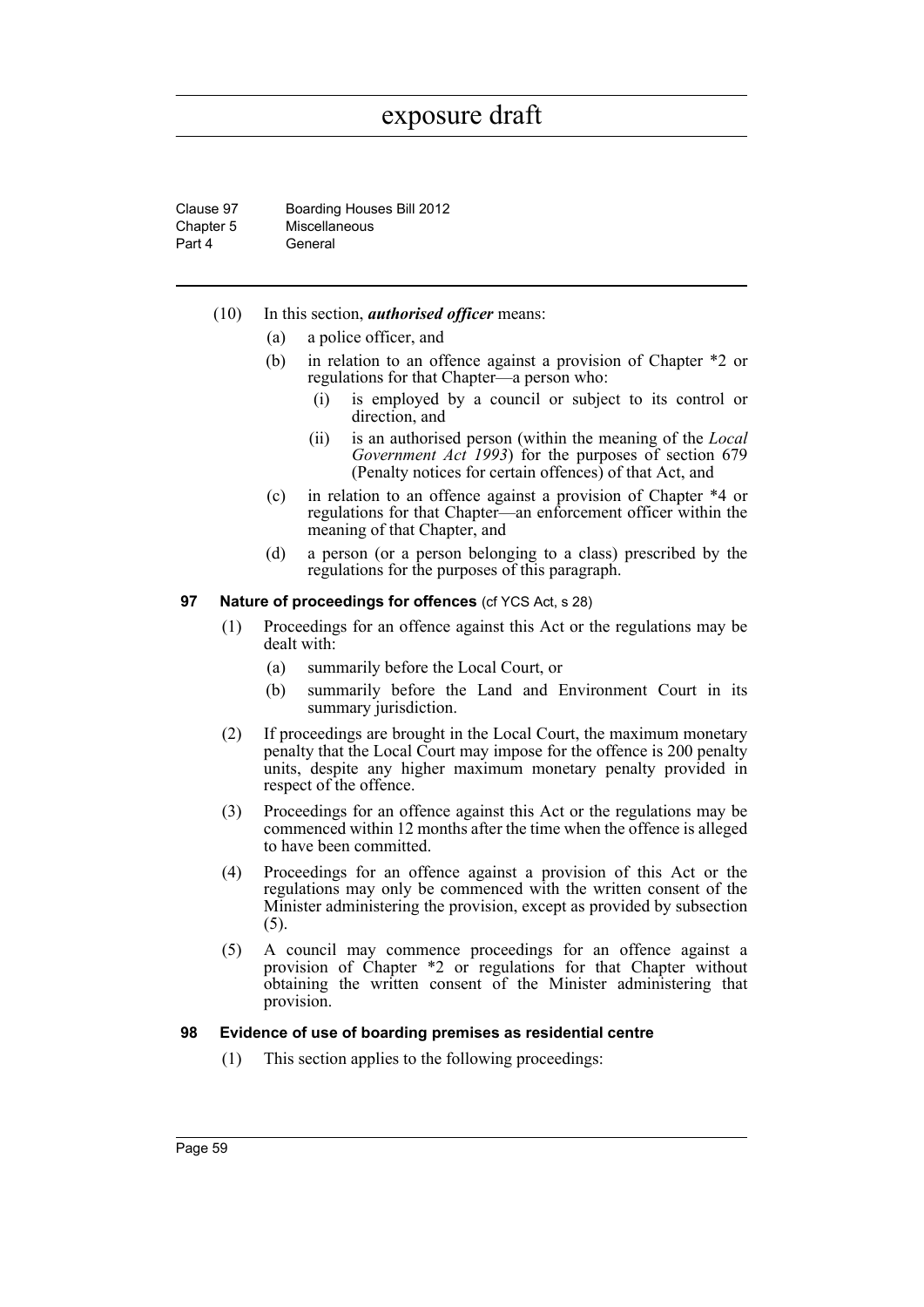Boarding Houses Bill 2012 Clause 99 **Miscellaneous** General

Chapter 5 Part 4

- (a) proceedings before a court or tribunal to remedy or restrain a contravention of this Act or the regulations in relation to the use of a registrable boarding house,
- (b) applications for a search warrant in respect of a registrable boarding house.
- (2) In any proceedings to which this section applies, the court, tribunal or other person determining the proceedings may rely on circumstantial evidence to find that particular premises is a registrable boarding house. **Note.** Examples of circumstantial evidence include (but are not limited to) the following:
	- (a) evidence of the premises being advertised expressly or implicitly for the purposes of a registrable boarding house (including advertisements on the premises, on public notice boards, in newspapers, in directories or on the Internet),
	- (b) evidence relating to internal and external signs and notices at the premises (including price lists, notices to occupants and offers of services) that is consistent with the use of the premises as a registrable boarding house,
	- (c) evidence of the layout of rooms, and the number and arrangement of beds, at the premises that is consistent with the use of the premises as a registrable boarding house,
	- (d) evidence relating to persons entering and leaving the premises (including the depositing of luggage) that is consistent with the use of the premises as a registrable boarding house.

#### **99 Giving or service of documents** (cf YCS Act, s 34)

- (1) A document that is authorised or required by this Act or the regulations to be given to or served on any person may be given or served:
	- (a) in the case of a natural person:
		- (i) by delivering it to the person personally, or
		- (ii) by sending it by post to the address specified by the person for the giving or service of documents or, if no such address is specified, the residential or business address of the person last known to the person giving or serving the document, or
		- (iii) by sending it by facsimile transmission to the facsimile number of the person, or
	- (b) in the case of a body corporate:
		- (i) by leaving it with a person apparently of or above the age of 16 years at, or by sending it by post to, the head office, a registered office or a principal office of the body corporate or to an address specified by the body corporate for the giving or service of documents, or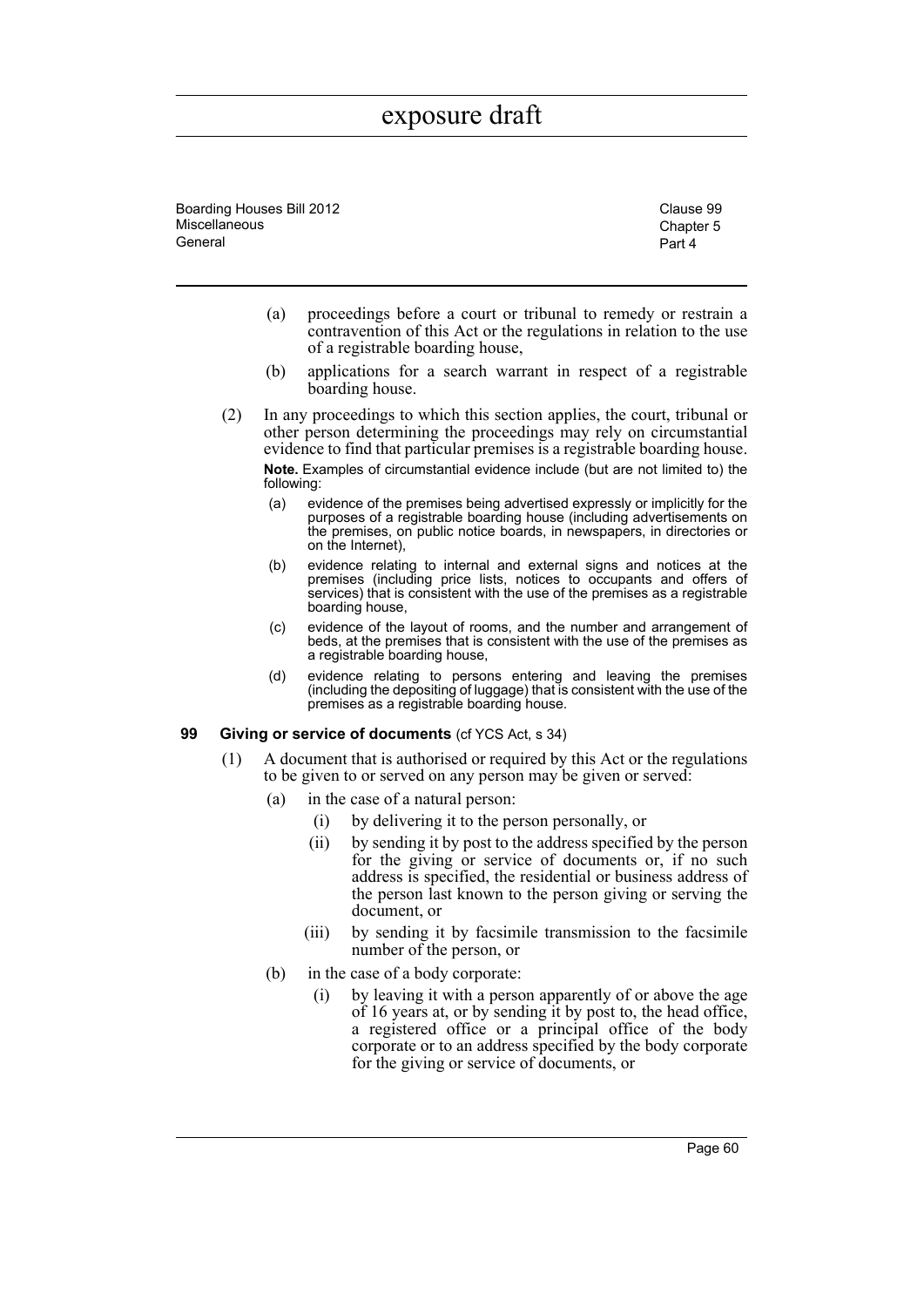Clause 100 Boarding Houses Bill 2012 Chapter 5 Part 4 Miscellaneous General

- (ii) by sending it by facsimile transmission to the facsimile number of the body corporate.
- (2) Nothing in this section affects the operation of any provision of a law (including the regulations) or of the rules of a court authorising a document to be served on or given to a person in any other manner.

#### **100 Provision of documents to Act administrator**

- (1) A document may be served on, or given to, or lodged with, an Act administrator by leaving it at, or by sending it by post to:
	- (a) the office of the administrator, or
	- (b) if the administrator has more than one office, any one of the administrator's offices.
- (2) Nothing in this section affects the operation of any provision of a law (including the regulations) or of the rules of a court authorising a document to be served on or given to an Act administrator in any other manner.

### **101 Regulations** (cf YCS Act, s 32 (1) and (3) (d))

- (1) The Governor may make regulations, not inconsistent with this Act, for or with respect to any matter that by this Act is required or permitted to be prescribed or that is necessary or convenient to be prescribed for carrying out or giving effect to this Act.
- (2) A regulation may create an offence punishable by a penalty not exceeding 40 penalty units in the case of a corporation or 20 penalty units in any other case.

#### **102 Repeal of Youth and Community Services Act 1973 No 90 and related legislation**

Each of the following is repealed:

- (a) the *Youth and Community Services Act 1973*,
- (b) the *Youth and Community Services Regulation 2010*,
- (c) the *Miscellaneous Acts (Disability Services and Guardianship) Repeal and Amendment Act 1987*.

#### **103 Review of Act**

- (1) The Minister is to review this Act to determine whether the policy objectives of the Act remain valid and whether the terms of the Act remain appropriate for securing those objectives.
- (2) The review is to be undertaken as soon as possible after the period of 5 years from the date of assent to this Act.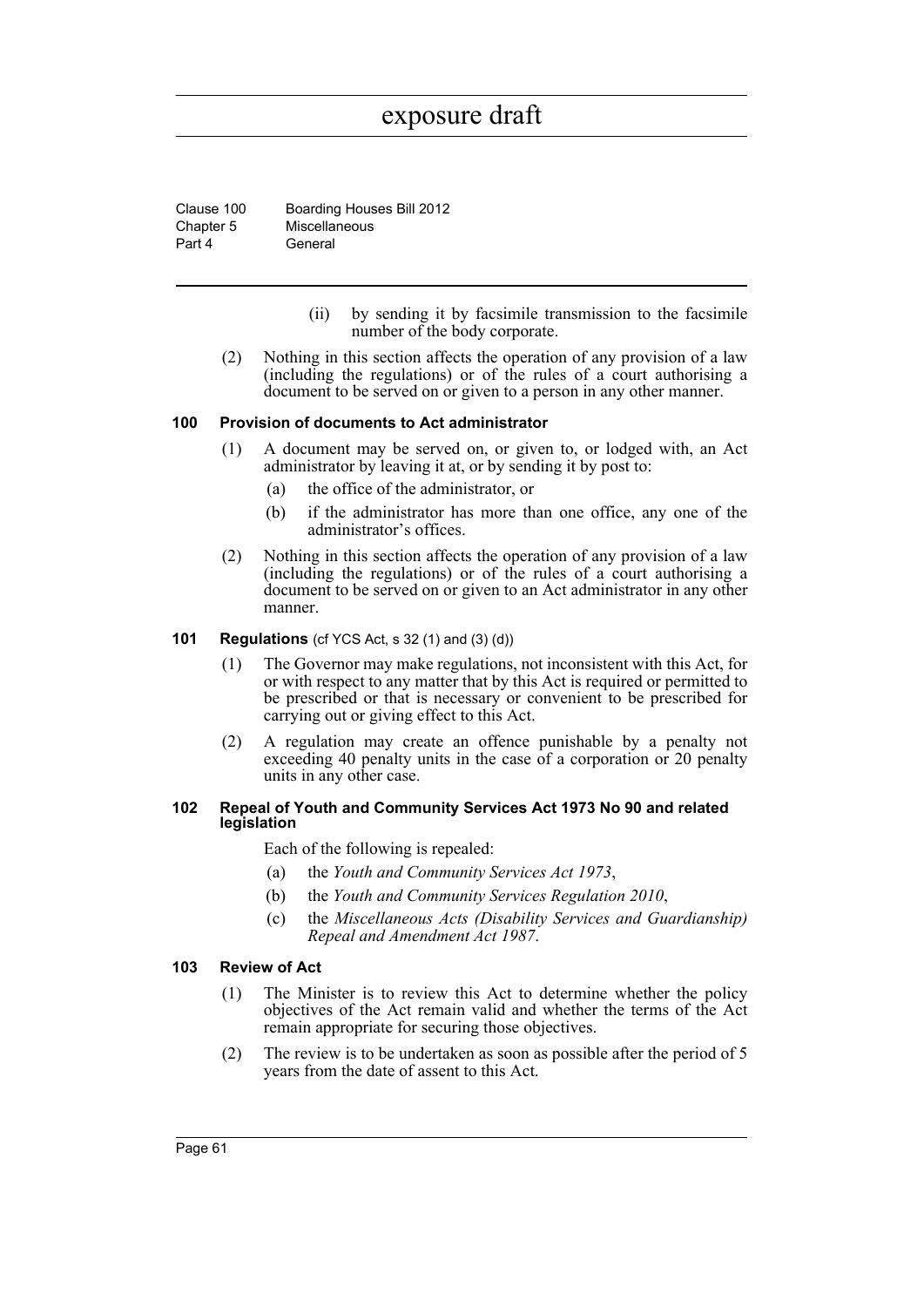Boarding Houses Bill 2012 Clause 103 Miscellaneous General

Chapter 5 Part 4

(3) A report on the outcome of the review is to be tabled in each House of Parliament within 12 months after the end of the period of 5 years.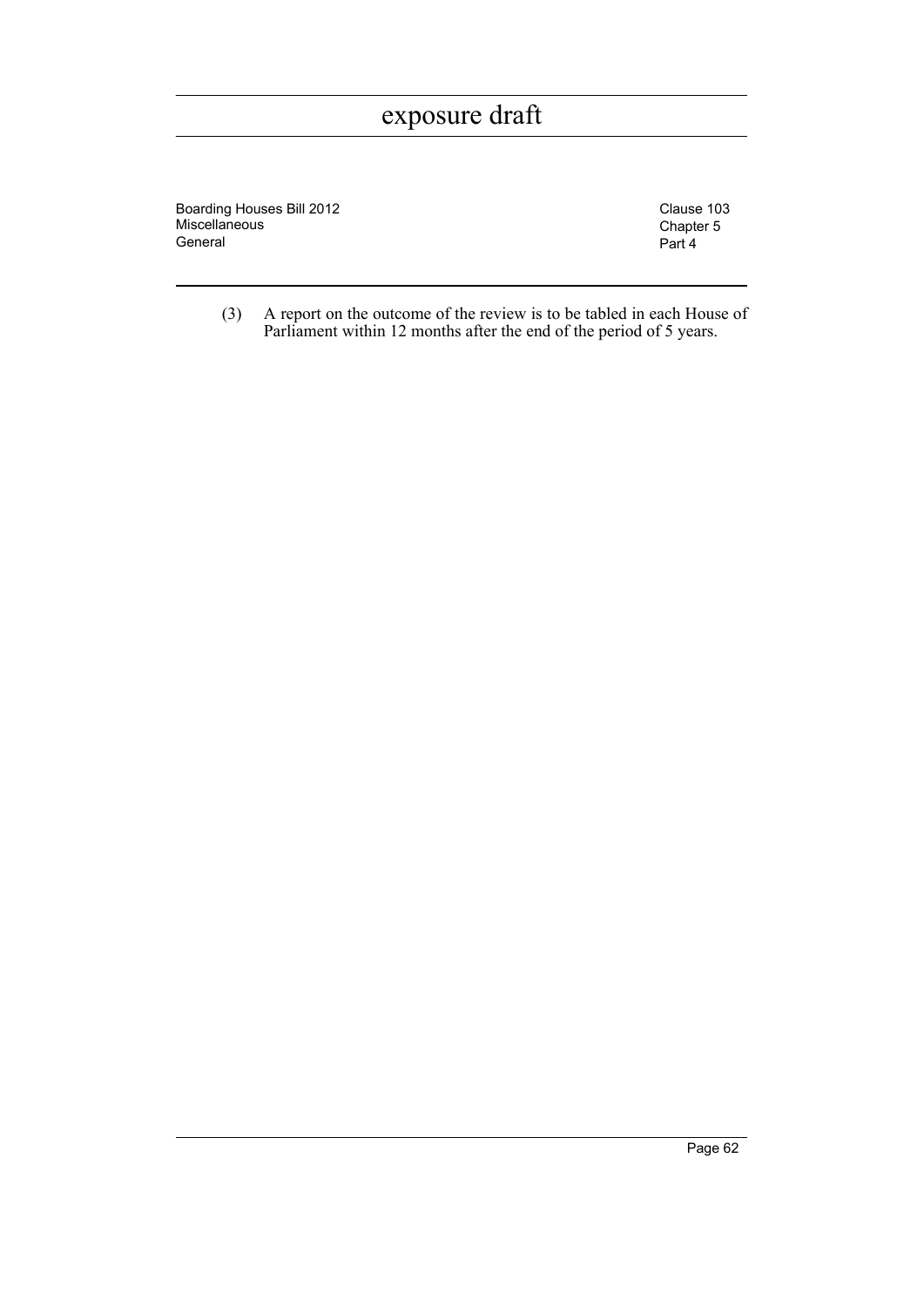Boarding Houses Bill 2012

Schedule 1 Savings, transitional and other provisions

# **Schedule 1 Savings, transitional and other provisions**

# **Part 1 General**

## **1 Regulations**

- (1) The regulations may contain provisions of a savings or transitional nature consequent on the enactment of this Act or any Act that amends this Act.
- (2) If the regulations so provide, any such provision may:
	- (a) have effect despite any specified provisions of this Act (including a provision of this Schedule), and
	- (b) take effect from the date of assent to the Act concerned or a later date.
- (3) To the extent to which any such provision takes effect from a date that is earlier than the date of its publication on the NSW legislation website, the provision does not operate so as:
	- (a) to affect, in a manner prejudicial to any person (other than the State or an authority of the State), the rights of that person existing before the date of its publication, or
	- (b) to impose liabilities on any person (other than the State or an authority of the State) in respect of anything done or omitted to be done before the date of its publication.
- (4) A regulation made for the purposes of this clause may make separate savings and transitional provisions or amend this Schedule to consolidate the savings and transitional provisions.

# **Part 2 Provisions consequent on enactment of this Act**

## **2 Interpretation**

(1) In this Part:

*repeal day* means the day on which the YCS Act is repealed by this Act. *residential centre for handicapped persons* has the same meaning as it had in the YCS Act.

*YCS Act* means the *Youth and Community Services Act 1973* as in force immediately before the repeal day.

(2) Any terms or expressions used in this Part that is defined for the purposes of Chapter \*4 have the same meanings as in that Chapter,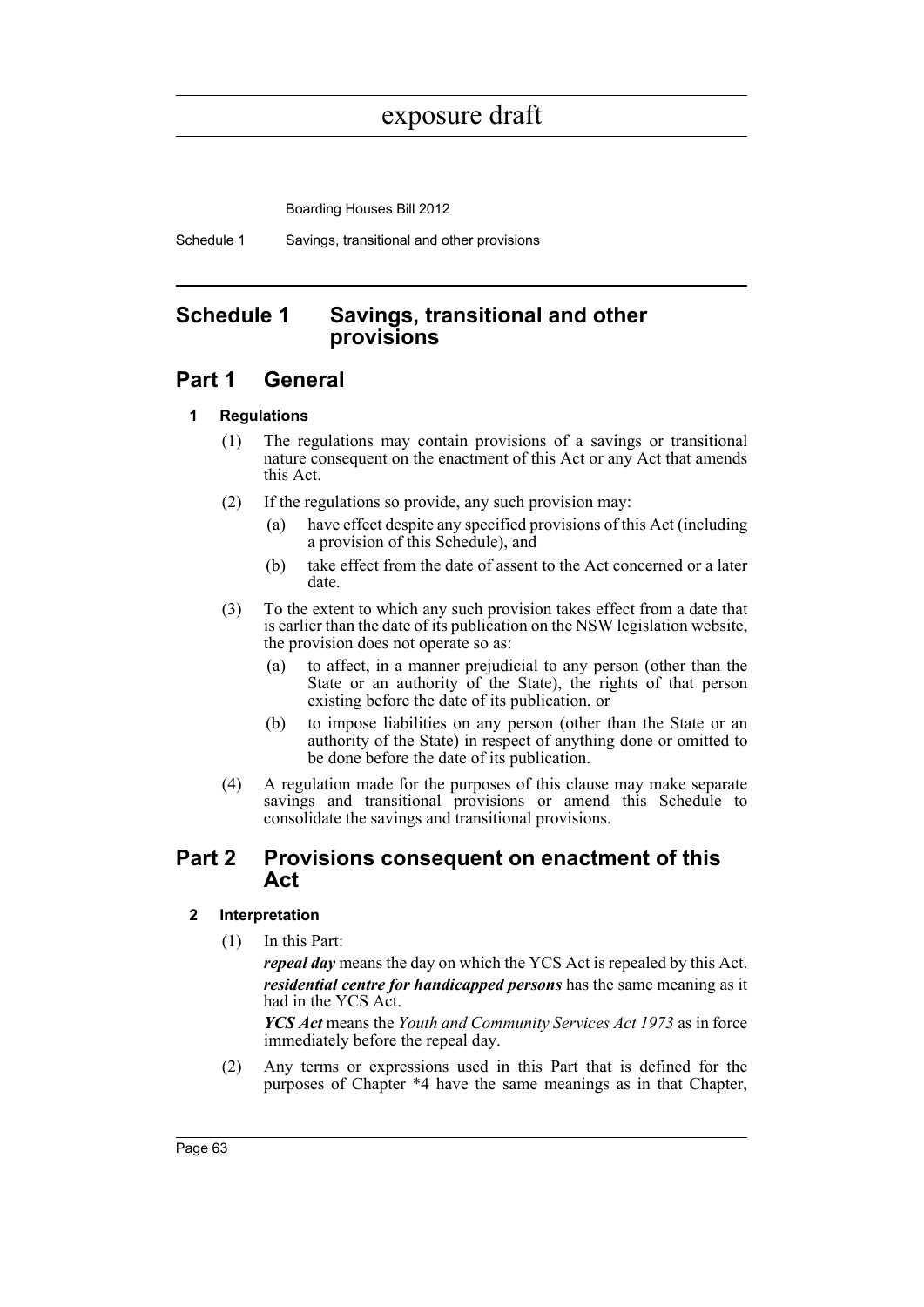Boarding Houses Bill 2012

Savings, transitional and other provisions Schedule 1 and Schedule 1

except in so far as they are defined differently in this Part or the context or subject-matter otherwise indicates or requires.

- (3) If this Part provides for an event or other thing to occur on the repeal day, that event or thing is taken to occur at the beginning of that day.
- (4) A condition of a licence, permit or order in force under the YCS Act (whether imposed by the Minister or by that Act or regulations under that Act) that is continued in effect by operation of this Part for the licence, permit, approval or notice under this Act into which the licence, permit or order under the YCS Act is converted may be varied by the Director-General under this Act as if the Director-General had imposed the condition.
- (5) If a declaration, condition or exemption under the YCS Act that is converted by this Part refers to a provision of the YCS Act, the reference is to be read on the conversion to be a reference to a provision (if any) of this Act that substantially corresponds to the provision of the YCS Act.
- (6) For the purposes of this Part, proceedings are not finally determined if:
	- (a) any period for bringing an appeal as of right in respect of the proceedings has not expired (ignoring any period that may be available by way of extension of time to appeal), or
	- (b) any appeal in respect of the proceedings is pending (whether or not it is an appeal brought as of right).

#### **3 Conversion of orders under sections 3A and 3B of YCS Act**

- (1) On and from the repeal day, an order in force under section 3A of the YCS Act immediately before that day (an *existing inclusion order*) is taken to be a notice for the purposes of section \*37 with respect to the same premises, and may be amended and revoked under this Act accordingly.
- (2) On and from the repeal day, an order in force under section 3B of the YCS Act immediately before that day is taken to be an exemption notice for the purposes of section  $*38$  (1) (a) (i) with respect to the same premises and subject to the same terms and conditions, and may be amended and revoked under this Act accordingly.
- (3) If an application to the Administrative Decisions Tribunal for the review of an existing inclusion order had been made (but not finally determined) before the repeal day, the application may be dealt with and determined as if the application for review had been made under section \*64.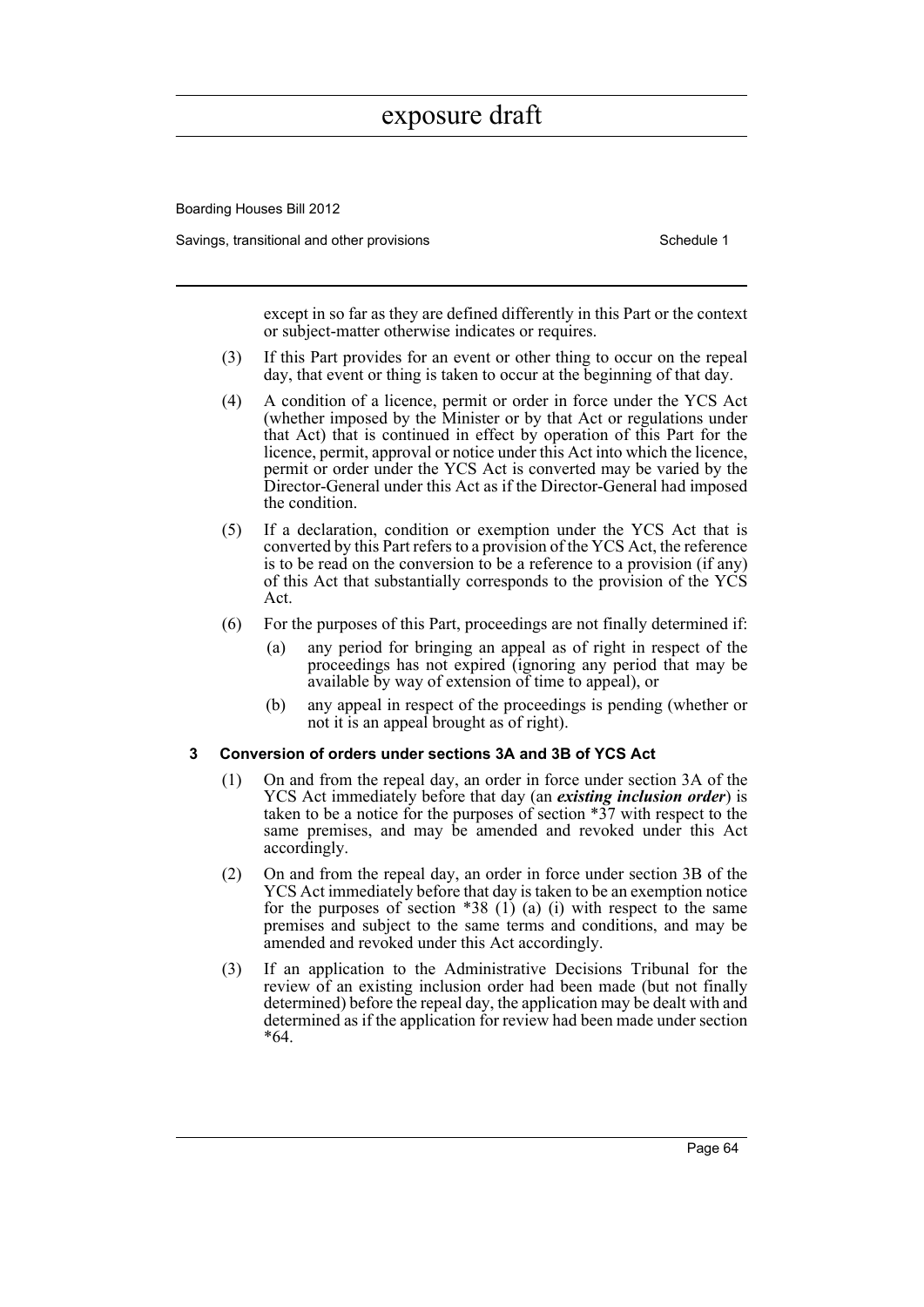Boarding Houses Bill 2012

Schedule 1 Savings, transitional and other provisions

### **4 Conversion of section 23 exemptions**

On and from the repeal day, an exemption in force under section 23 of the YCS Act immediately before that day is taken to be an exemption notice for the purposes of section  $*38$  (1) (b) with the same kind of provisions and conditions, and may be amended and revoked under this Act accordingly.

### **5 Conversion of existing licences**

- (1) On and from the repeal day, a licence that was in force (including a suspended licence) under the YCS Act (an *existing licence*) immediately before that day with respect to a residential centre for handicapped persons is taken to be a residential centre licence (a *converted licence*) granted for the same premises, period (if any) and licensee, and may be varied, surrendered, suspended and cancelled under this Act accordingly.
- (2) If a suspended existing licence becomes a converted licence:
	- (a) the converted licence is taken to have been suspended under section \*47 for the period of 60 days commencing on the repeal day or the remaining period of suspension (if any) of the existing licence (whichever is the shorter), and
	- (b) the Director-General is taken to have issued a notice of suspension under section \*47 that cancels the licence at the end of that period, and
	- (c) if an application to the Administrative Decisions Tribunal for the review of the suspension of the existing licence had been made (but not finally determined) before the repeal day—the application may be dealt with and determined by the Tribunal as if the application for review had been made under section \*64.
- (3) Without limiting section \*41, the conditions of the converted licence are taken (until they are varied under this Act) to include the same conditions to which the existing licence was subject, except to the extent that any of those conditions are inconsistent with this Act, the regulations or conditions that are imposed by or under this Act.
- (4) The condition imposed by section \*83 on residential centre licences in its application to a converted licence applies subject to the following additional requirements:
	- (a) the licensee is to provide the Director-General with a criminal record check in relation to the licensee within 6 months after the repeal day if the licensee had been a licensee under the YSC Act since before 1995,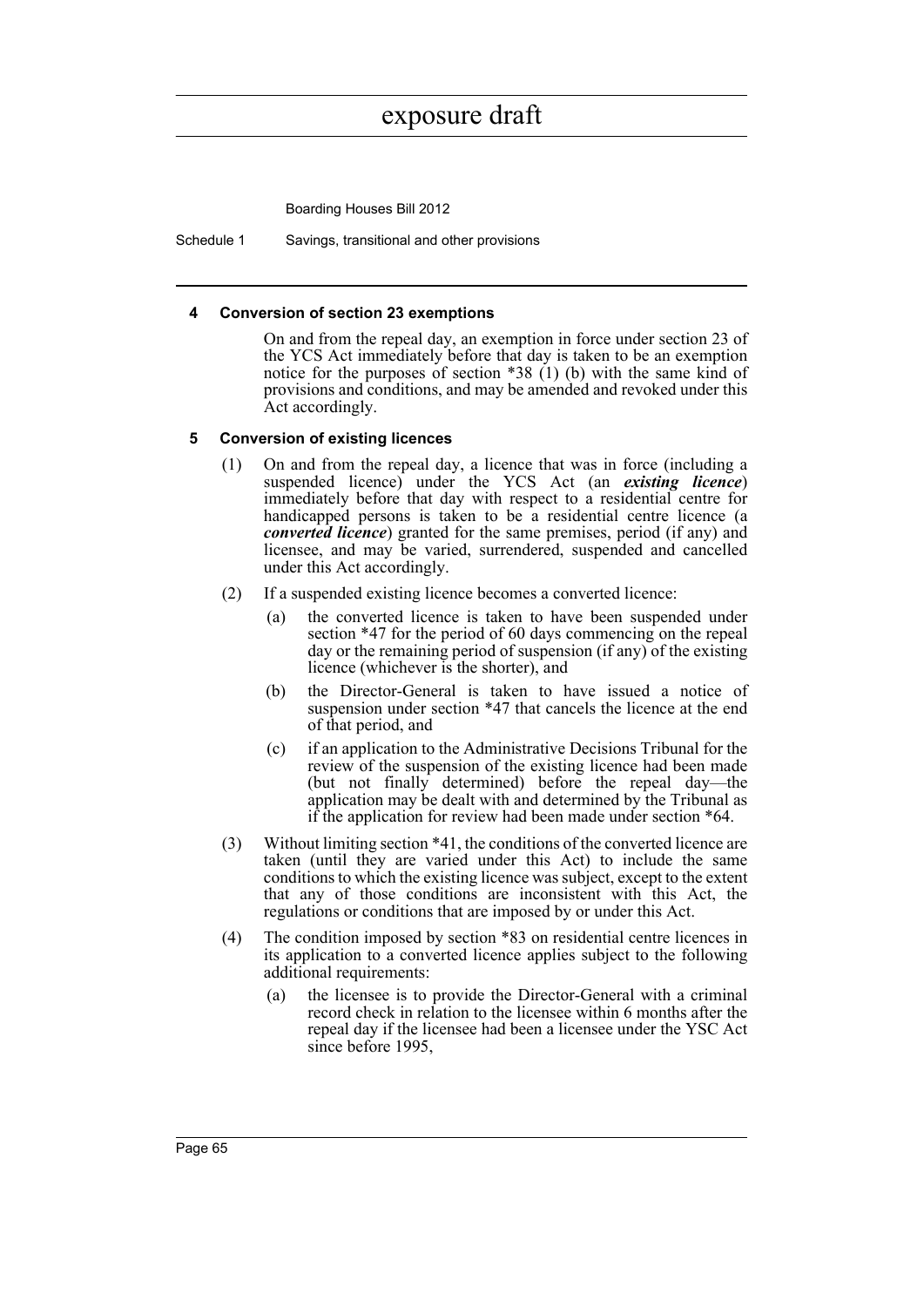Boarding Houses Bill 2012

Savings, transitional and other provisions Schedule 1 and the state of the Schedule 1

- (b) the licensee is also to ensure that a criminal record check is conducted for each person who is a staff member on the repeal day within 6 months after the repeal day.
- (5) For the purposes of deciding whether to suspend or cancel a converted licence, the Director-General may treat a contravention of the YCS Act, the regulations under that Act or a condition of the existing licence occurring before the repeal day as if it were a contravention of this Act, the regulations under this Act or a condition of the converted licence (as the case requires).

### **6 Conversion of existing permits**

- (1) On and from the repeal day, a permit that was in force under the YCS Act immediately before that day with respect to a residential centre for handicapped persons (an *existing permit*) is taken to be an interim permit granted for the same premises, period and permit holder (a *converted permit*), and may be varied, surrendered and revoked under this Act accordingly.
- (2) Without limiting section \*41, the conditions of the converted permit are taken (until they are varied under this Act) to include the same conditions to which the existing permit was subject, except to the extent that any of those conditions are inconsistent with this Act, the regulations or conditions that are imposed by or under this Act.
- (3) For the purposes of deciding whether to revoke a converted permit, the Director-General may treat a contravention of the YCS Act, the regulations under that Act or a condition of the existing permit occurring before the repeal day as if it were a contravention of this Act, the regulations under this Act or a condition of the converted permit (as the case requires).

## **7 Proceedings with respect to cancelled former licences**

- (1) If proceedings are commenced (but not finally determined) before the repeal day for the review of the revocation of a licence under the YCS Act (a *former licence*), the proceedings may be dealt with and determined as if the YCS Act and the regulations under that Act had not been repealed.
- (2) If the determination of the Administrative Decisions Tribunal or court in any such proceedings (once they are finally determined) is that the former licence should not have been revoked, the Director-General is required to issue the former licensee with a residential centre licence with respect to the premises concerned.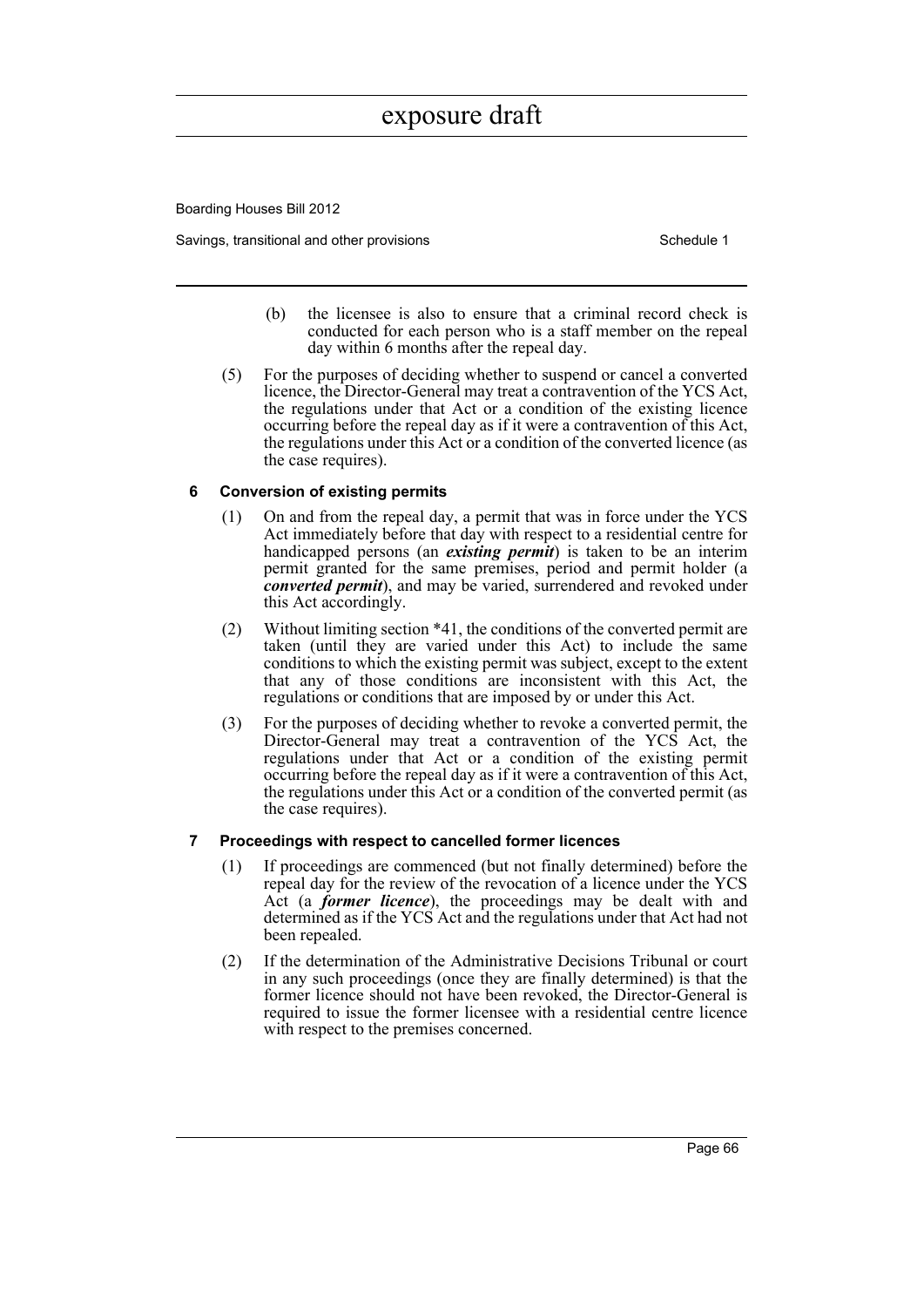Boarding Houses Bill 2012

Schedule 1 Savings, transitional and other provisions

(3) Nothing in this clause prevents the Director-General from subsequently varying, suspending or cancelling a residential centre licence that the Director-General is required to issue under this clause.

## **8 Approval of existing licensed managers**

- (1) This clause applies to the following persons (an *existing manager*):
	- (a) a person who was the licensed manager of licensed premises under the YCS Act immediately before the repeal day,
	- (b) a person who was authorised under section 20 of the YCS Act immediately before the repeal day to have the conduct of a residential centre for handicapped persons during the absence of the person authorised by a licence or permit under that Act to have that conduct.
- (2) On and from the repeal day, an existing manager is taken to have been granted a manager approval for the premises concerned, and the approval may be varied, suspended or revoked under this Act accordingly.
- (3) The approval is taken to have been granted for the period of 6 months commencing on the repeal day, unless sooner suspended or revoked.
- (4) Without limiting section \*61, the conditions of the approval are taken (until they are varied under this Act) to include the same conditions to which the existing manager's authorisation under the YCS Act was subject, except to the extent that any of those conditions are inconsistent with this Act, the regulations or conditions that are imposed by or under this Act.

## **9 Allocation of proceedings in the Administrative Decisions Tribunal**

Any functions under the YCS Act to be exercised by the Administrative Decisions Tribunal (whether by reason of the operation of this Part or otherwise) on or after the repeal day continue to be allocated to the Community Services Division of the Tribunal under the *Administrative Decisions Tribunal Act 1997* despite the amendment made to Schedule 2 to that Act by this Act.

#### **10 Effect of this Part on premises that are not residential centres**

Nothing in this Part operates to convert a licence, permit or other authorisation granted or issued under the YCS Act in respect of premises if those premises are not a residential centre for vulnerable persons within the meaning of this Act.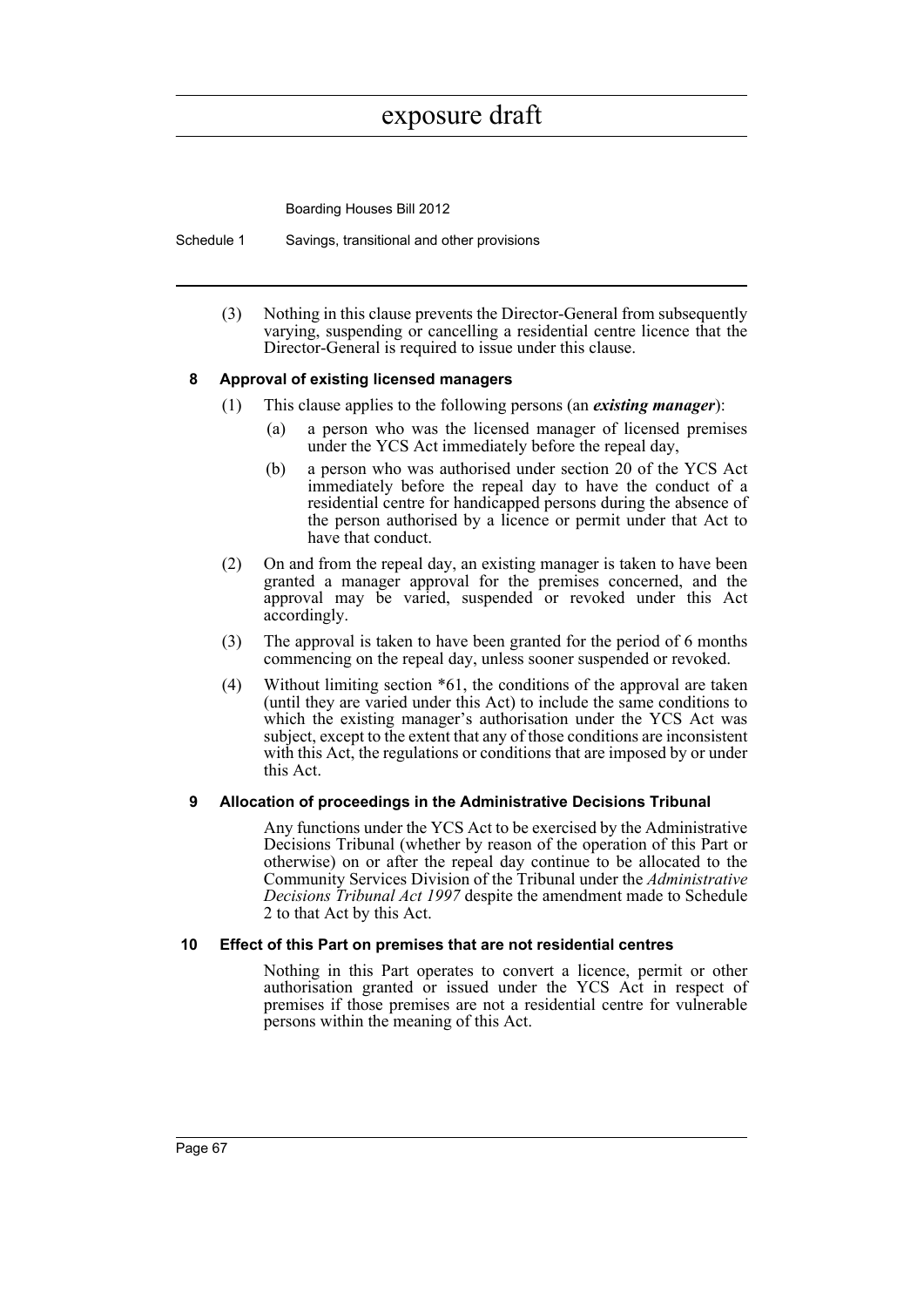# exposure draft

Boarding Houses Bill 2012

Amendment of legislation **Schedule 2** and  $\blacksquare$  Schedule 2

## **Schedule 2 Amendment of legislation**

## **2.1 Administrative Decisions Tribunal Act 1997 No 76**

#### **Schedule 2 Composition and functions of Divisions**

Omit "*Youth and Community Services Act 1973*" from clause 2 of Part 1.

Insert in alphabetical order of Acts: *Boarding Houses Act 2012*

## **2.2 Community Services (Complaints, Reviews and Monitoring) Act 1993 No 2**

## **[1] Section 4 Definitions**

Omit paragraph (h) of the definition of *community welfare legislation* in section  $4(1)$ .

#### **[2] Section 4 (1), definition of "community welfare legislation"**

Insert after paragraph (i):

and includes the provisions of the *Boarding Houses Act 2012* and the regulations under that Act that are administered by the Minister.

## **[3] Section 4 (1), definition of "residential centre for handicapped persons"**

Omit the definition. Insert instead:

*residential centre for vulnerable persons* has the same meaning as it has in the *Boarding Houses Act 2012*.

**[4] Sections 4 (1) (definition of "service provider"), 8 (6) (definition of visitable service") and 35 (1) (f)**

Omit "residential centre for handicapped persons" wherever occurring.

Insert instead "residential centre for vulnerable persons".

## **[5] Section 35 (2)**

Insert in alphabetical order:

*residential centre for vulnerable persons* includes premises that were a residential centre for handicapped persons (within the meaning of this Act before it was amended by the *Boarding Houses Act 2012*) at the time of the death concerned.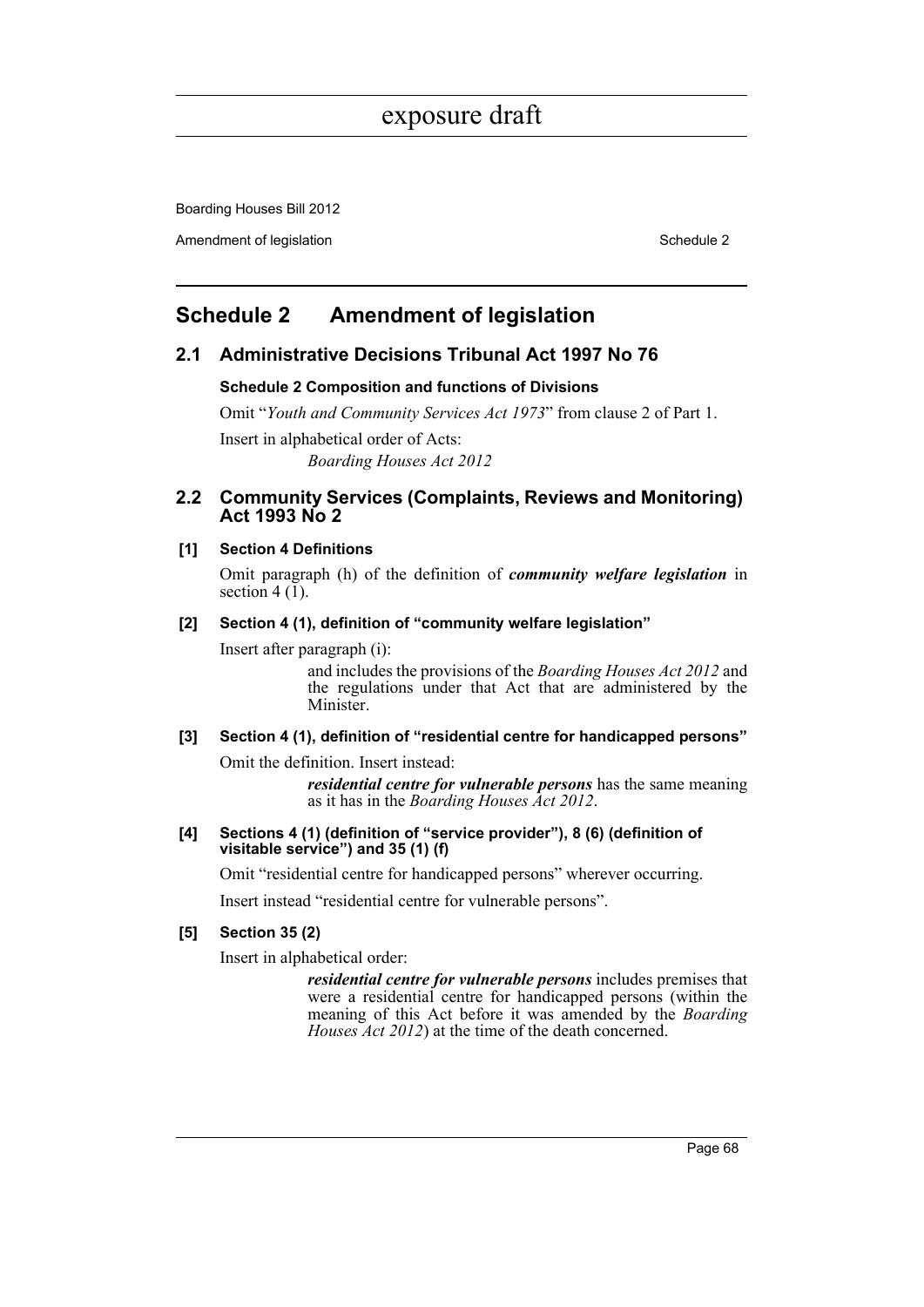## exposure draft

Boarding Houses Bill 2012

Schedule 2 Amendment of legislation

## **2.3 Community Welfare Act 1987 No 52**

#### **Section 5 Delegation**

Insert after section 5 (3):

(4) However, a reference to community welfare legislation in this section does not include a reference to the *Boarding Houses Act 2012* even if it is wholly or partly administered by the Minister.

## **2.4 Coroners Act 2009 No 41**

## **[1] Section 24 Jurisdiction concerning deaths of children and vulnerable persons**

Omit "disabled persons" from section 24 (1) (e).

Insert instead "vulnerable persons".

## **[2] Section 24 (3)**

Omit the definition of *residential centre for disabled persons*.

Insert instead:

*residential centre for vulnerable persons* has the same meaning as it has in the *Boarding Houses Act 2012*, and includes:

- (a) premises that would be a residential centre for vulnerable persons within the meaning of that Act but for an exemption for the premises granted under section \*38 of, or given by the regulations under, that Act, and
- (b) premises that were a residential centre for disabled persons (within the meaning of this section before it was amended by that Act) at the time of the death concerned.

## **2.5 Local Government (General) Regulation 2005**

## **Clause 83**

Omit the clause. Insert instead:

## **83 Relevant standards for certain places of shared accommodation**

- (1) This clause applies to the following kinds of places of shared accommodation:
	- (a) places of shared accommodation that are class 3 buildings under the *Building Code of Australia* (within the meaning of the *Environmental Planning and Assessment Act 1979*),